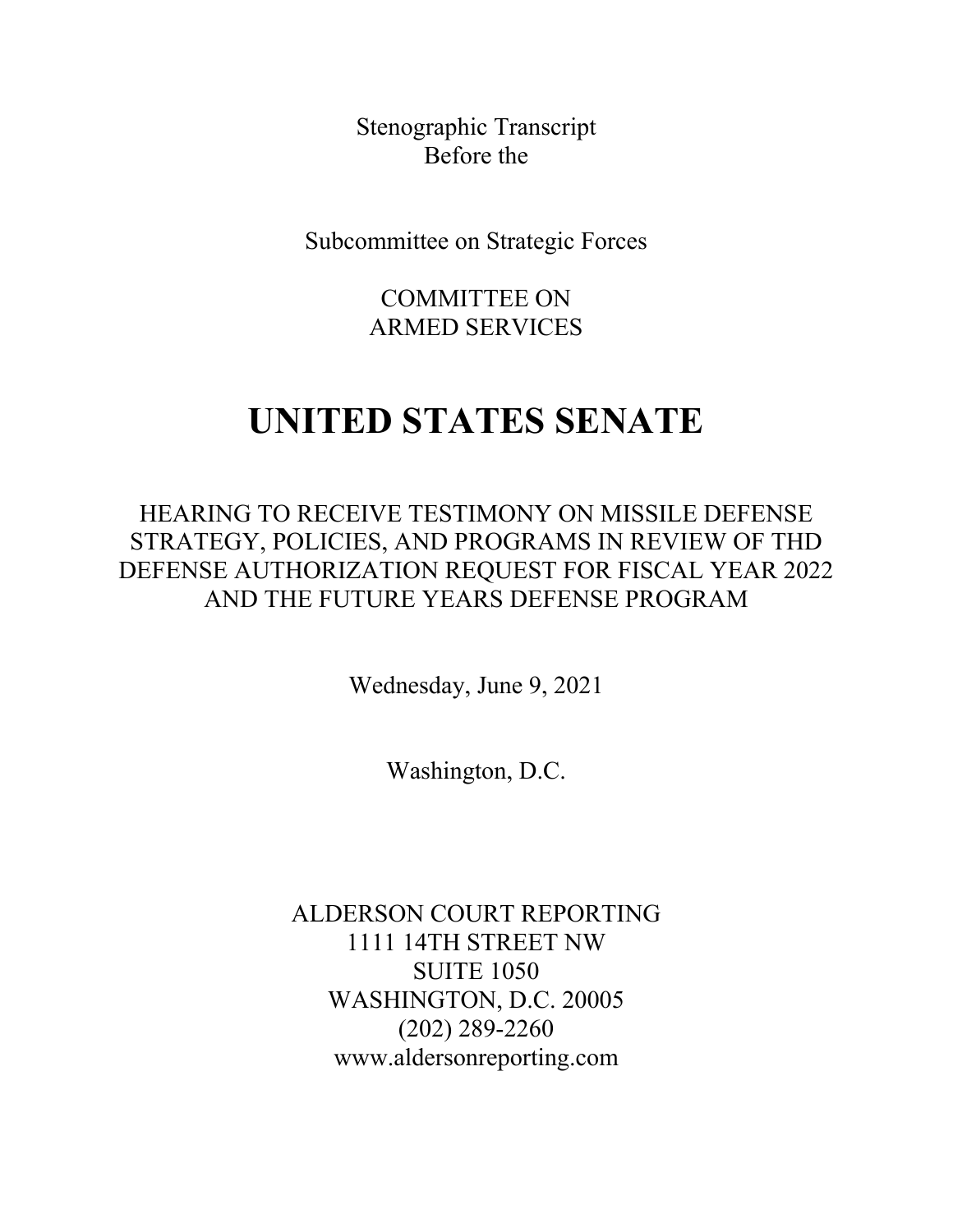| $\mathbf{1}$     | HEARING TO RECEIVE TESTIMONY ON MISSILE DEFENSE STRATEGY, |
|------------------|-----------------------------------------------------------|
| $\boldsymbol{2}$ | POLICIES, AND PROGRAMS IN REVIEW OF THD DEFENSE           |
| $\mathsf{3}$     | AUTHORIZATION REQUEST FOR FISCAL YEAR 2022 AND THE FUTURE |
| 4                | YEARS DEFENSE PROGRAM                                     |
| 5                |                                                           |
| 6                | Wednesday, May 26, 2021                                   |
| 7                |                                                           |
| $\,8\,$          | U.S. Senate                                               |
| 9                | Subcommittee on Strategic                                 |
| 10               | Forces                                                    |
| 11               | Committee on Armed Services                               |
| 12               | Washington, D.C.                                          |
| 13               |                                                           |
| 14               | The committee met, pursuant to notice, at $4:30$ p.m. in  |
| 15               | Room SR-232A, Russell Senate Office Building, Hon. Angus  |
| 16               | King, chairman of the subcommittee, presiding.            |
| 17               | Subcommittee Members Present: King [presiding], Rosen,    |
| 18               | Kelly, Fischer, Rounds, Cramer, and Tuberville.           |
| 19               |                                                           |
| 20               |                                                           |
| 21               |                                                           |
| 22               |                                                           |
| 23               |                                                           |
| 24               |                                                           |
| 25               |                                                           |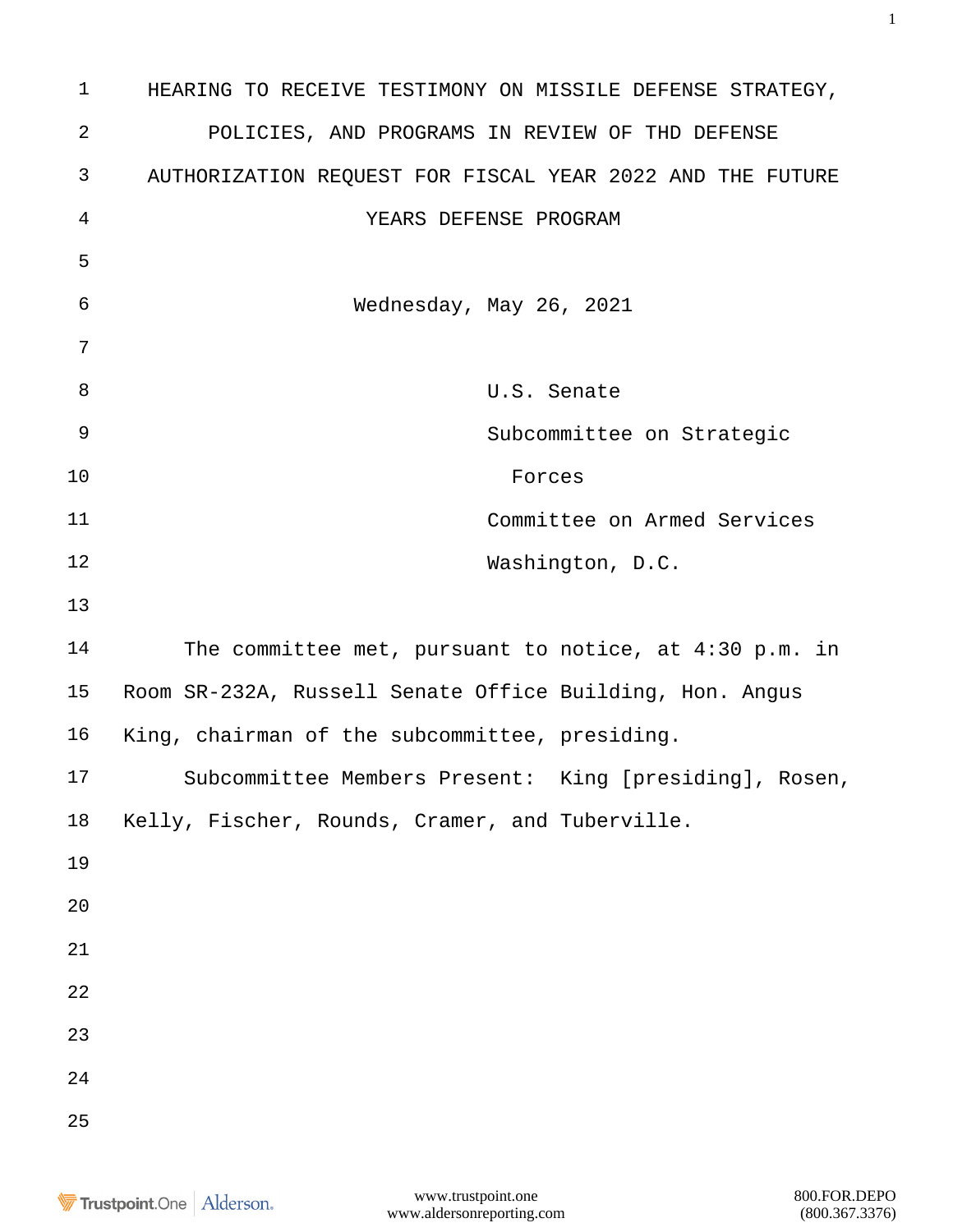OPENING STATEMENT OF HON. ANGUS KING, U.S. SENATOR FROM MAINE

 Senator King: This is a hearing on missile defense strategy, policies, and programs in review of the Defense Authorization Act Request for fiscal year 2022 and the Future Years Defense Program. First let me thank our witnesses, we have two panels, for appearing at today's hearing.

 Unlike prior missile defense hearings, we have decided to add a nongovernmental witness panel to obtain a diversity of viewpoints on the subject matter before us. The second panel will be our government witnesses to help explain the fiscal year 2022 budget request and answer questions that may arise in the first panel.

 The defense of our homeland and our allies from missiles is a technologically complicated and geographically unbounded problem. Today most missiles follow a predictable ballistic trajectory, based on the laws of physics, and those laws have not changed since the of Sir Isaac Newton. They can fly tens of kilometers, as the recent conflict with Israel demonstrated, or thousands of kilometers, with an ICBM moving at about Mach 5.

 We have spent hundreds of billions of dollars fielding systems to intercept them, premised on this predictable trajectory, and with relatively good success. However, a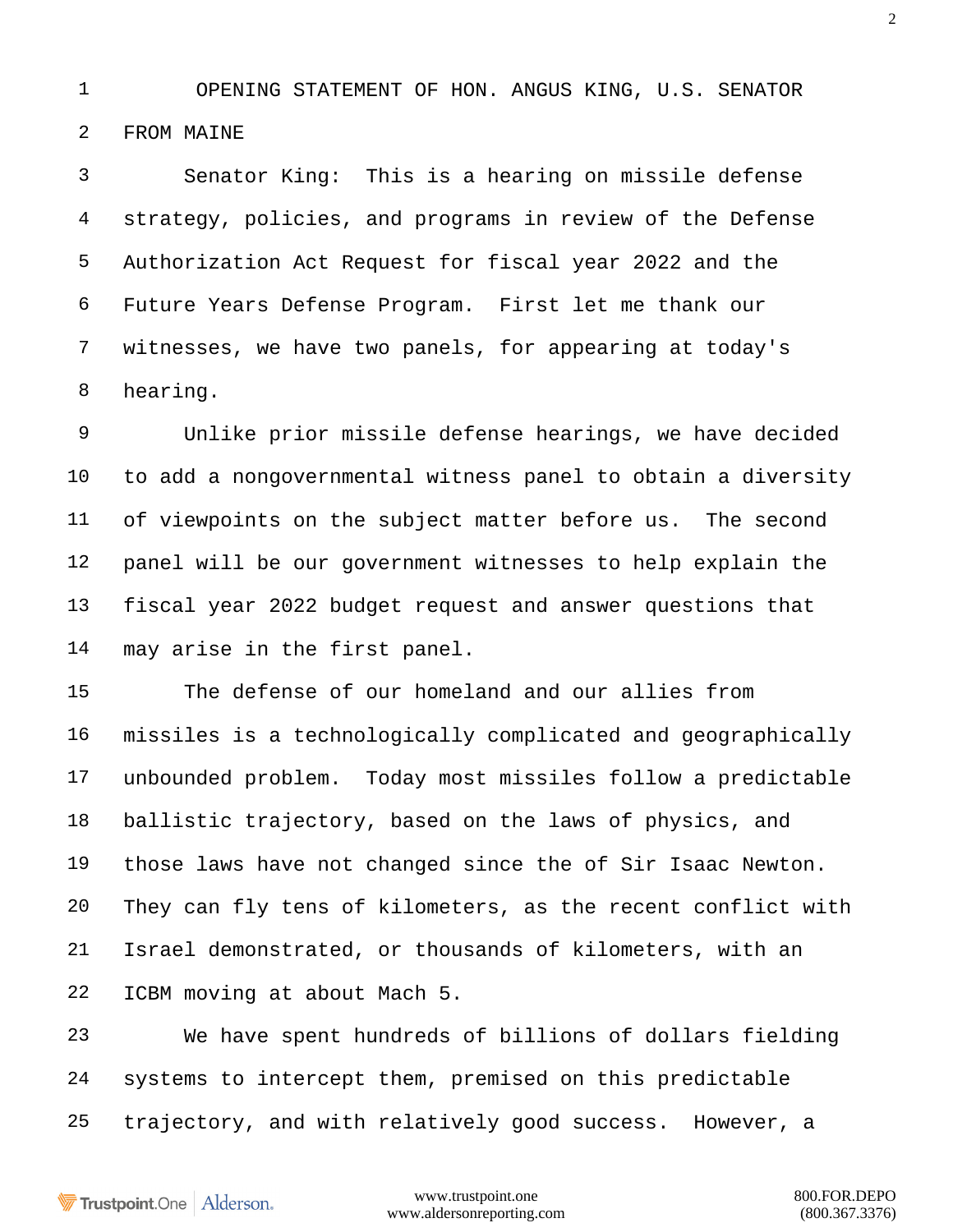new class of missiles, called hypersonic boost glide missiles, are now being fielded with fields in excess of Mach 20, and with an unpredictable, non-ballistic trajectory. We have not fully fielded systems to track much less intercept them. These missiles bring back issues of technology and strategic stability that were once at the forefront of the debates in ballistic missile defense decades ago. I hope today's hearing can address the policy implications of this new class of missiles as well as the advances we are making in intercepting ballistic missiles that we have invested so heavily in. Again, let me thank all of you for appearing today.

 After Senator Fischer's opening statement each witness will have 5 minutes for their own opening statements, and then we will alternate with members for 5-minute rounds of questions.

Senator Fischer.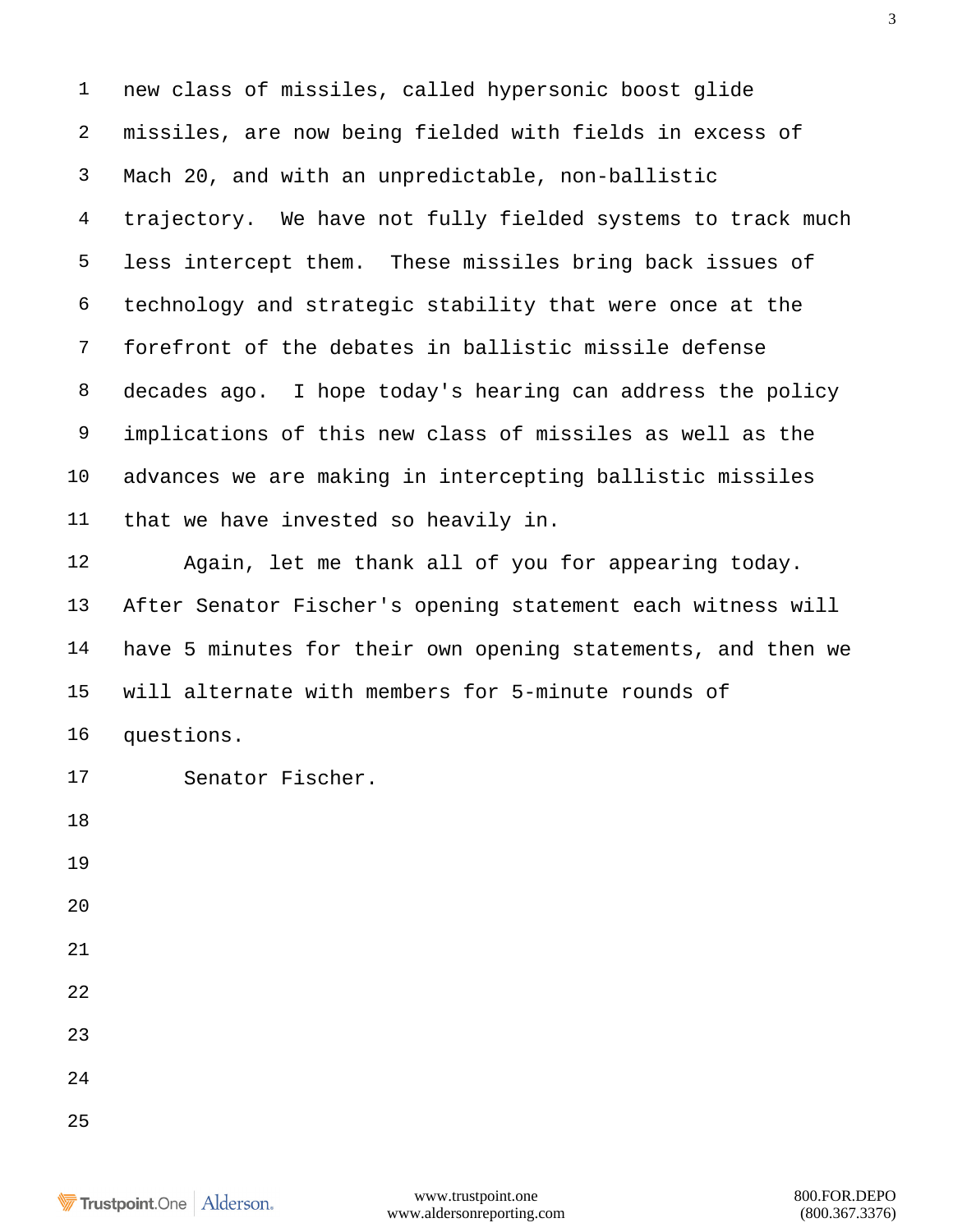## STATEMENT OF HON. DEB FISCHER, U.S. SENATOR FROM

NEBRASKA

 Senator Fischer: Thank you, Mr. Chairman, and welcome to our witnesses. We look forward to hearing your views on the broader missile defense policy, particularly as we hear renewed calls for limitations on U.S. missile defense to be discussed in negotiations with Russia.

 General VanHerck and General Karbler, I also want to express my gratitude to the men and women under your commands who have made some extraordinary sacrifices over the past year in order to perform their mission and defend this nation. We are grateful for their service.

 With respect to the fiscal year 2022 funding request, I am pleased to see its support for programs like the next- generation interceptor as well as space-based sensors and hypersonic defense. However, I remain concerned about the overall level of funding for missile defense proposed in this year's budget. Despite continued testimony and numerous classified briefings for members, where we hear that threats are growing and becoming more complex, particularly as adversaries increase their development of highly capable hypersonic and cruise missile systems, this budget proposes to fund the Missile Defense Agency at what would be the lowest level since 2016.

I understand that these are part of the hard choices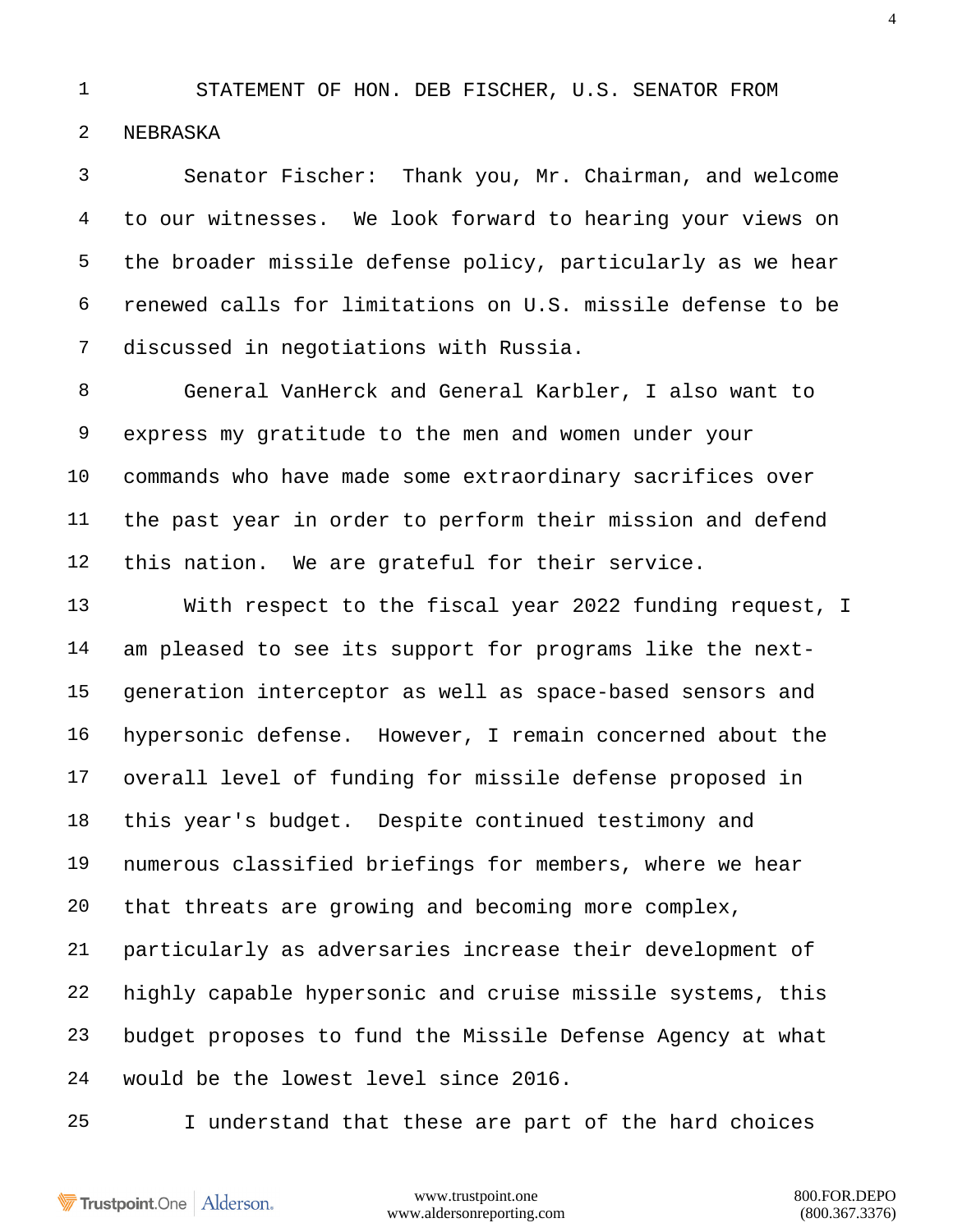being made across the entire defense budget, and the result of adopting the top line that ultimately reduces spending on defense. Nevertheless, I am concerned that this level of funding, especially if sustained into the future, will be insufficient to pace the growing threats facing our nation, and we will be left in a precarious situation as a nation. We rely on the candid testimony of our witnesses to help us understand the difference between a lean diet and starvation. Thank you, Mr. Chairman. Senator King: Thank you, Senator Fischer. Dr. Soofer, would you make your opening statement, please.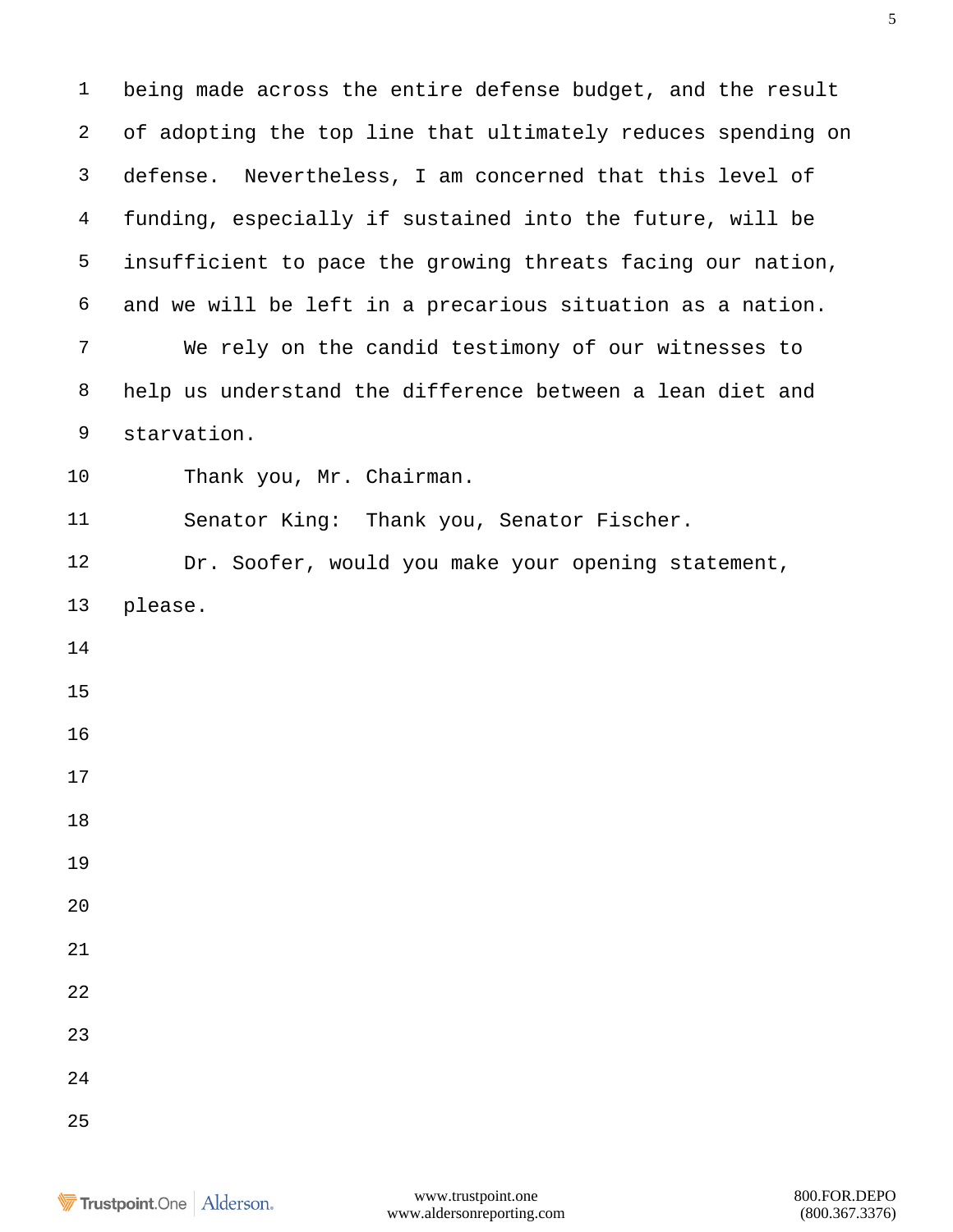STATEMENT OF DR. ROBERT M. SOOFER, FORMER DEPUTY ASSISTANT SECRETARY OF DEFENSE FOR NUCLEAR AND MISSILE DEFENSE POLICY

 Mr. Soofer: Thank you, Chairman King and Ranking Member Fischer. Thank you for the opportunity to appear before the subcommittee.

 For most of the post-Cold War period we have enjoyed a relatively stable, bipartisan consensus on the role of missile defense in U.S. national security policy, but that was not always the case. Few national security issues provoked more debate during the Cold War than missile defense. The argument hinged on how one perceived the relationship between missile defense and strategic stability. One school of thought held that preserving mutual vulnerability by limiting missile defenses was the key to stability during a crisis and central for avoiding an action-reaction arms race.

 The other school of thought, equally strongly held, argued that protection against nuclear missile attack was not only a moral imperative but that even imperfect defenses could contribute to deterrence of nuclear attack by complicating an adversary's prospect of launching a successful disarming first strike. But with the collapse of the Soviet Union, U.S. missile defense policy shifted from building defenses against near-peer powers to addressing the

Trustpoint.One Alderson.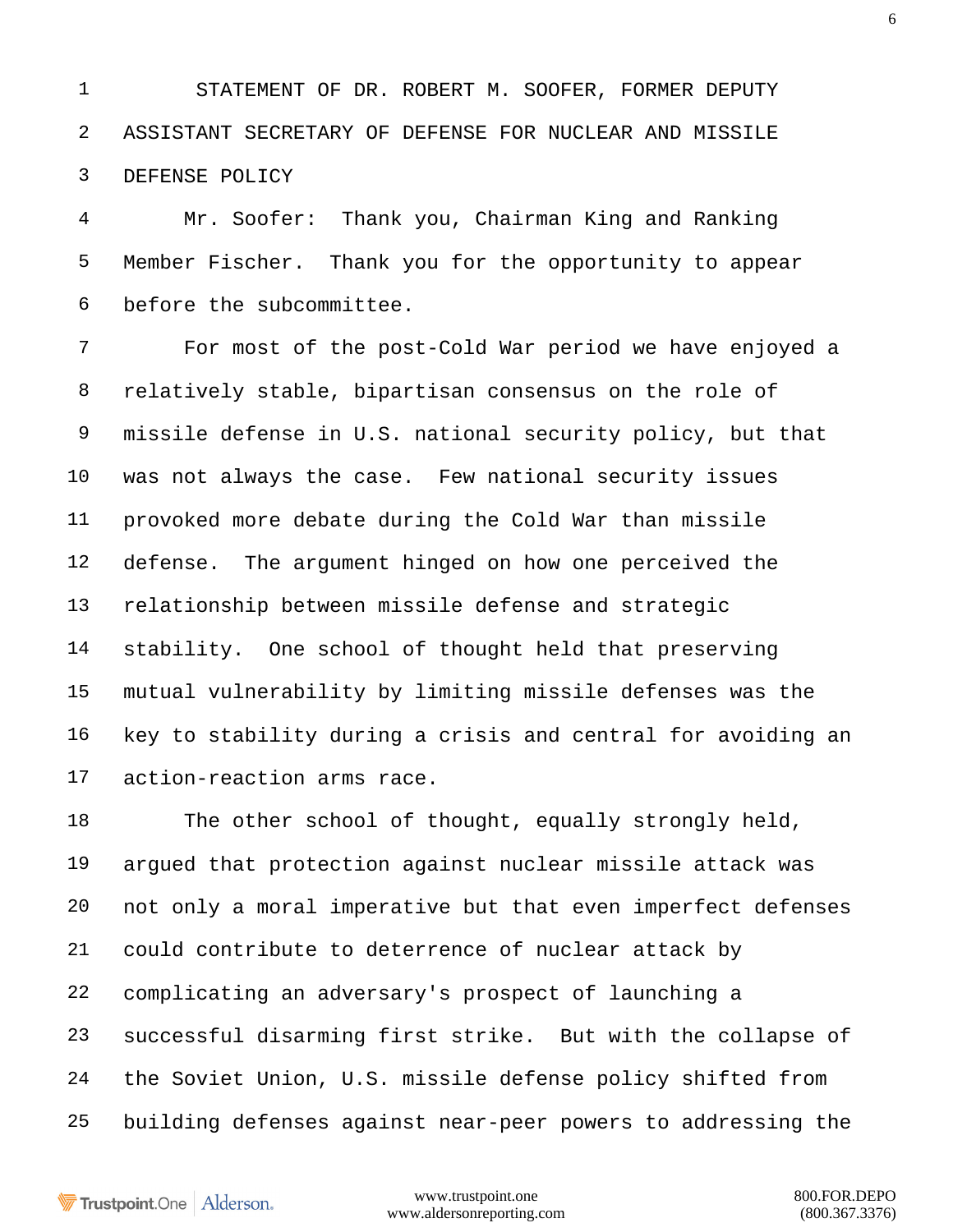emerging threat to the homeland posed by smaller, more unpredictable regional actors, the so-called rogue states.

 With a return to great power competition, U.S. missile defense policy must also cope with China and Russia's growing regional missile defense capabilities, meant to prevent the United States from reinforcing its allies during a conflict. So by centering on regional missile defense and homeland protection against rogue regimes rather than Russia, policymakers have been able to avoid those bitter Cold War debates about strategic stability.

 So today, if I may, I would like to address three issues that seem to be attracting attention in the missile defense policy world. One is continued funding for the next-generation interceptor, and homeland defense, more generally. Second is employing the SM-3 missile in support of homeland defense. And third, the relationship between arms control and missile defense.

 So to stay ahead of the North Korean ballistic missile threat to the homeland, the Obama administration added 14 ground-based interceptors to the 30 fielded by the Bush administration. And they sought to enhance the ground-based nuclear defense system through a redesigned kill vehicle, RKV. The Trump administration altered that acquisition approach to include a fully modernized interceptor, both the rocket and the kill vehicle, and plan to add an additional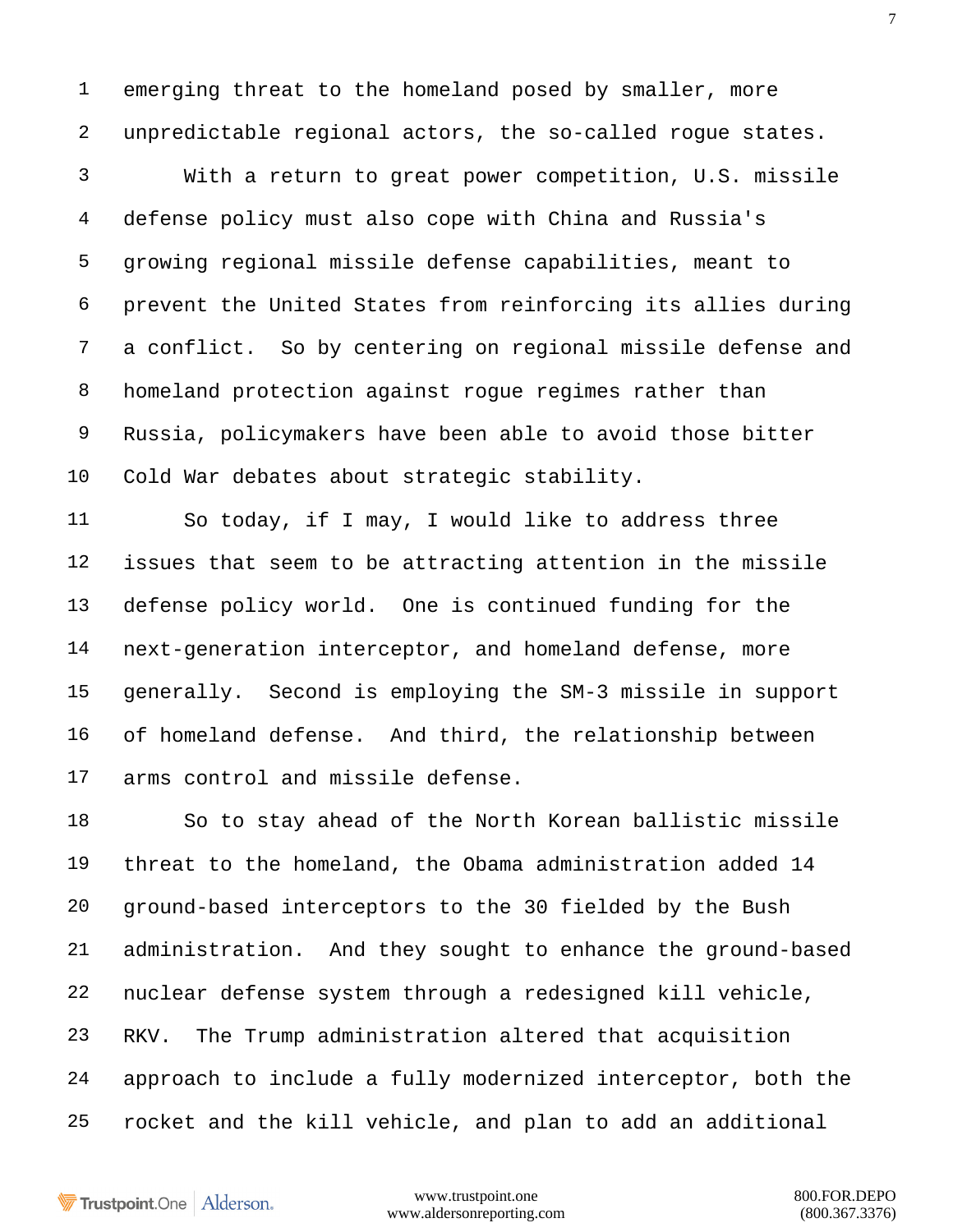20 GBIs, to bring the total to 64. It appears the Biden administration has approved the NGI development to proceed.

 So some national security experts criticize the cost, the efficacy, and even the necessity for NGI, and GMD more broadly. I would like to offer the following points in response.

 First of all, while we believe North Korea intends to grow its ICBM force in the coming years, intelligence agencies cannot know with certainty the pace of that growth. Today it is reasonable to assume that an additional 20 GBIs, combined with a nuclear vehicle and improved reliability of a GMD system may be sufficient to stay ahead of the threat. We also hope to eliminate a number of North Korean ICBMs on the ground, easing the burden on the GBIs.

 Second, with respect to costs, we need to understand this in context. Combined NGI and GMD funding will account for about 1/2 of 1 percent of the DoD budget from FY 2021 to FY 2026. These are not unreasonable sums to protect a nation against North Korea.

 Third, proceeding with NGI, and homeland defense more broadly, is important for U.S. grand strategy. Modernizing and expanding our homeland defense underpins President Biden's push to revitalize our ties with allies and friends. An important element of reviewing alliances is convincing allies that the United States is prepared to run risks on

Trustpoint.One Alderson.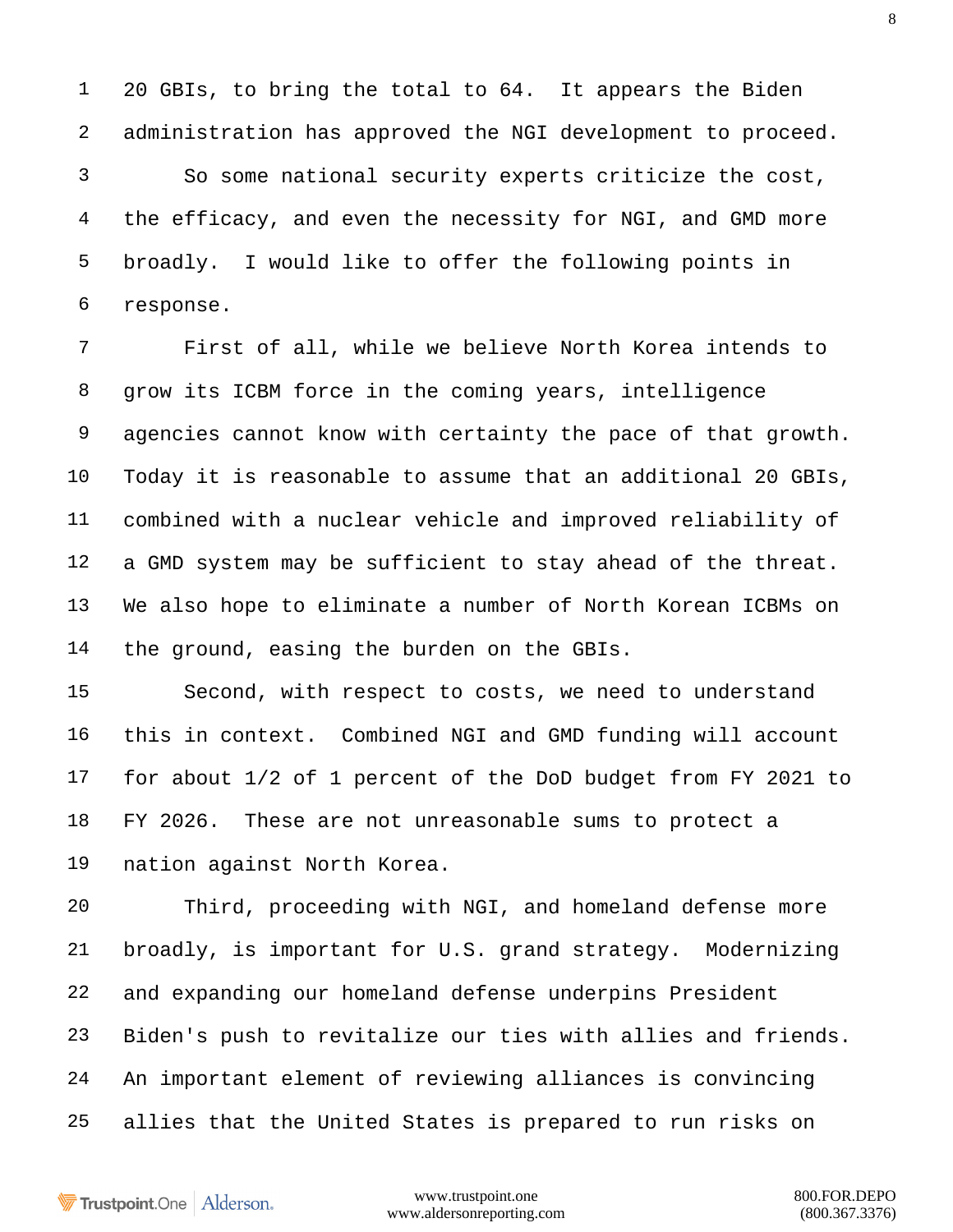their behalf. Strengthening U.S. homeland defenses provides that confidence by reducing our own vulnerability to North Korean reprisals. After all, why would our allies expect us to come to their defense if we are not first willing to provide for our own defense?

 Finally, Russia and China, they are going to complain about NGI, despite the fact that they are modernizing their own suite of missile defense systems. They deploy more homeland defense interceptors than we do, 68 nuclear-tipped missiles, and they are modernizing hundreds of regional air and missile defense systems, a missile defense posture which exceeds the U.S., in some respects.

 My second issue is the SM-3 missile. As you know, the SM-3 missile is a regional missile, based on ships. When we did the Missile Defense Review in the Trump administration we asked the question, could we use the SM-3 to provide an additional layer of protection for the homeland, in addition to the GBI? In fact, Congress was thinking along the same lines, because it directed, in the FY 2018 NDAA, that we conduct a test of the SM-3 missile against a simple ICBM target. That test took place last November, resulting in a successful intercept.

 Now while the SM-3 IIA missile deployed on Aegis ships will continue to play an important regional defense role, the Interceptor may provide a modest additional measure of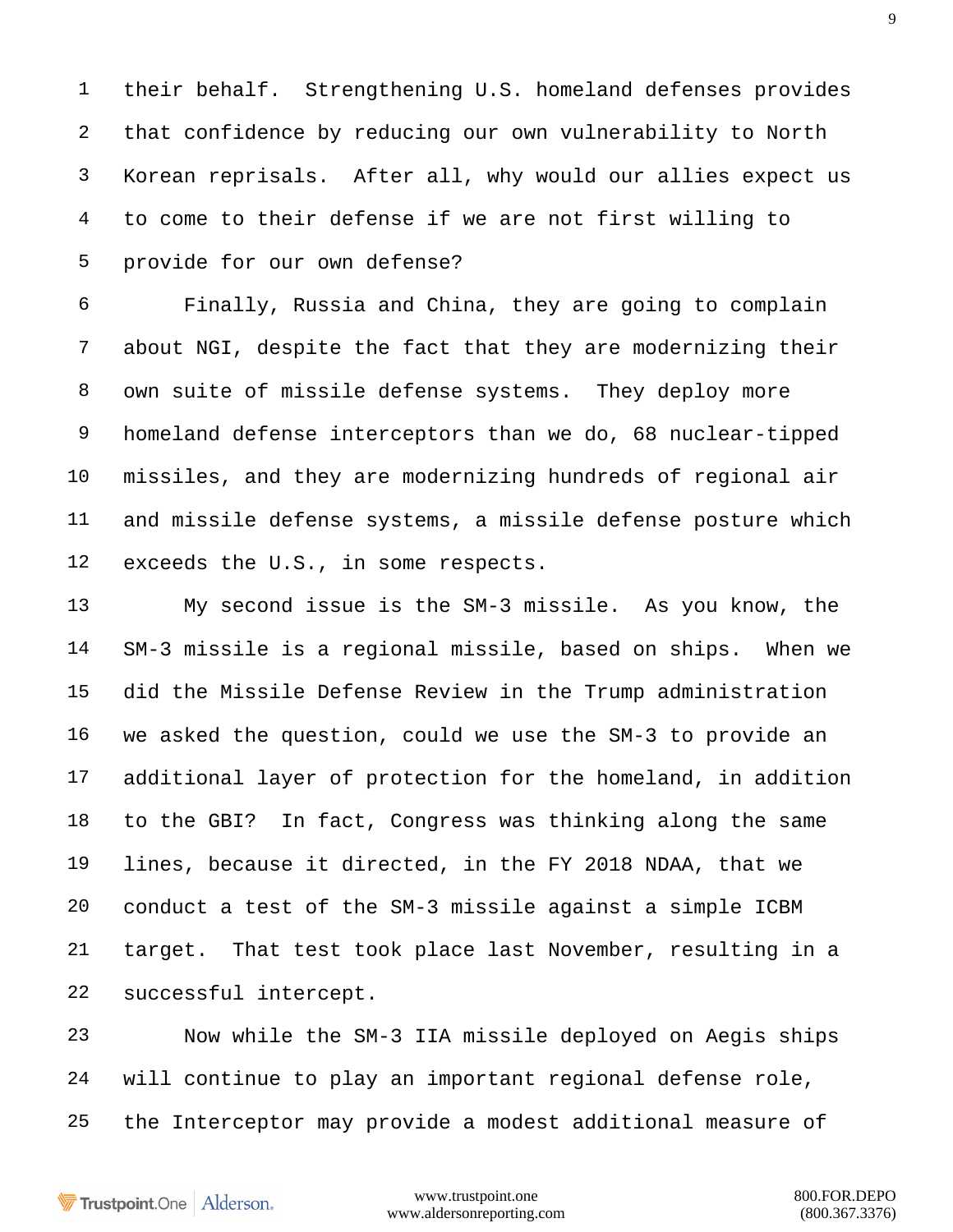protection for the homeland against North Korean ICBMs in an emergency or during a crisis. The ship would have to be in the right place, near our coast, and the right time, and given its smaller size, compared to the GBI, the Interceptor would not provide coverage of the entire United States. Moreover, the SM-3 would not be capable against the more complex Russian and Chinese threats, armed with penetration aids and decoys, nor would it be able to cope with Russia's nuclear air and sea launch cruise missile that can also range the U.S. homeland.

 For these reasons, it is unlikely this capability will upset strategic stability for the foreseeable future, if ever. And as President Putin himself has noted, by the end of this year, 90 percent of Russia's nuclear forces will be modernized, and, in his words, "capable of confidently overcoming existing and even projected missile defense systems."

 Now some have argued that Russia's new novel systems are a response to our missile defense plans. Well, there is an alternative explanation for why Russia is developing these new novel nuclear capabilities. According to Rose Gottemoeller, Obama's former New Start chief negotiator, she said Putin is "after nuclear weapons for another reason, to show that Russia is still a great power to be reckoned with. These exotic systems have more of apolitical function than a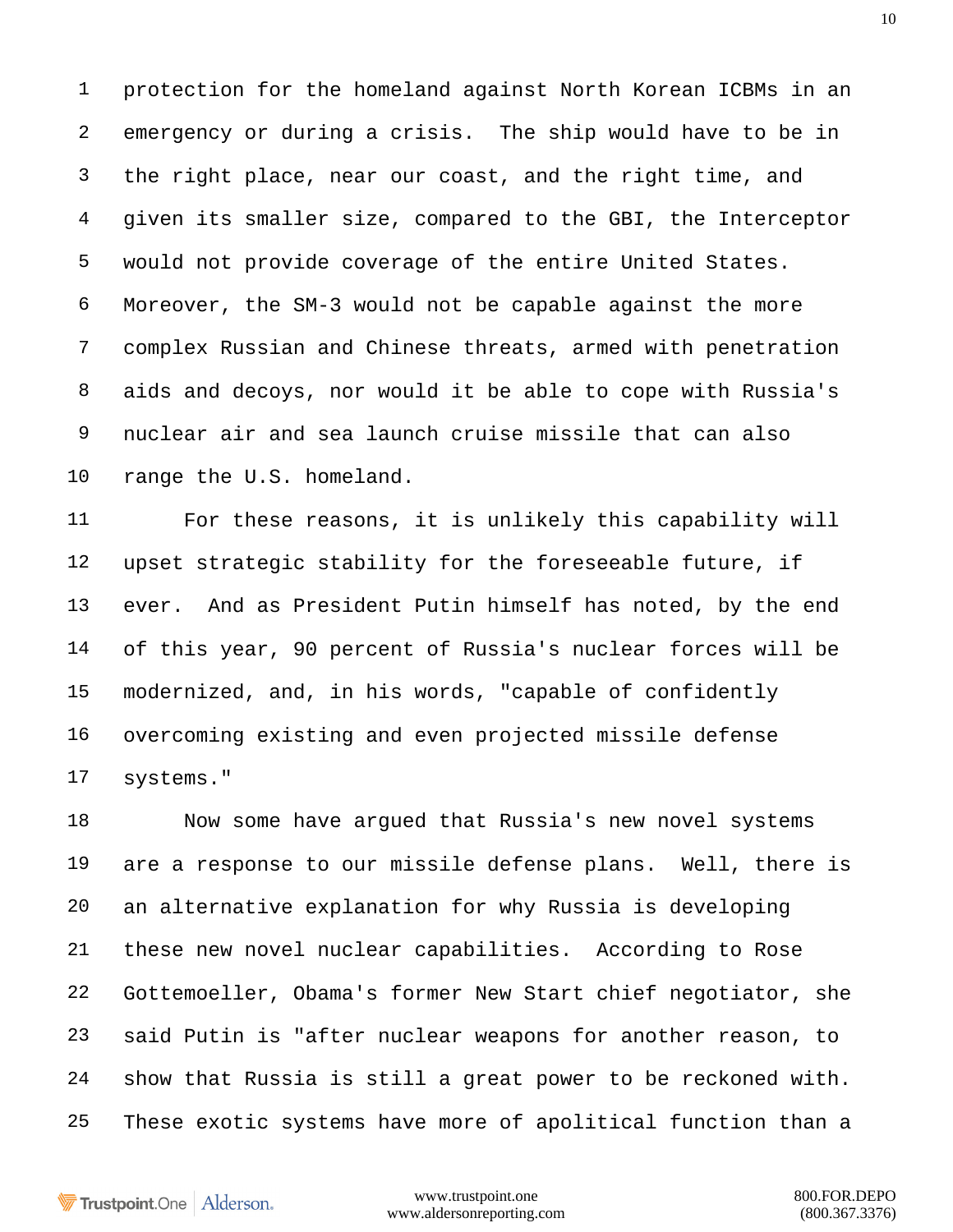strategic or security one." In my view, it is more likely an improved SM-3 missile, even in limited numbers, will contribute to collective efforts to meet the challenges posed by the North Korean regime, thereby enhancing regional and international strategic stability.

 In a final analysis, we cannot allow Russia or China to have a veto over the protection of the United States against rogue state threats.

 Finally, on arms control. There is a suggestion that you cannot have both missile defense and arms control, and I think history suggests the opposite. The United States has been pursuing missile defense seriously since the mid 1980s. This was the Reagan Strategic Defense Initiative, and since we withdrew from the ABM treaty in 2002. So despite the fact that we have been pursuing missile defenses, Russia and the United States have signed three arms control treaties that have together drawn down nuclear forces by some 85 percent, compared to Cold War highs.

 Look, if Russian leaders were seriously alarmed about U.S. missile defenses, they would not have agreed to these reductions, or more recently to extend the New START Treaty for another 5 years.

 To conclude, I would just add that homeland and regional missile defenses provide protection for the nation, its deployed forces and allies, and are critical enablers of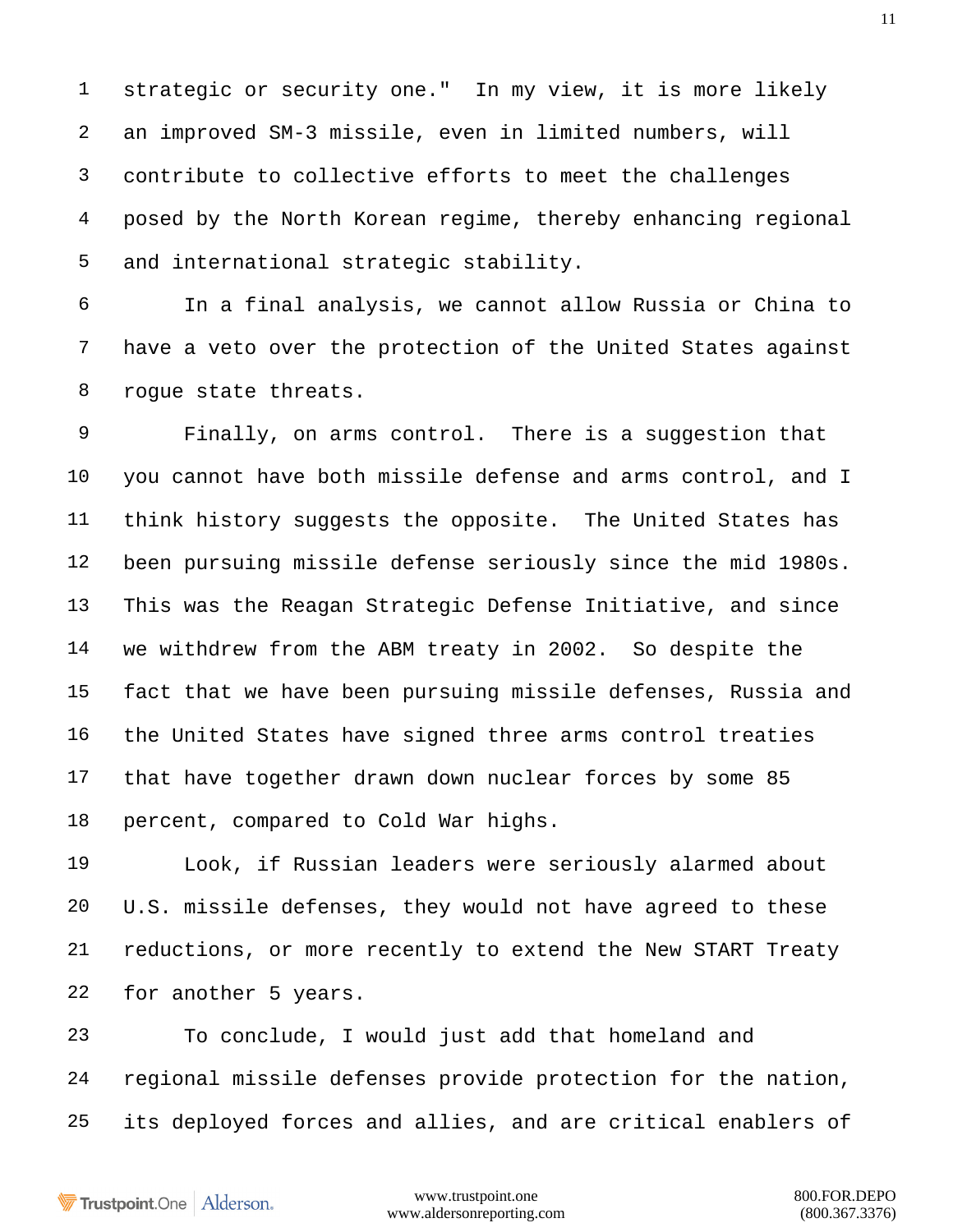a U.S. grand strategy that relies on alliances to maintain a favorable balance of power and a peaceful world order. For about 2 percent of annual defense appropriations, missile defense provides the United States the freedom of action to respond to crises, to shore up allies, to deter adversaries, and, if necessary, to defeat them and limit damage should deterrence fail.

 And finally, deterrence, to be successful, requires the demonstration of resolve. Missile defense is a very tangible measure of U.S. resolve. Failure to do what is necessary to protect this nation against North Korea, a country with one of the lowest-ranked economies in this world, could call into question U.S. resolve and commitment in the eyes of ally and adversary alike. This would damage U.S. strategic capability and have serious implications for America's broader foreign policy objectives.

Thank you.

18 [The prepared statement of Mr. Soofer follows: ]

- 
- 
- 
- 
- 
- 
-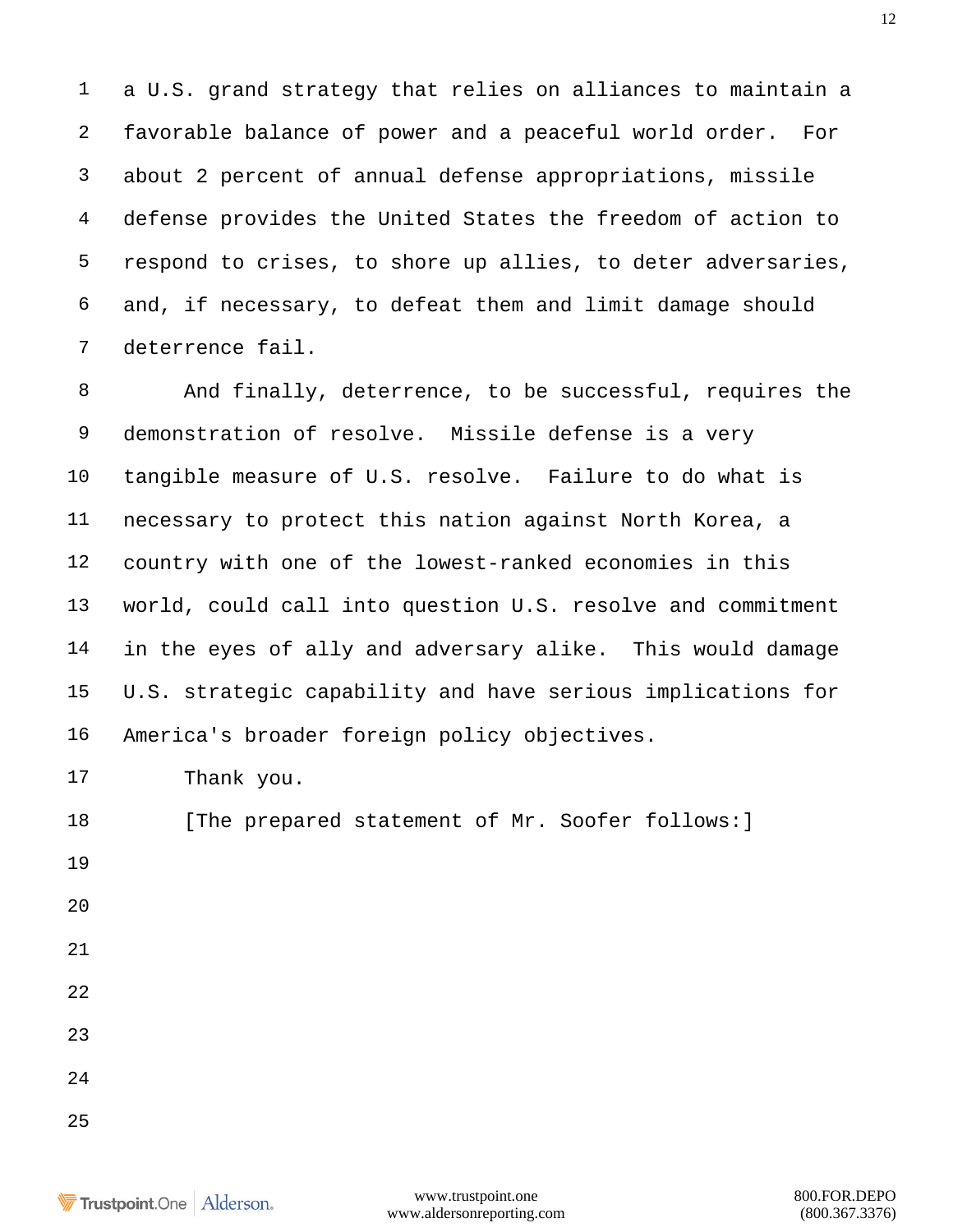| $\mathbf 1$    | Senator King: Thank you. In the interest of time we       |
|----------------|-----------------------------------------------------------|
| $\overline{a}$ | are going to submit the backgrounds of Dr. Soofer and Mr. |
| $\mathsf{3}$   | Panda for the record.                                     |
| $\overline{4}$ | Mr. Ankit Panda, please.                                  |
| $\mathsf S$    |                                                           |
| $\epsilon$     |                                                           |
| $\sqrt{ }$     |                                                           |
| $\, 8$         |                                                           |
| $\mathsf 9$    |                                                           |
| $1\,0$         |                                                           |
| 11             |                                                           |
| $12\,$         |                                                           |
| $13\,$         |                                                           |
| 14             |                                                           |
| $15$           |                                                           |
| 16             |                                                           |
| 17             |                                                           |
| $18\,$         |                                                           |
| 19             |                                                           |
| $20$           |                                                           |
| 21             |                                                           |
| 22             |                                                           |
| 23             |                                                           |
| 24             |                                                           |
| 25             |                                                           |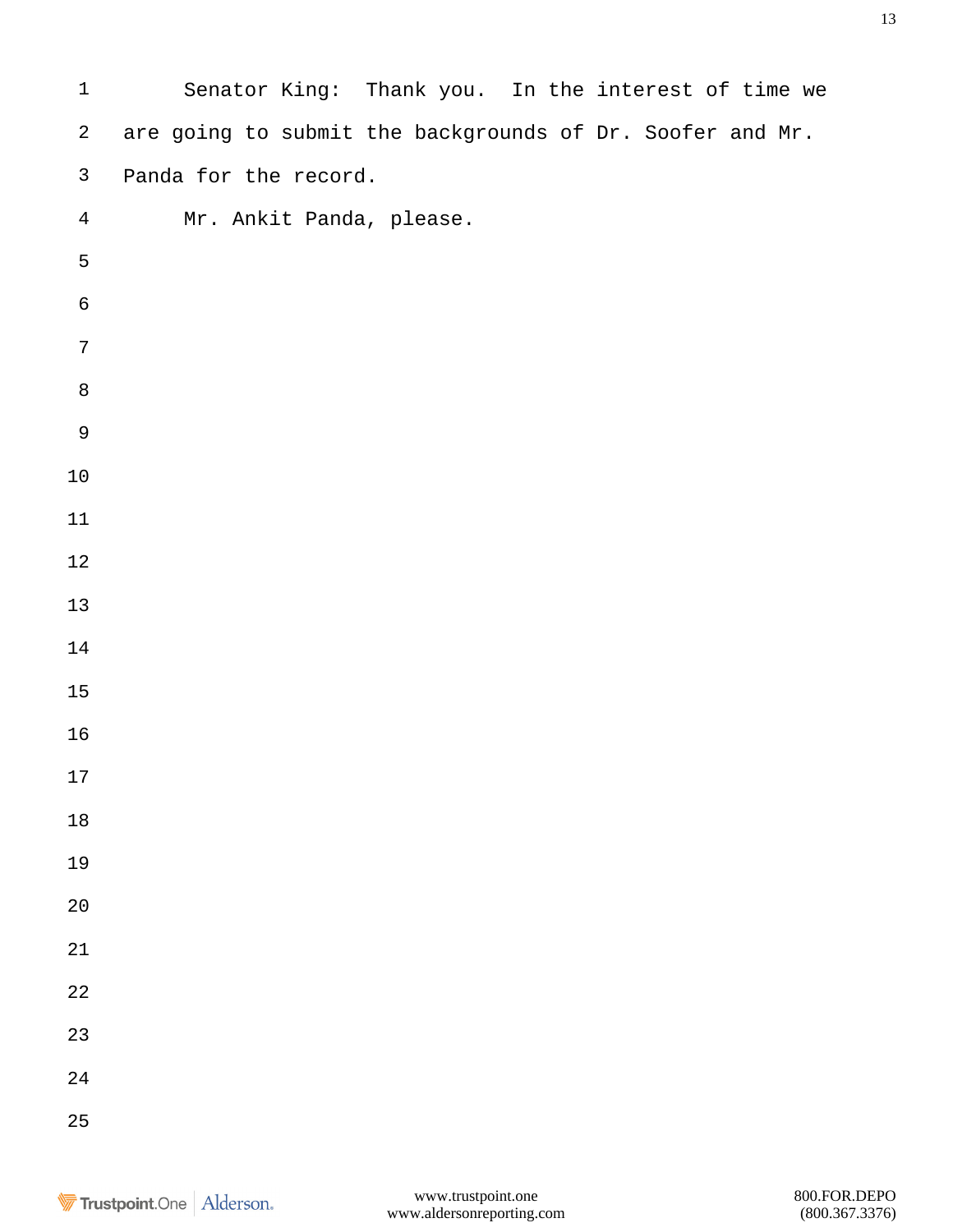STATEMENT OF ANKIT PANDA, STANTON SENIOR FELLOW, NUCLEAR POLICY PROGRAM, CARNEGIE ENDOWMENT FOR INTERNATIONAL PEACE

 Mr. Panda: Thank you, Chairman King, Ranking Member Fischer, and distinguished members of the subcommittee. I am honored to be here today before you to offer my views on the missile defense strategy of the United States and its relationship to strategic stability with our nuclear-armed adversaries.

 My name is Ankit Panda. I am a Washington, D.C.-based scholar of the Carnegie Endowment for International Peace, where I study nuclear strategy and missile defense, among other issues. For the last 20 years we have sought to develop a national missile defense architecture capable of defending the homeland against limited missile threats, namely those from North Korea, which today possesses a minimally capable, rudimentary, intercontinental range ballistic missile capability, and Iran, which may one day possess such a capability.

 Today our ambitions for national missile defense remain large. Plays to develop a layered homeland missile defense architecture, in particular, for a major plank of the Missile Defense Agency's near-term efforts. This layered architecture stands to take what was once limited plans for a modest, self-contained homeland missile defense

Trustpoint.One Alderson.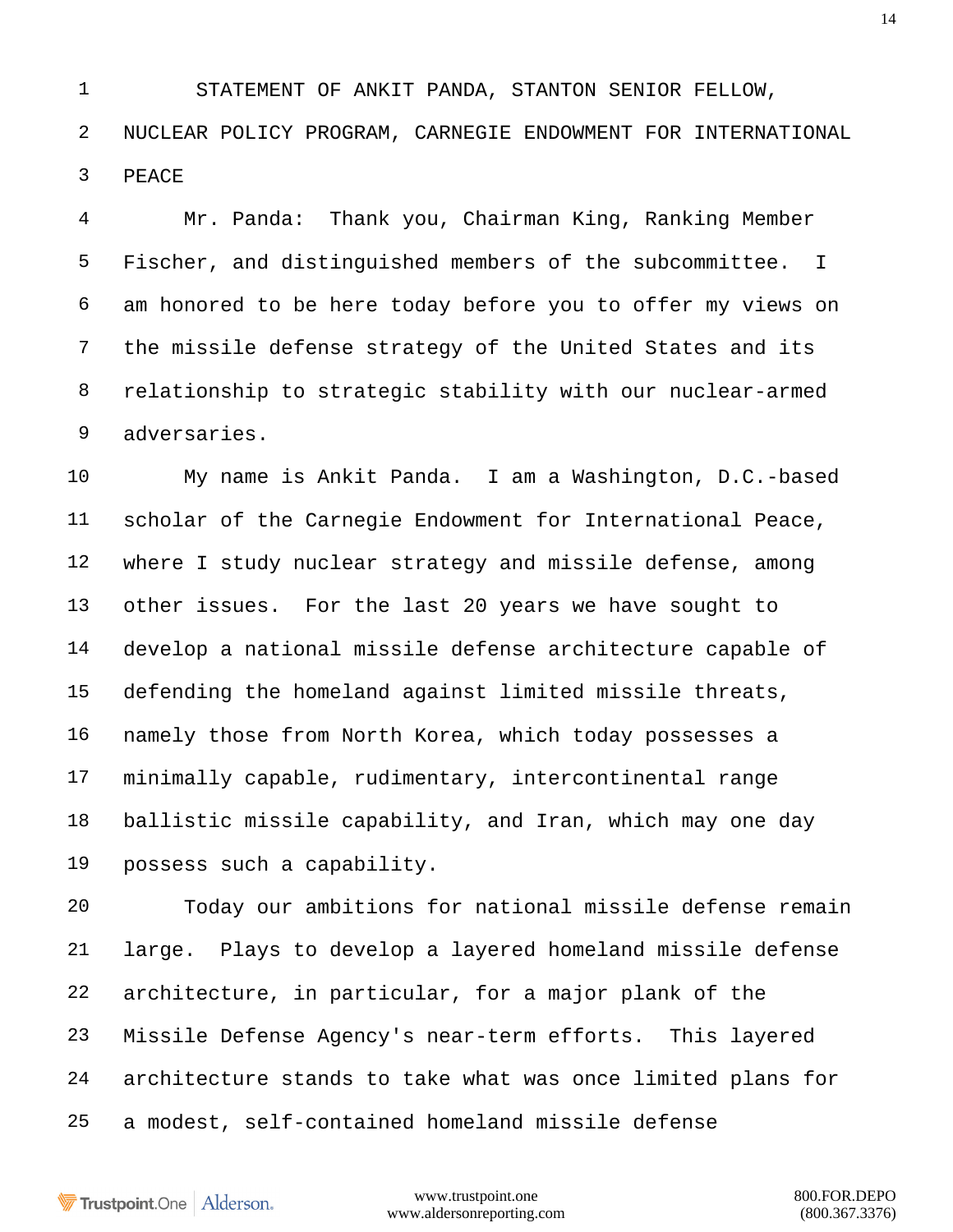architecture, captured entirely in the Ground Based Midcourse Defense system and its 44 deployed Ground-Based Interceptors, soon to be 64, deployed in Alaska and California, and extended to include sea-based Aegis missile defense, and eventually even ground-based Terminal High Altitude Area Defense systems.

 Allow me now to posit that this country's national security could be meaningfully enhance through the tabling of limitations on strategic or homeland missile defense, as part of a reciprocal process involving Russia, and possibly China. Doing so would not only reduce fiscal and opportunity costs in ways that would augment both our conventional deterrence capabilities and nuclear modernization plans, but also promote more stable nuclear deterrence with our adversaries.

 The case for limitations rests fundamentally on a national reckoning with the necessities of nuclear deterrence. As the last administration's 2019 Missile Defense Review notes, we rely on nuclear deterrence to cope with the strategic forces of Russia and China, which are objectively too vast to be fully absorbed by our existing missile defenses. That I do not dispute.

 But Moscow and Beijing reason about our intentions, as we often do theirs, based on our actions and not our statements. As a result, both fear the ability of our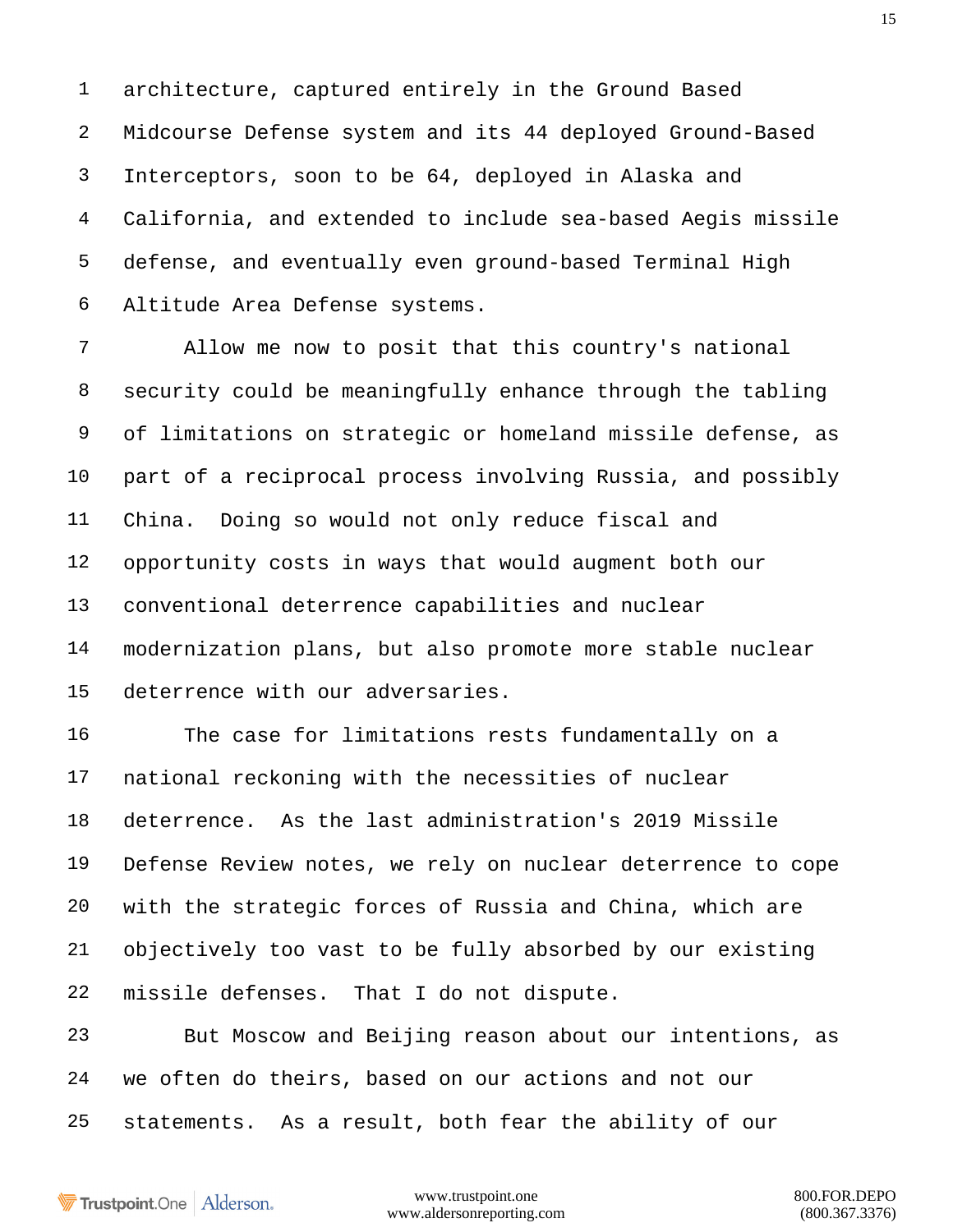current and future missile defense posture to degrade their strategic nuclear retaliatory capability, if not to completely disrupt it. This, in turn, begets instability.

 To be clear, I do not posit that our missile defense programs are the sole drivers of Russian and Chinese strategic modernization and force expansion. However, they are salient, and considerable evidence suggests that we are seeing precisely the kind of action-reaction relationship between strategic offense and defense that spurred the first round of U.S.-Soviet arms control during the late 1960s once again today.

 As was the case back then, limitations should not be unilateral but should nonetheless be on the table, in particular, as we seek a follow-on agreement with Russia to the 2010 Strategic Arms Reduction Treaty, the last treaty of its kind to remain in force between our two countries and due to expire in 2026.

 Congress, in particular, has led on this issue in the past and can do so again. For instance, during the final decade of the Cold War it was Congress that limited the Reagan administration's desire to reinterpret the ABM treaty in a way that might permit for a capacious expansion of the Strategic Defense Initiative. This facilitated strategic stability and Congress can once again play this role. So there are numerous ways in which Congress might lead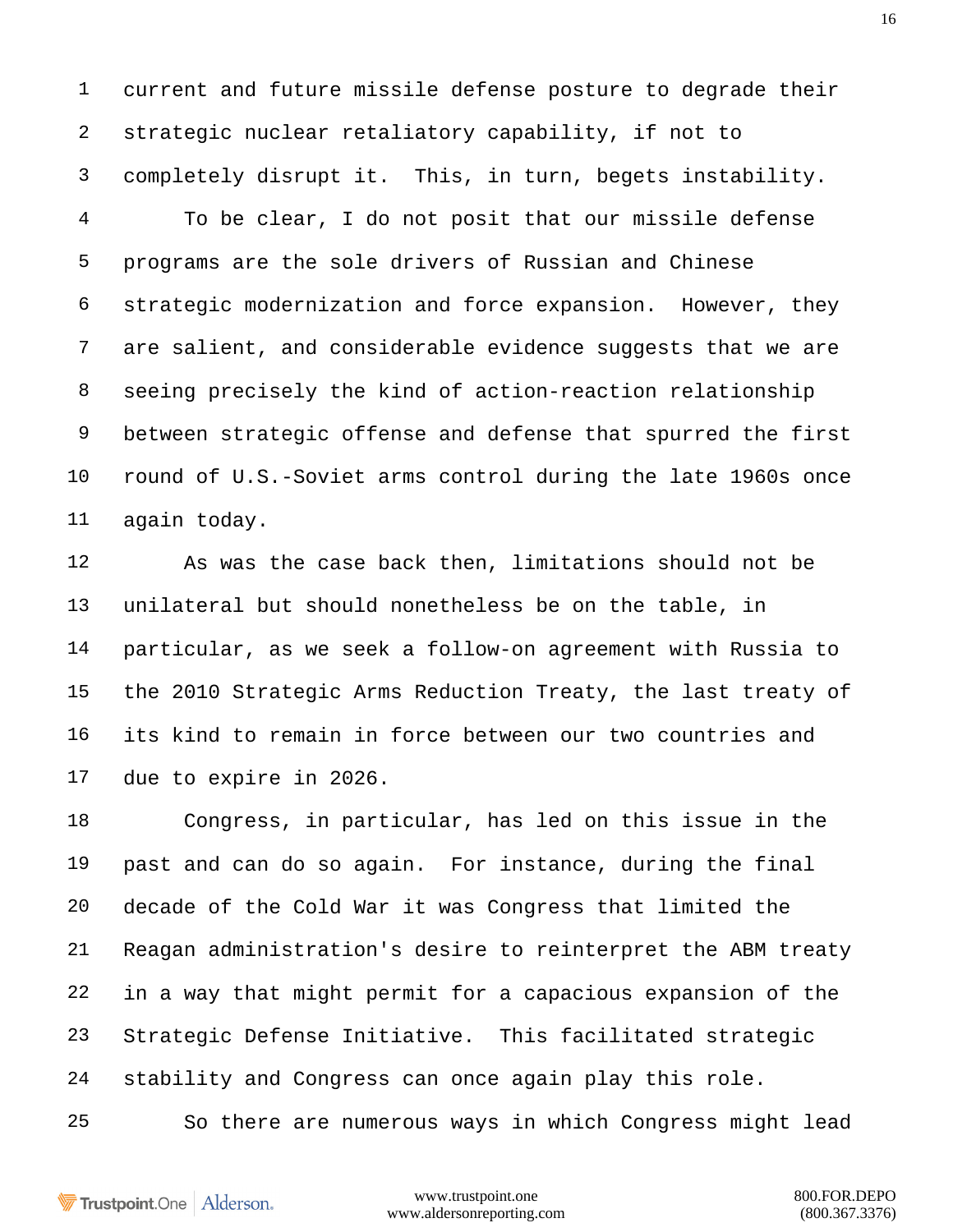on this issue to forestall what I see is a costly 21st century arms race that is already underway and enhance American national security in the process.

 First, Congress should ask the Department of Defense to study and assess the extent to which our investments in missile defense are spurring qualitative and quantitative force structure changes by our adversaries. DoD has observed, in recent congressional mandated reports, that missile defense is driving certain forms of Chinese and Russian modernization, for instance. A fuller study could inform our national decision-making to ensure a prudent path forward.

 Beyond this, Congress should adopt a resolution acknowledging the action-reaction relationship between strategic offensive and defensive arms, as the preamble to the New START Treaty in 2010 did. In doing so, this body can render more credible attempts by this administration, or a future administration, to seek limitations on Russian and Chinese offensive arms of particular concern that would enhance American national security.

 Finally, Congress should remain actively involved in ensuring the Missile Defense Agency is subjecting the Ground-Based Midcourse Defense system to realistic testing and evaluation. This can include mandating testing against ICBM target missiles of longer ranges, that would be more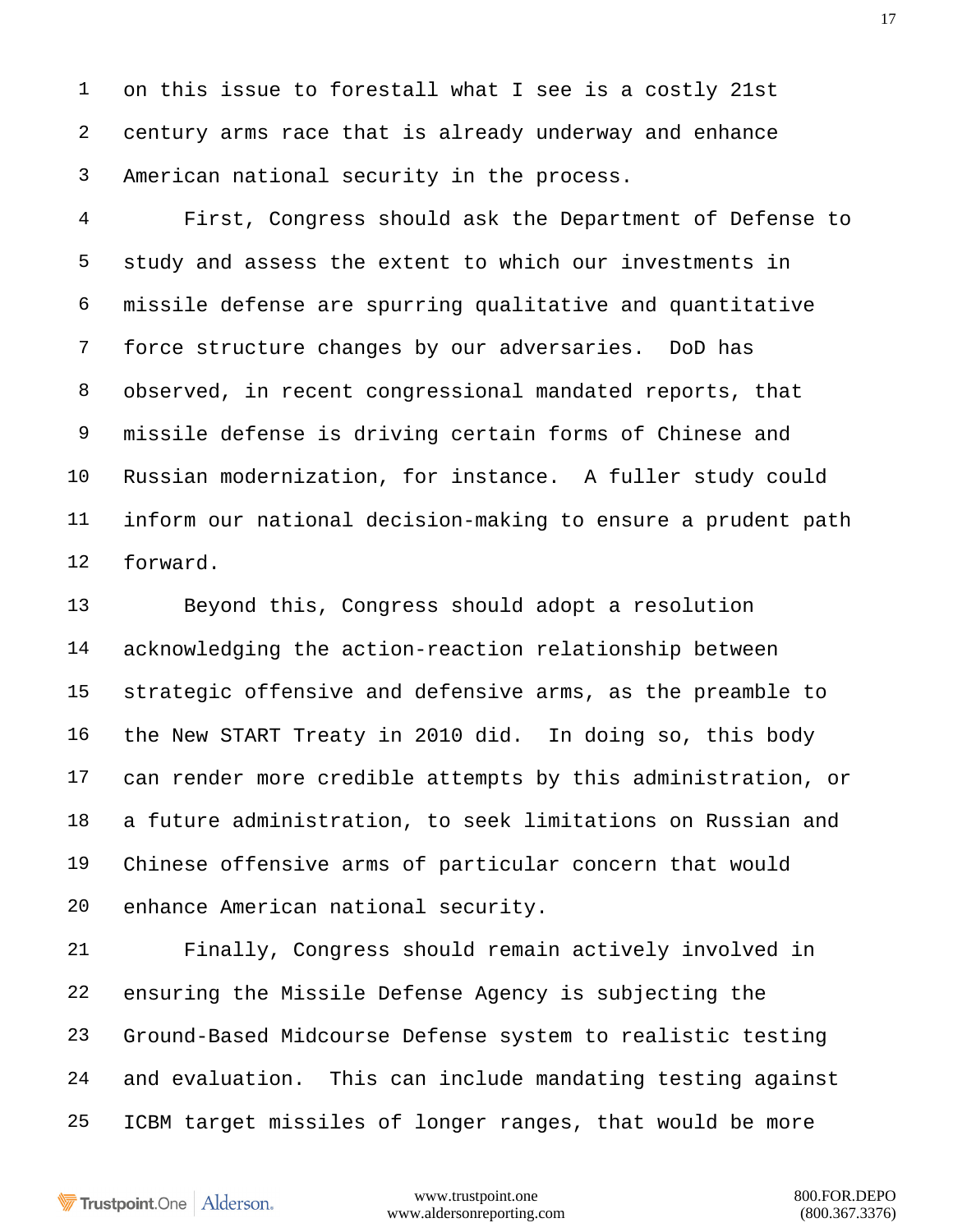representative of, say, a North Korean ICBM. Future testing should also include more realistic environmental and other stressors, including decoys designed to emulate the infrared signature of a target re-entry vehicle, something that is eminently within North Korea's reach today. My written testimony for this subcommittee discusses these and other issues germane to today's hearing in greater detail. Thank you for this opportunity today, and I look forward to your questions. 10 [The prepared statement of Mr. Panda follows: ]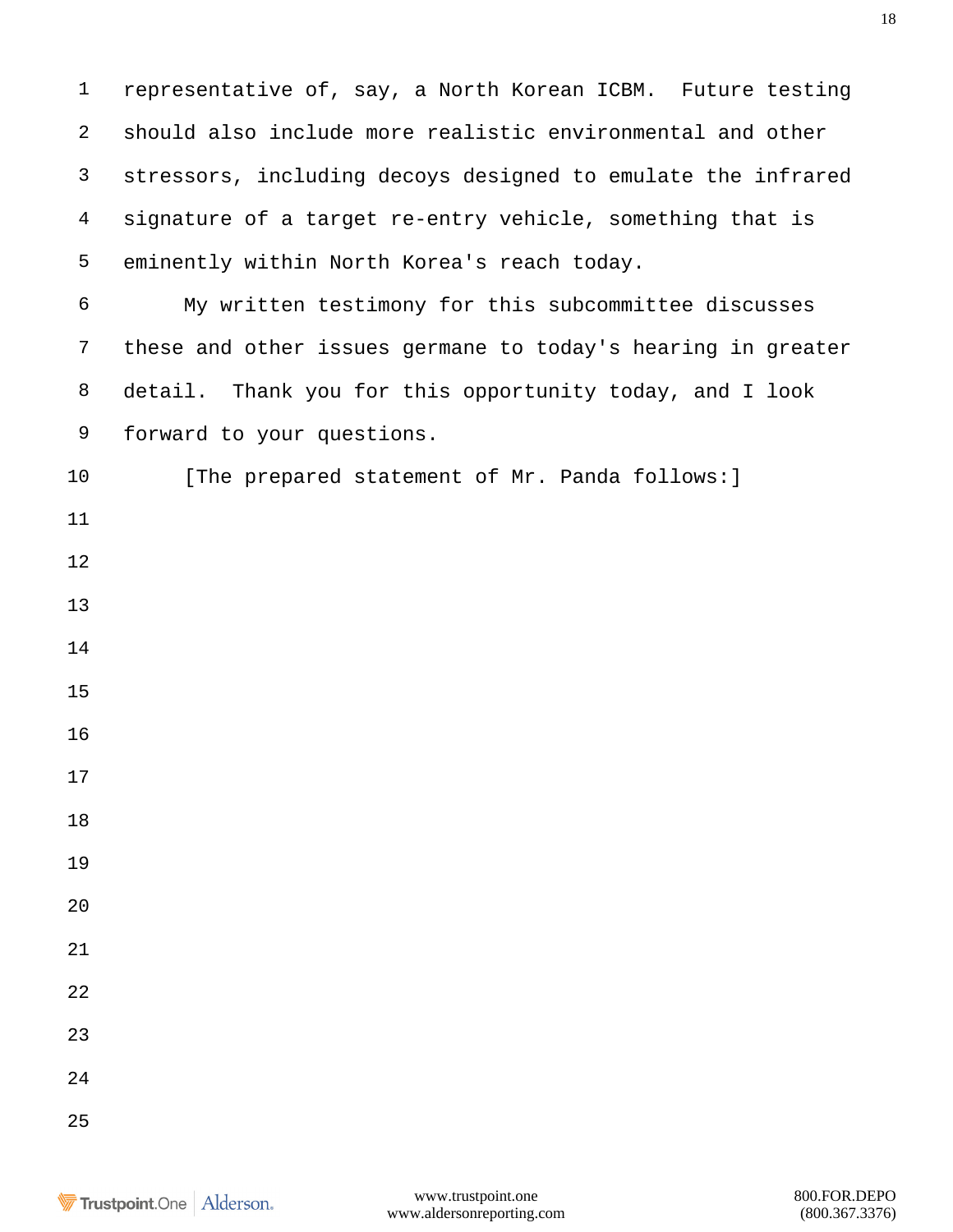Senator King: Thank you both.

 Mr. Soofer, I am trying to understand this. Our missile defense system is not designed to intercept missiles from either China or Russia. Is that correct? Mr. Soofer: Yes, sir. Senator King: And so what is our principal defense against missiles from China and Russia? Mr. Soofer: The same defense that we had during the Cold War, sir, the nuclear deterrent. Senator King: Deterrent. If that is effective against China and Russia, why isn't it effective, or wouldn't it be effective against North Korea or Iran? Mr. Soofer: Right. Well, North Korea, arguably, may not have the same rational perspective on these issues as Russia. Senator King: But wouldn't the leader of North Korea understand that if he attacks this country, his country would disappear from the map? I mean, that would deter even the most unstable leader, it would seem to me. Mr. Soofer: Well, the question is who has got more at stake at this point. The concern is that he would not believe that we would use nuclear weapons against North Korea for fear of his reprisal against the United States. And by having missile defenses, you take away that consideration.

**Trustpoint**.One Alderson.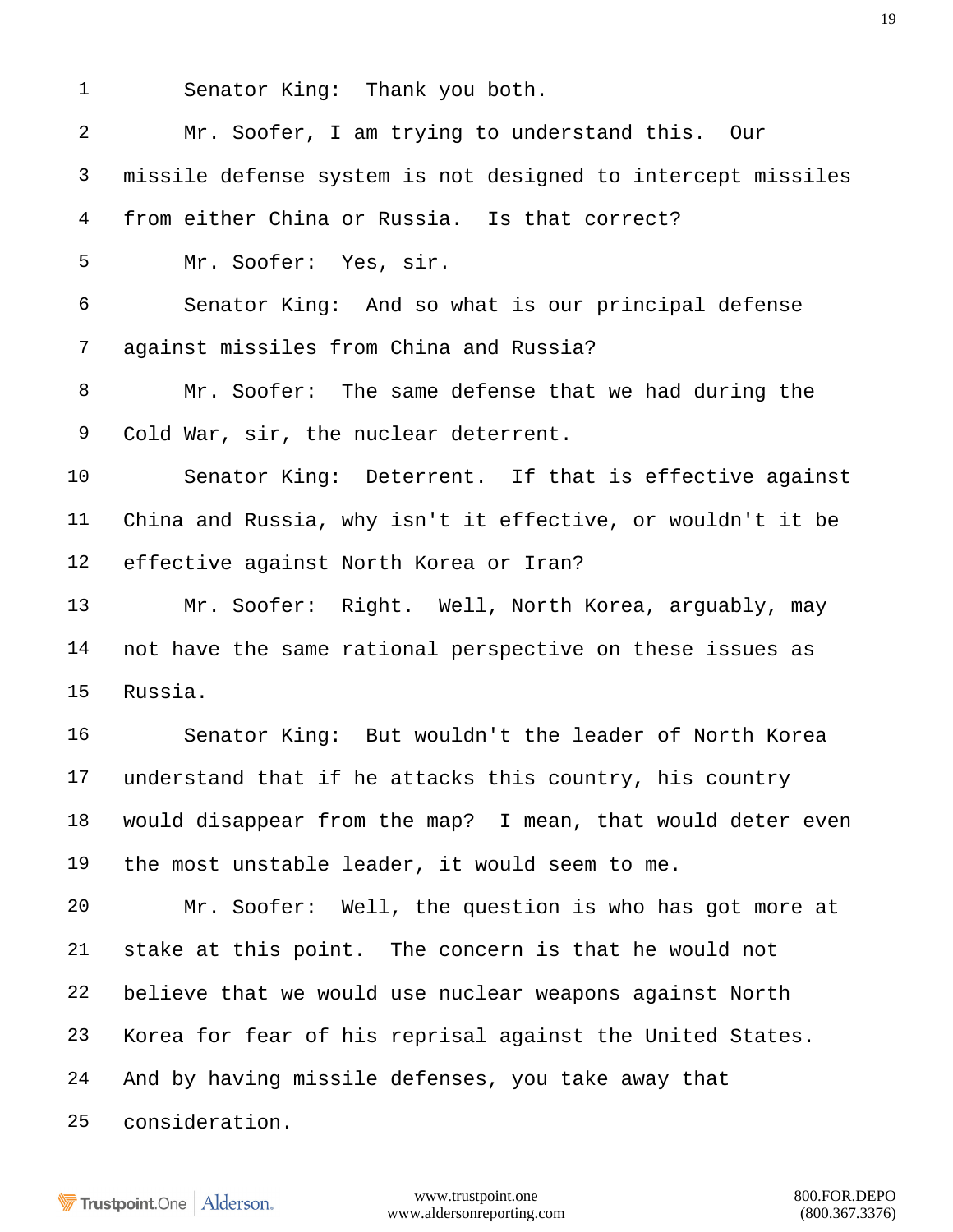Senator King: Let me change the subject slightly to the capability of the missiles. The missile defense system that we are talking about is principally to deal with the threat of ballistic missiles. Is that correct?

Mr. Soofer: Yes, sir.

 Senator King: And my understanding is that it would not deal with the threat of hypersonic glide vehicles. Correct?

 Mr. Soofer: Well, current they do not, but the Missile Defense Agency is working on defense against hypersonics, both against long-range systems and the shorter-range systems our forces would encounter in regional campaigns. Senator King: So we believe that there will be a

 future capability. Is that going to be a capability of the new missiles that we are talking about authorizing in this process?

 Mr. Soofer: I am not completely familiar with the budget requests at this point, but I do know that the Missile Defense Agency is working on sensors and an intercept capability against hypersonic threats. But that is not what I was referring to in the SM-3 IIA missile. The SM-3 IIA is a regional missile, a Navy missile, that intercepts ballistic missiles on the midcourse phase. And the hope is that we could give it some capability to also intercept very simple North Korean ICBM missiles that are

Trustpoint.One Alderson.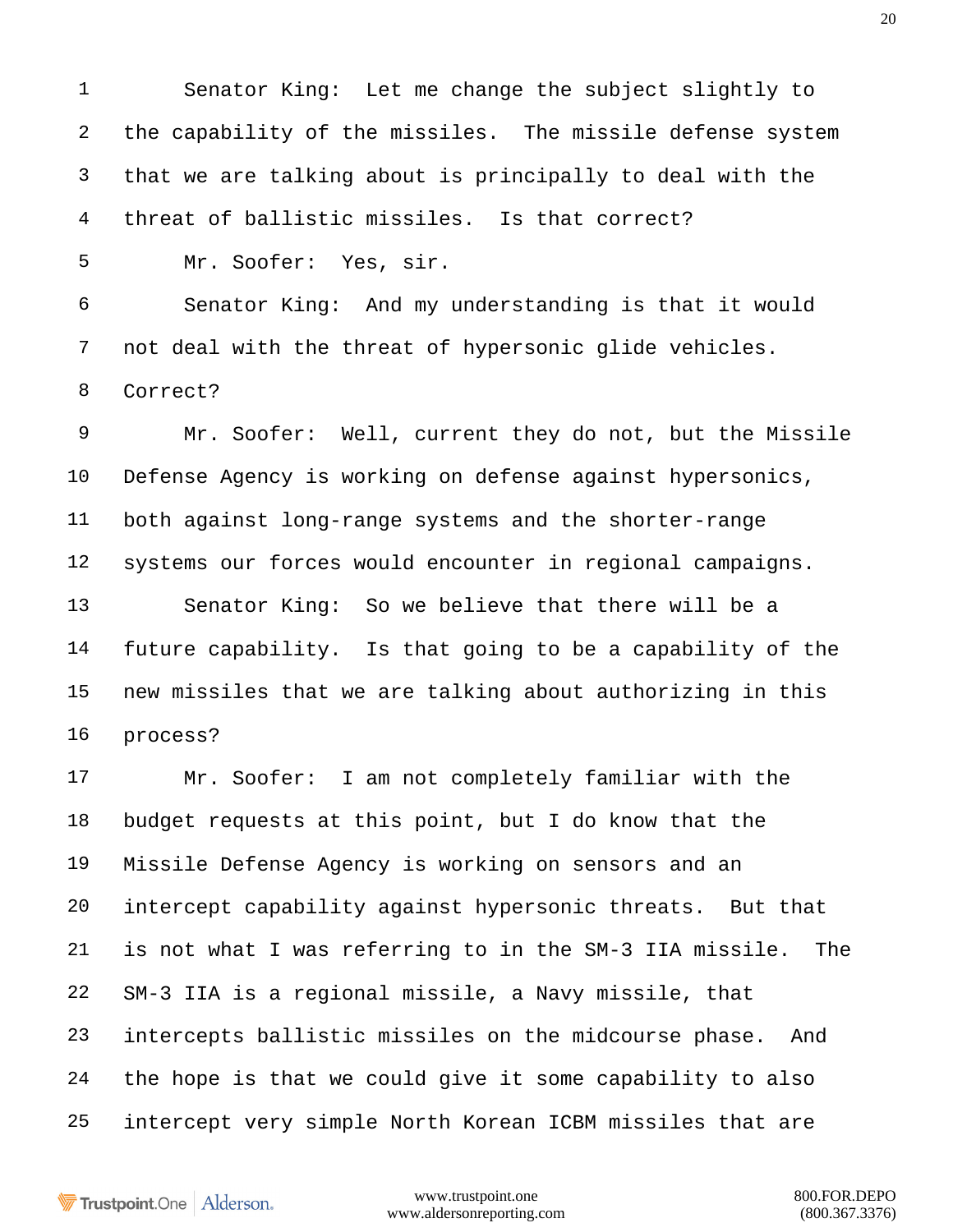headed from North Korea to, say, Guam or Hawaii, or even the continental United States.

 Senator King: Mr. Panda, you talked about the action- reaction. There is a finite number of Interceptors. Right now it is 44, and we are talking about going to 64. Can't that capability be defeated by North Korea simply by having more incoming missiles?

 Mr. Panda: Excellent question, Senator. So I will just first note that I am the author of a recent book on North Korean strategic nuclear forces, and I spend more time than I would like looking at pictures of North Korean missiles.

 As far as I know, North Korea today has 10 ICBM launchers. As far as I am also aware, based on open sources, MDA's concept of operations for GMD relies on using four Interceptors per incoming target re-entry vehicle, soon to become three, but currently four, I believe.

 So if we just do the math, North Korea would need to add a single additional ICBM launcher to potentially saturate GMD, and based on GMD's testing record, the single- shot probability of kill, which is the probability that a single GMD system shot at an incoming North Korean re-entry vehicle would succeed, based on open sources again, that number appears to be just a little over 50 percent.

So based on that assessment, Senator, I would say that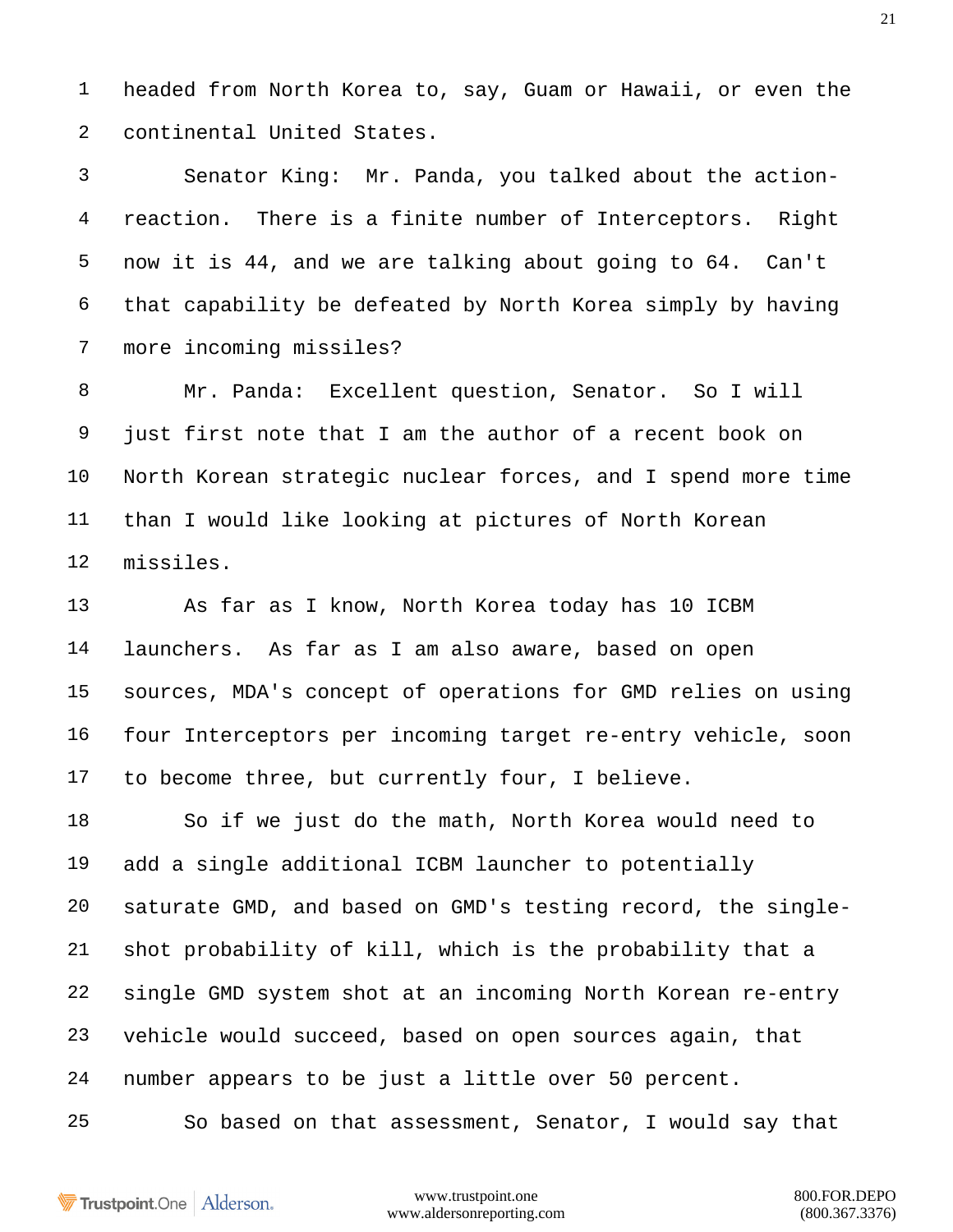North Korea can probably today bet on delivering a thermonuclear warhead to the continental United States, and I believe that that is entirely the reason that Kim Jong-un today feels that he has a nuclear deterrent. He declared, in November 2017, that his nuclear deterrent was complete, before turning to negotiations with the United States.

7 So I do think that that would be a correct assessment. Senator King: But this is exactly what you are talking about, is as you build up your missile defense then your adversary is incented to build up their side of the offensive capability. Is that your position?

 Mr. Panda: That is correct. North Korea, of course, is quite resource constrained, Senator, so if we were to go to 64 GBIs I cannot predict today whether Kim Jong-un would have the resources or the wherewithal to keep building ICBM launchers and ICBMs to cope with that. I will, however, point out that qualitative modernization is also underway in North Korea. In October 2020, North Korea demonstrated a missile, the largest road-mobile missile anywhere in the world today, because most countries do not deploy road- mobile liquid propellant missiles like North Korea does. But the missile that they demonstrated appears to be large enough to carry multiple re-entry vehicles. North Korea is also working on countermeasures, which will include sophisticated and unsophisticated decoys.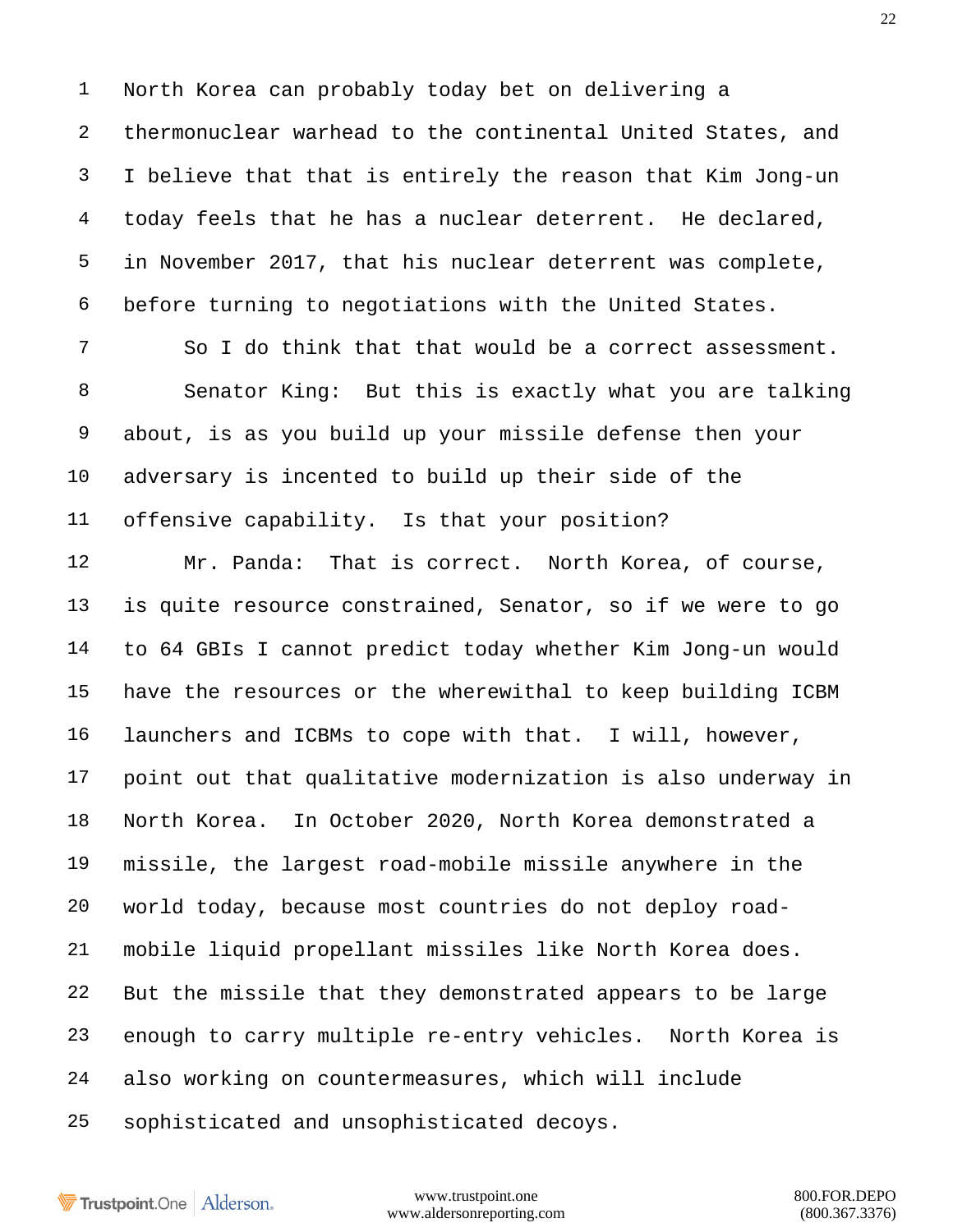And so I completely think that even North Korea can certainly cope with qualitative advancements to our own missile defense.

 Senator King: Mr. Soofer, I am out of time, but I think you wanted to respond?

 Mr. Soofer: Right. You know, we do not just try to deal with North Korea and ICBMs with active missile defense. It is a combination of deterrence, as you suggest, as well as attack operations. We are going to try to find as many of these launchers on the ground as possible and take them out before they launch. And then there is active defense, right?

 But the bigger point here is if we were not to compete with North Korea, if we were not to build missile defenses against the North Korean threat, what kind of signal is that going to send to our allies? If we are not willing to defend ourselves against North Korea, a country that can barely afford to feed itself, why would our allies think that we are going to risk our own lives to come to their defense?

Senator King: Senator Fischer.

 Senator Fischer: Thank you, Mr. Chairman. Dr. Soofer, I am sure you have seen a recent letter by a number of advocates to President Biden encouraging him to discuss limitations on U.S. missile defenses in the upcoming talks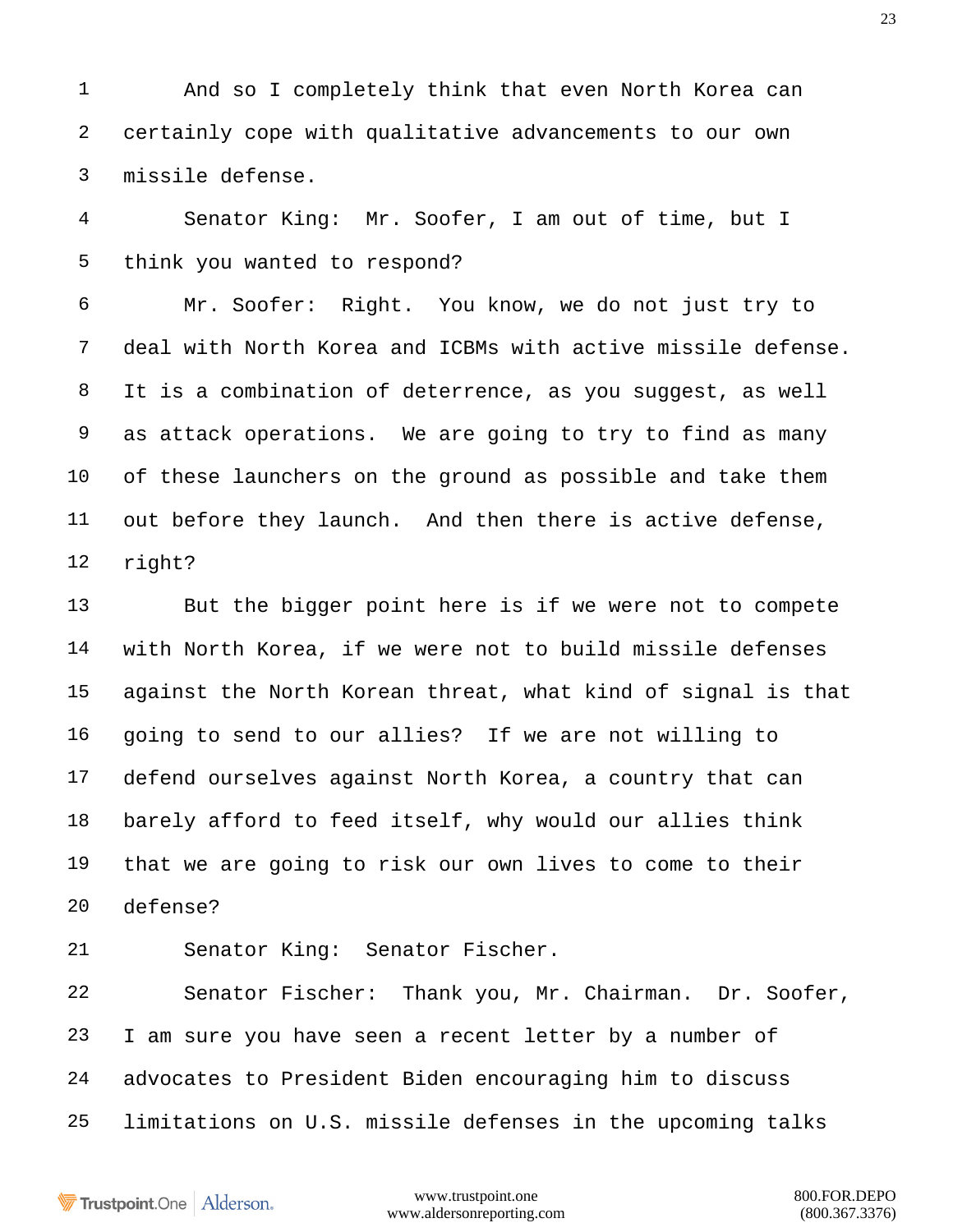with Putin. The letter refers to comments the President made back in 2001, when as a Senator he opposed the Bush administration's plans to deploy a national missile defense system, and predicted it could trigger an arms race with Russia and China.

 So let me ask you, did that prediction come true, and what empirical evidence is there linking missile defense to an arms race, and more broadly, is there evidence that missile defense is incompatible with arms control?

 Mr. Soofer: Thank you, Senator. I do not think that is what has happened. So exactly what happened. We withdrew from the ABM Treaty in 2002. Everybody had anticipated at the time that you had this huge arms race. Both sides would build more offenses to overcome defenses. And what did we have? We had the Moscow Treaty, which took us from 6,000, under START, to 2,200. We went down from 6,000 to 2,200, even though we withdrew from the ABM Treaty. And then we had the New START Treaty, which took us down to 1,550.

 What arms race are they talking about? There has been no arms race. In fact, it is just the opposite. When we signed the ABM Treaty in 1972, the Russian inventory, the Soviet inventory, went from about 2,500 warheads to over 10,000 nuclear warheads. It was just the opposite. This idea of action-reaction, it is too simple. There are many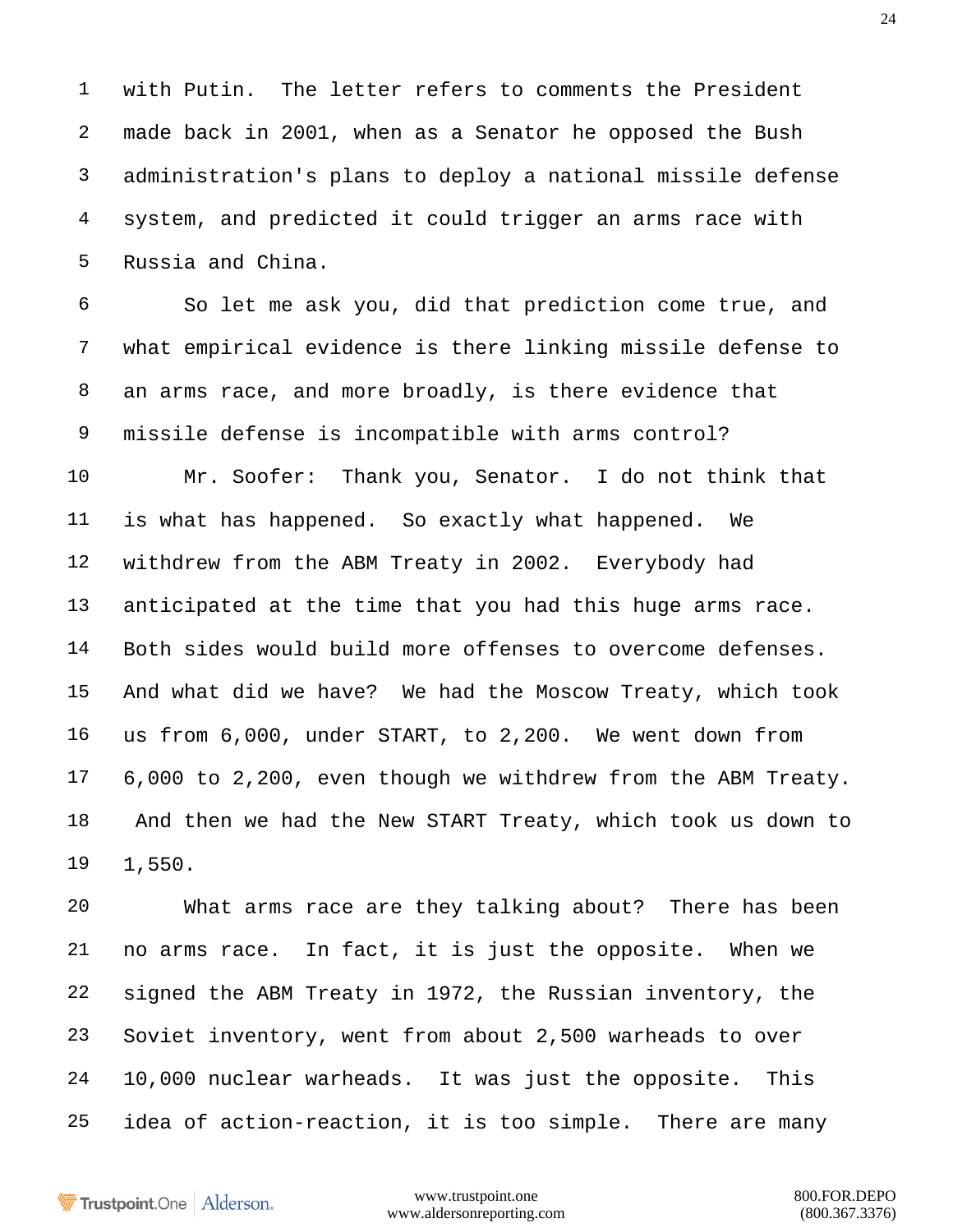reasons why countries choose not to build nuclear weapons.

 But clearly our withdrawal from the ABM Treaty, our deployment of 44 Ground-Based Interceptors, has not spurred an arms race. The Russians recently agreed to extend the New START Treaty by 5 years. If they were so alarmed by our missile defenses and our plans to add 20 more NGIs, why would they agree to that?

 Senator Fischer: Dr. Soofer, Russia and China have been expanding their nuclear arsenals in recent years, but these actions have come while U.S. missile defense capabilities have remained relatively unchanged. For example, the most significant enhancement of our homeland missile defense system has been the construction of the radar in Alaska. With the failure of the RKV program, and our GMD system has not received the upgrades that were planned for that, and then we have seen the expansion, the proposed expansion, of the fleet from the 44 Interceptors to 64, which was announced in 2017, it has not taken place.

 So I think we have demonstrated also that the SM-3 IIA missile has some capabilities against the ICBMs, but this demonstration was conducted in December 2020, which is long after the Russian and the Chinese have undertaken their nuclear expansions. That is a comment.

 What is your view of Russia's complaints against U.S. missile defenses and its attempt to portray its actions,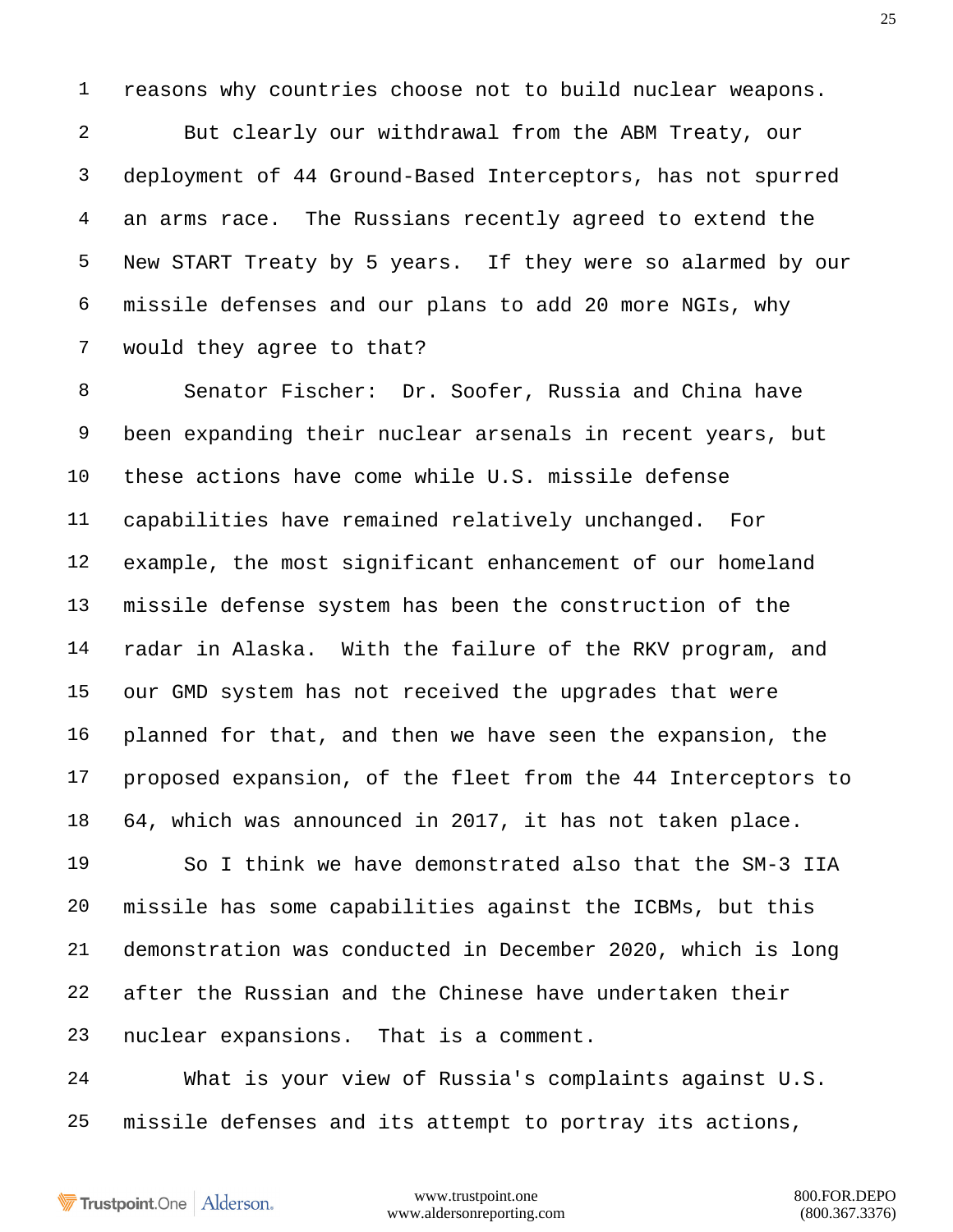such as a deployment of a variety of new nuclear systems that were announced by Putin in 2018 as responses to our nuclear defense programs?

 Mr. Soofer: Senator, as I quote I read by Rose Gottemoeller suggests, Russia does this for political reasons. They have their own domestic political problems. Putin has to exert his control over the oligarchs, right? He is more concerned about sowing dissention between the U.S. and its allies. Missile defense is a prime vehicle for doing that. And even here in the United States, they interfere with our debates by suggesting that missile defense is something that alarms them. But again, the evidence suggests that despite their talk, they continue to negotiate with us. They continue to reach reductions.

 I am not suggesting that we do not talk to Russia about this. Even the Trump administration, on at least five occasions, spoke to the Russians about the role of missile defense and strategic stability. You know, if the Biden administration wants to pursue that, then I think it is totally appropriate.

 Senator Fischer: Does Russia need a nuclear-powered cruise missile to overwhelm our missile defenses? Mr. Soofer: Clearly no. Clearly not. They have air- launched cruise missiles, sea-launched cruise missiles. So no.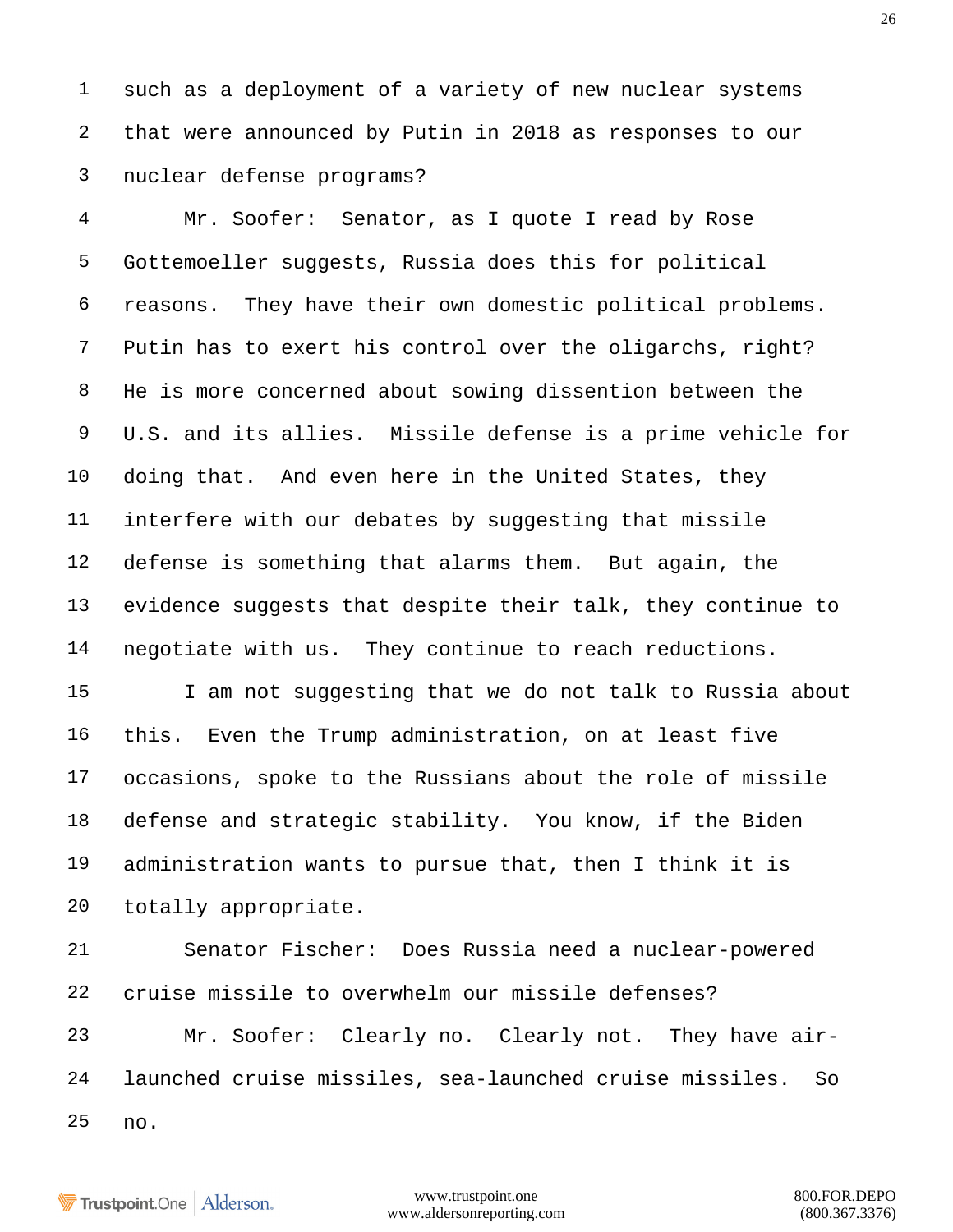Senator Fischer: Thank you.

Senator King: Senator Kelly.

 Senator Kelly: Thank you, Mr. Chairman. Mr. Panda, earlier you were talking about the probability of kill of our systems. I think you said a PK of 0.5, roughly. So where does that data come from, if you can say in an open hearing? And then I wanted to go back to the number of ICBMs that DPRK, that you believe that they have, and obviously there are two approaches to this. We can increase the number of GBIs. Currently I believe we have 44. But the other approach here could be how do we improve on the PK number? So can you elaborate a little bit about where we are on that?

 Mr. Panda: Absolutely, Senator. So, first of all, I have never been in government. I have never held a clearance, so my assessments are entirely based on open sources. The actual PK number is, I believe, classified. The assessment that I am offering is primarily based on the testing history of the system, which allows us to extrapolate reasonably. Of course, there have been multiple statements made by officials expressing their confidence in the system, which I will just point out that that is different from the technical parameters of GMD's actual performance.

So based on your other observation about the two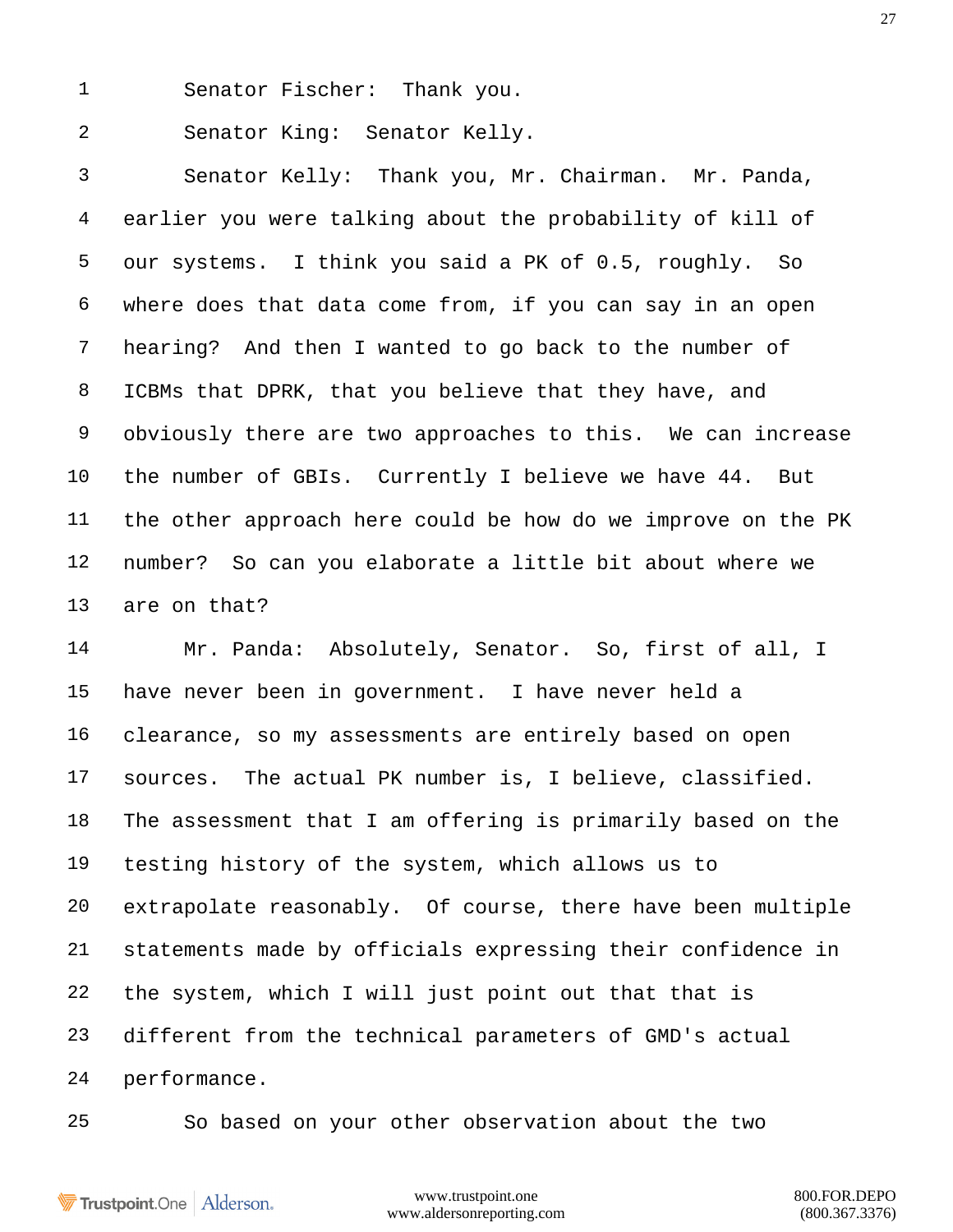possible approaches on how we can get our PK up, I will say, Senator, if we are to sustain missile defenses -- and when I talk about limitations I am not talking about eradicating missile defense by any means. I do believe that the ABM Treaty, for instance, allows for 100 Interceptors at two fixed sites, per the 1974 protocol to the treaty.

 What I do want to see if we do continue to invest in missile defense, that we do it right, that testing and evaluation are realistic. I will point out that GMD has been tested against ICBM-class targets that MDA describes as, quote, "threat representative." But to my knowledge, the target missiles used in these test are far shorter range than an actual ICBM that would have to travel from North Korea's northern provinces, where they base their ICBM forces, to the U.S. homeland.

 So I will just emphasize that again, Senator. If we are to continue to proceed with maintaining a missile defense, and this is regardless of whether or not we pursue arms control, our missile defenses should be realistically tested and evaluated. If we are going to continue to spend taxpayer money on this enterprise, it needs to be realistic. It needs to demonstrate a capability that is real. Because ultimately -- and I believe my co-witness pointed this out -- missile defense comes into play when strategic deterrence has failed, and ultimately no one in this room is in favor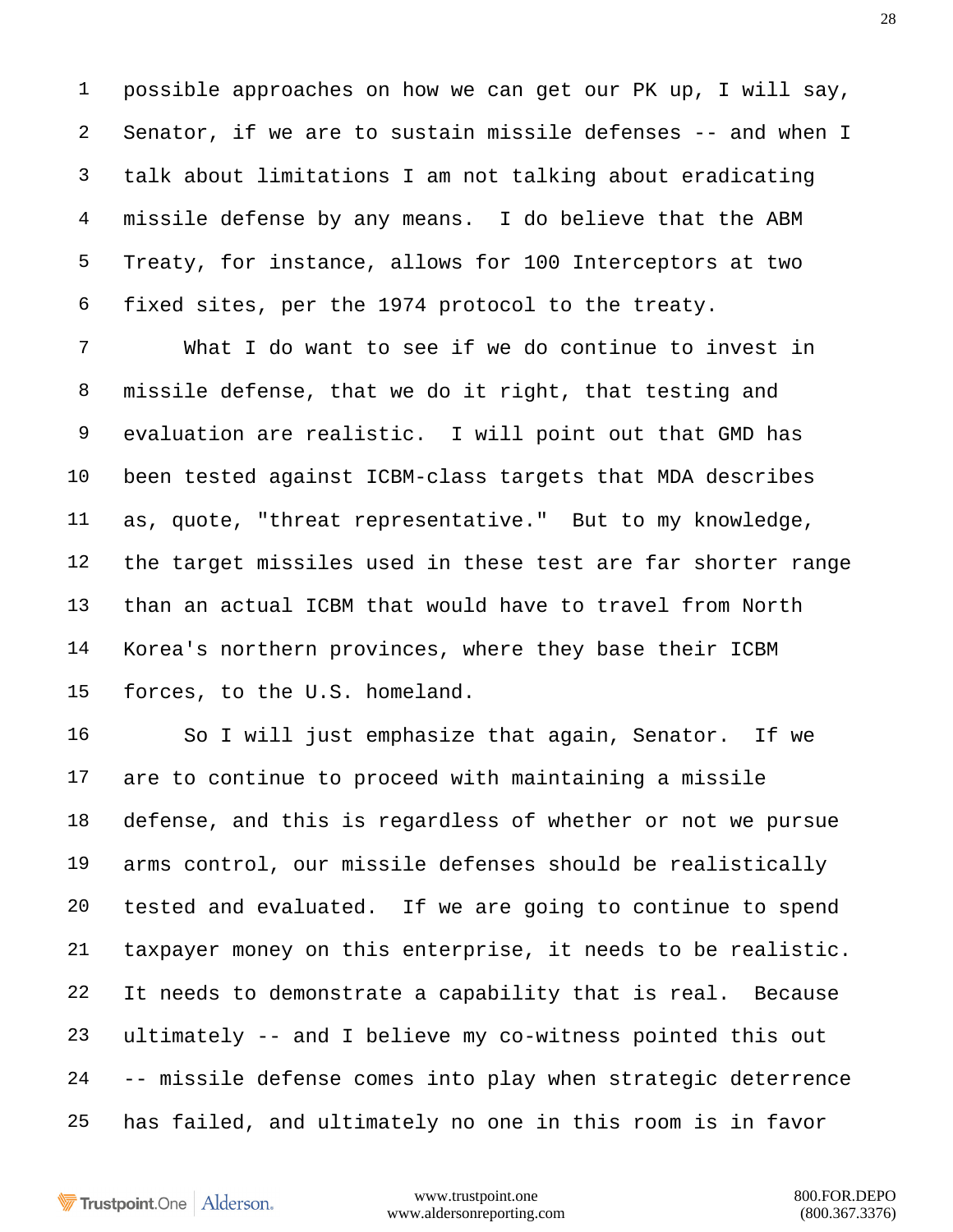of allowing the United States to face a nuclear attack.

 So if nuclear deterrence is here to stay, my preference, and I am sure the preference of most Americans, will be that it works as best as it can, and that means that testing and evaluation need to be done properly and done in ways that are realistic. Thank you.

 Senator Kelly: So just to follow up on this. So we are talking with SM-3 GBIs, we are talking midcourse. If we start to look into systems that could intercept in a boost phase, any sense for what kind of probability of kill we would have with those systems at this point?

 Mr. Panda: Sure, Senator. That is an excellent question. Boost-phase defense has been a topic of query for over 20 years. There have been multiple studies done. The primary pitfall with boost-phase defense is that we physically need to base our Interceptors, or whatever launch vehicle for the Interceptors, be that a drone, a fighter, near the adversary's territory. And really the only country with which this would be viable would be North Korea, which has ocean and international waters on both sides. But again, this would only come into play in a crisis. Effectively, it would be simply infeasible to keep an F-35 or a drone or any other kind of launch vehicle in the air long enough, at all times, to intercept any North Korean missile launch.

Trustpoint.One Alderson.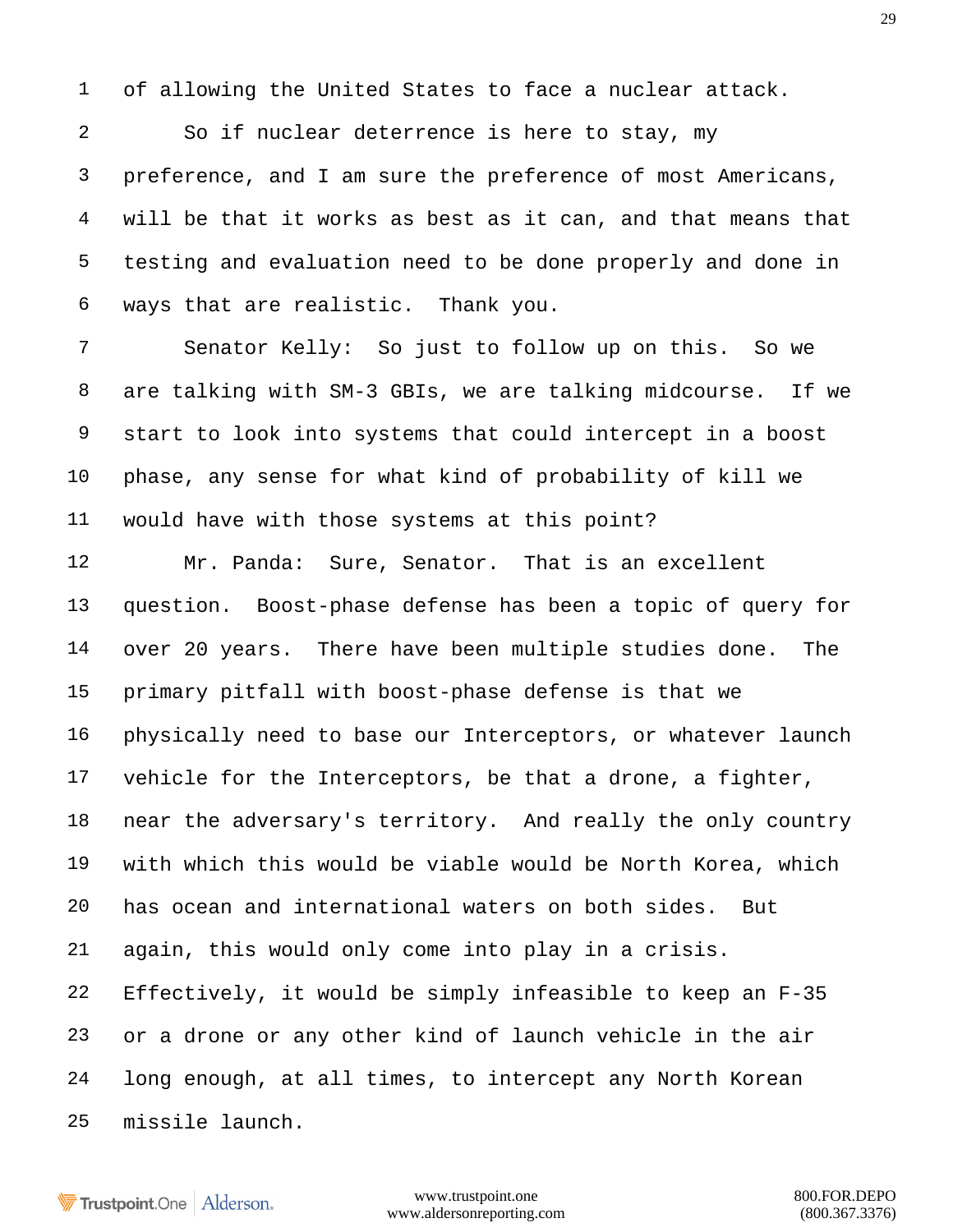Another point that I will point out is that, you know, we have been talking strategic stability, and you raised this point with boost-phased defense. There are, of course, other concepts that we have been looking into -- counterforce targeting of North Korean launchers before they can launch, left-of-launch techniques, including cyberattacks.

 A subcomponent of strategic stability that has not been surfaced in today's discussion is crisis stability. We have talked about arms race stability, and that mostly refers to the peacetime buildups on both sides. Crisis stability refers to our incentives in a crisis, and for Kim Jong-un, knowing that the United States is so fundamentally qualitatively advanced compared to North Korea, the incentives to use nuclear weapons first in a crisis grow the more we indicate that we are willing to destroy his missiles early in a crisis. Kim Jong-un has fundamentally developed these weapons because he thinks that using them first gives him the best rational chance at survival in a conflict.

 And so I think, you know, if I could counsel one thing it would be that it is fine to pursue missile defense. It is fine to protect the U.S. homeland from nuclear attacks from North Korea. But we need to be careful about the kinds of incentives that we generate for the North Korean leadership in a crisis. Because my assessment is that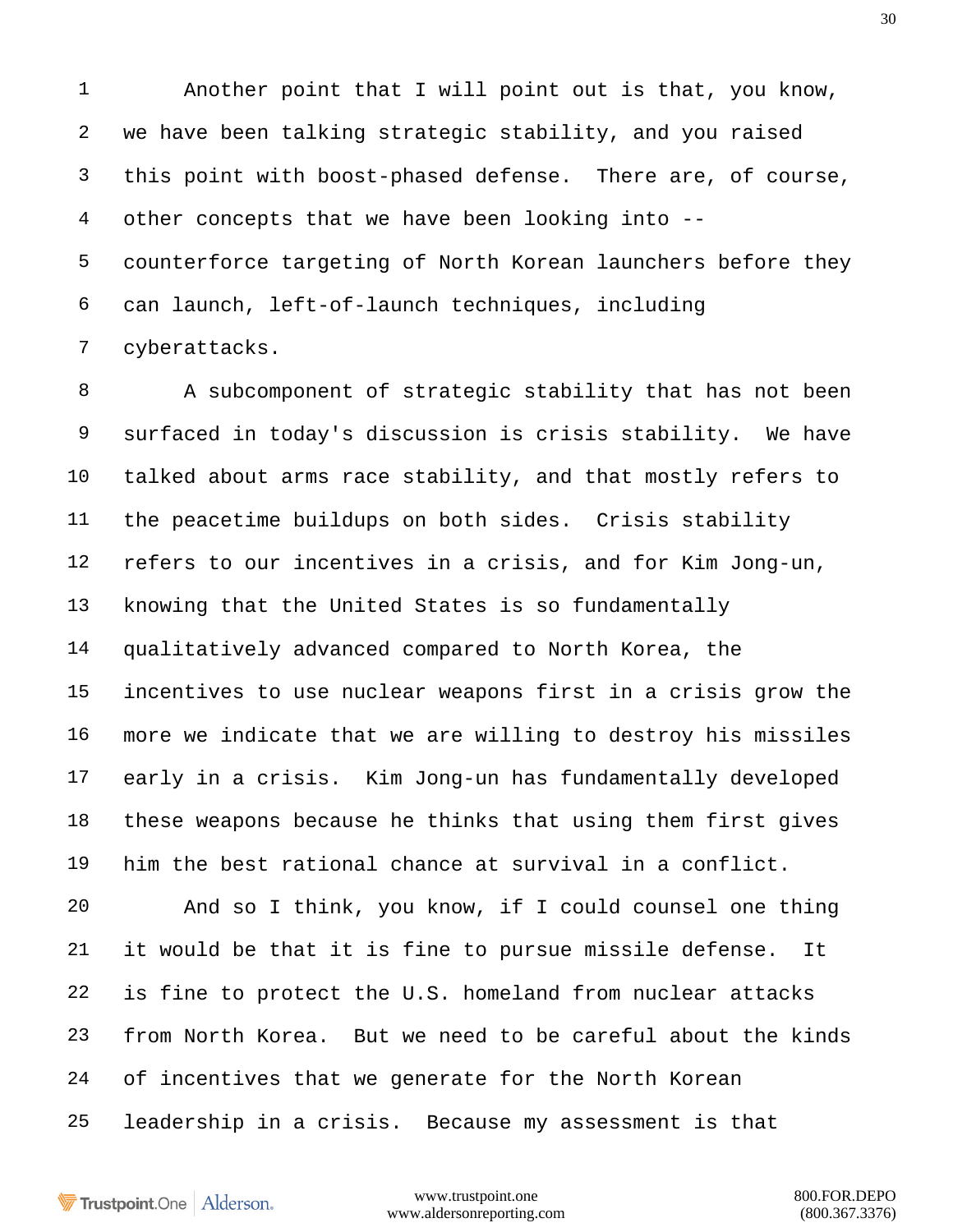fundamentally that Kim Jong-un is rational, but that his rationality, ultimately, has manifested in a way that favors the first use of nuclear weapons in a crisis.

Senator Kelly: Thank you.

Senator King: Senator Cramer.

 Senator Cramer: Thank you, Mr. Chairman. I just kind of want to follow up a little bit with that. Given that theory, would the same thing apply to, say, missile-tracking satellites, and everything else in the value chain? Do those have the same impact on possible response?

 Mr. Panda: Thank you, Senator. Missile tracking can facilitate counterforce targeting of North Korean assets, and ultimately, because these assets will be used anywhere round the world where our forces need them, they can simply also be used against China and Russia, this has already led to, for instance, Russia's development of a ground-based laser, called Peresvet, which is designed to disrupt, dazzle our observation satellites. The Russians do not want us tracking their ICBM transporter.

 We have not talked a lot about China today, so let me just offer one observation there. The primary Chinese concern is not solely our missile defense. China is also quite concerned about our conventional precision strike capabilities. Because Chinese nuclear forces are lean, I believe the Defense Intelligence Agency has attested to the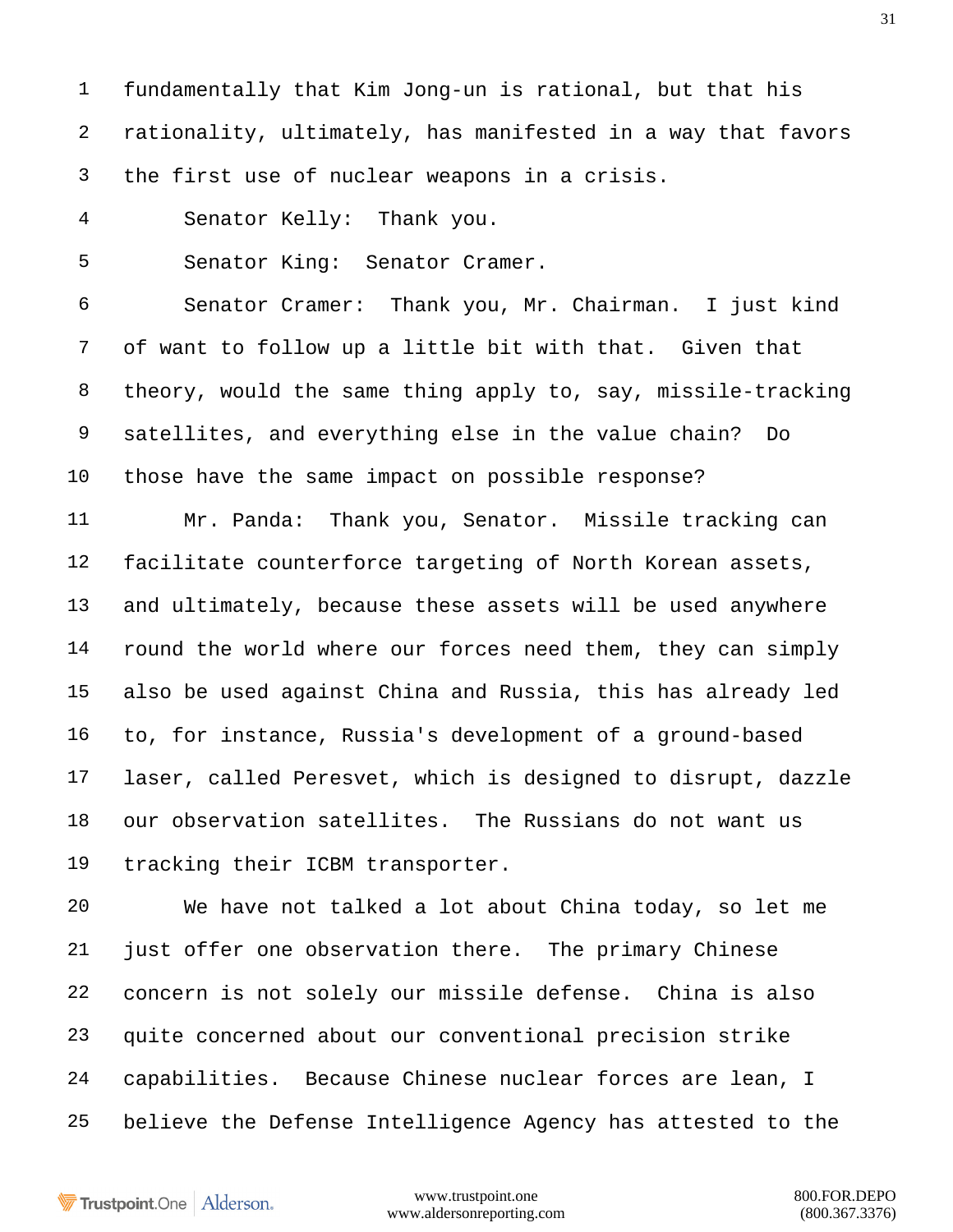fact that Chinese nuclear forces are currently in the low 200s but expected to double in size by the end of the decade.

 One of the things that China is particularly concerned about is a conventional campaigned, waged by the United States against its nuclear forces, which are primarily land- based. The People's Liberation Army Force, for the first time since the 1980s, has now readopted a nuclear mission, beginning in 2019.

 But all of this means that missile tracking, while an important component of facilitating missile defense and counterforce, can ultimately be destabilizing.

 Senator Cramer: Dr. Soofer, would you want to respond to any of that?

 Mr. Soofer: Well, it can be destabilizing, but it can also be very stabilizing if it provides deterrence. If China understands that we have these capabilities in place, they will not start a war, and you have deterrence at the outset. So in that case it can be stabilizing. It depends on your perspective.

 Senator Cramer: Thank you. That is all I have. Thank you, Mr. Chairman.

Senator King: Senator Tuberville.

Senator Tuberville: Thank you, Mr. Chairman. Dr.

Sooter, you previously stated that a strong missile defense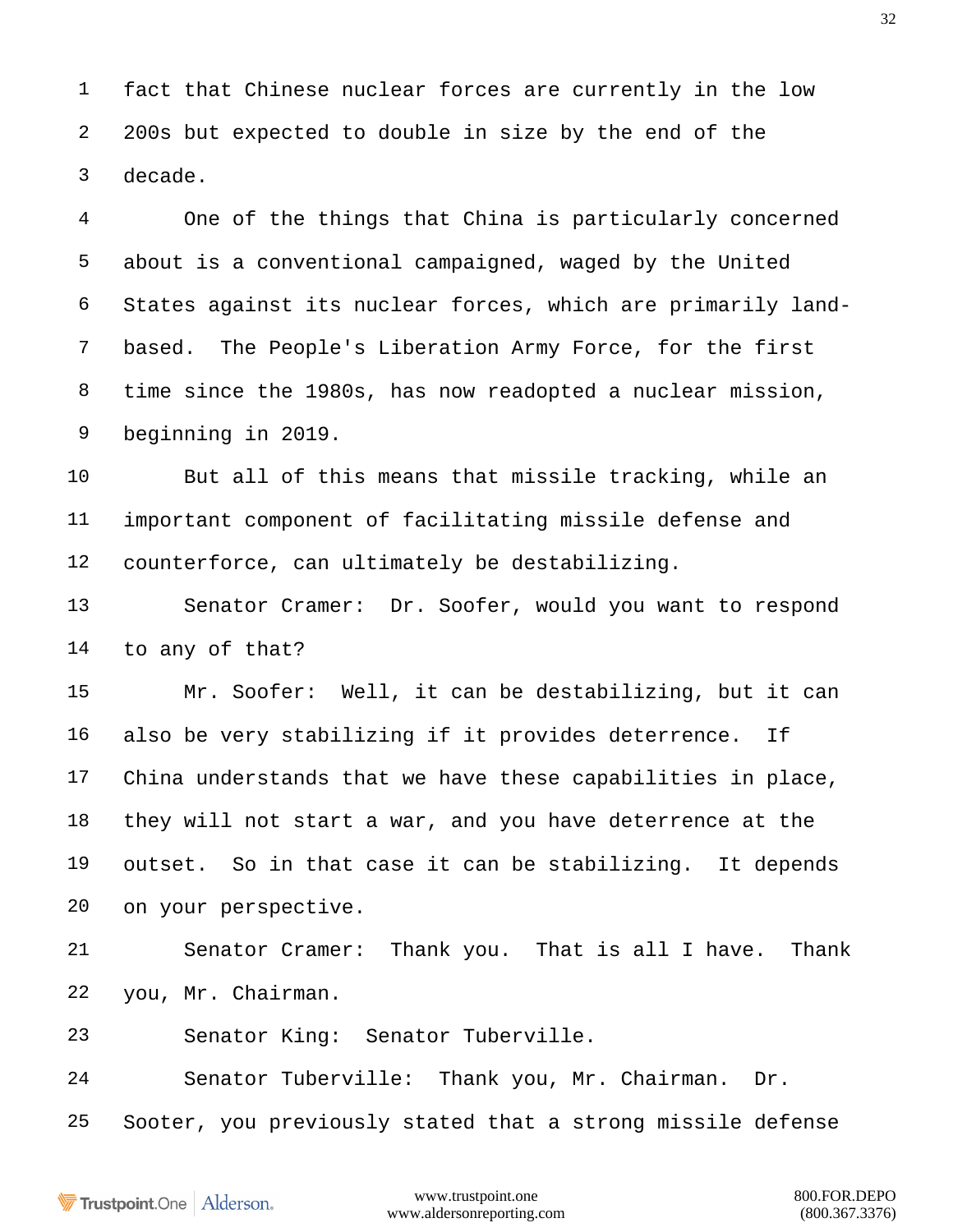system is exactly how U.S. prevents escalation and protects our nation. We are falling behind our peers and near-peers at an alarming rate. If U.S. continues down this path, what do you believe the outcome would be, and what changes do you believe we should -- what should happen in the next 5 years? Mr. Soofer: Thank you, Senator. I think it is important, perhaps, to think of the problem set in two ways. One is the threat to the homeland, right, and that is by Russia and China and by the rogues. For Russia and China, we are going to have to continue to rely on nuclear deterrent to prevent them from attacking us, right? But for the rogues, we have to stay ahead of them. If we do not stay ahead of them, again, it shows the rest of the world that we lack the will to compete with North Korea and China, and that makes our allies very nervous. So that is the first problem set.

 The second problem set has to do with regional threats. The strategy of Russia in Europe and China in Asia is to keep us from reinforcing our allies during war. If they can keep us from intervening they feel that they can win. And so they are building all these missiles in order to attack our bases, our ports, our ships, to keep us from reinforcing.

 Our policy here is to strengthen our regional missile defenses, help our allies be able to defend themselves with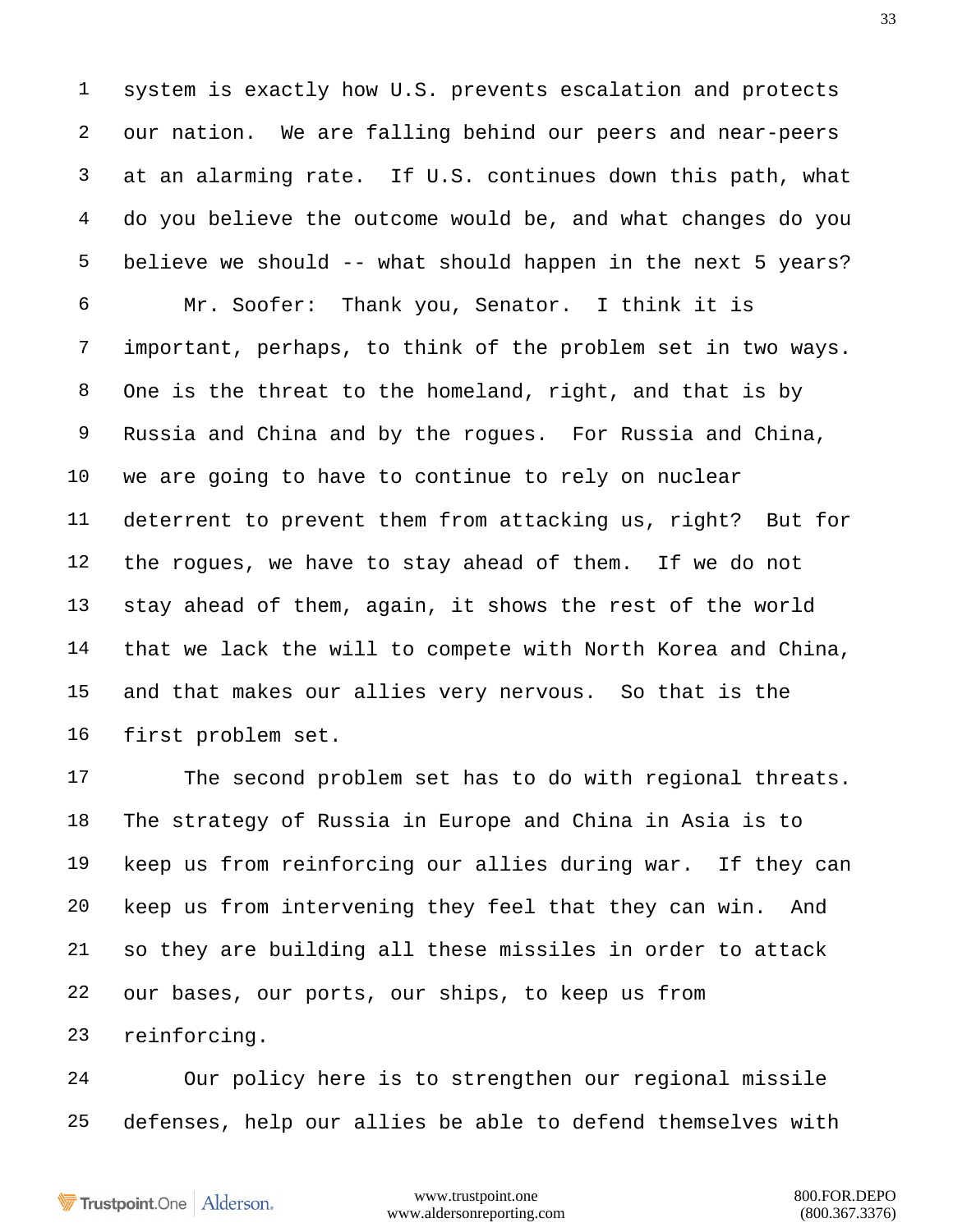regional defenses, and again, all this provides a deterrent at the outset so they do not contemplate even a conventional attack. And I think there is fairly broad bipartisan consensus on that approach to missile defense.

 Senator Tuberville: Thank you. Mr. Panda, GMD dates back 15 years. Are you supportive of updating the NGI? Mr. Panda: Well, Senator, I think it really depends. If we proceed with NGI, I will not focus on the cost issue because ultimately, at the end of the day, if we have a missile defense system that can prevent damage to the U.S. homeland from thermonuclear attack and it works, it is very difficult to really put a price tag on that. It is effectively priceless. Of course, if we look at the record, reality is a little bit different there.

 So once again I will just emphasize that if we are to proceed with NGI, and if we are to pony up the big taxpayer bill that comes with that, my preference and my sort of counsel would be that we proceed and demand that testing is done in a way that really does facilitate the development of a missile defense system that can work and can provide that level of defense. Because ultimately, that map I sort of laid out earlier, when it comes to North Korean ICBM -- and again, recognizing that that is the primary reason we have homeland missile defense -- the more we can improve that, the fewer number of interceptors we can assign to incoming

Trustpoint.One Alderson.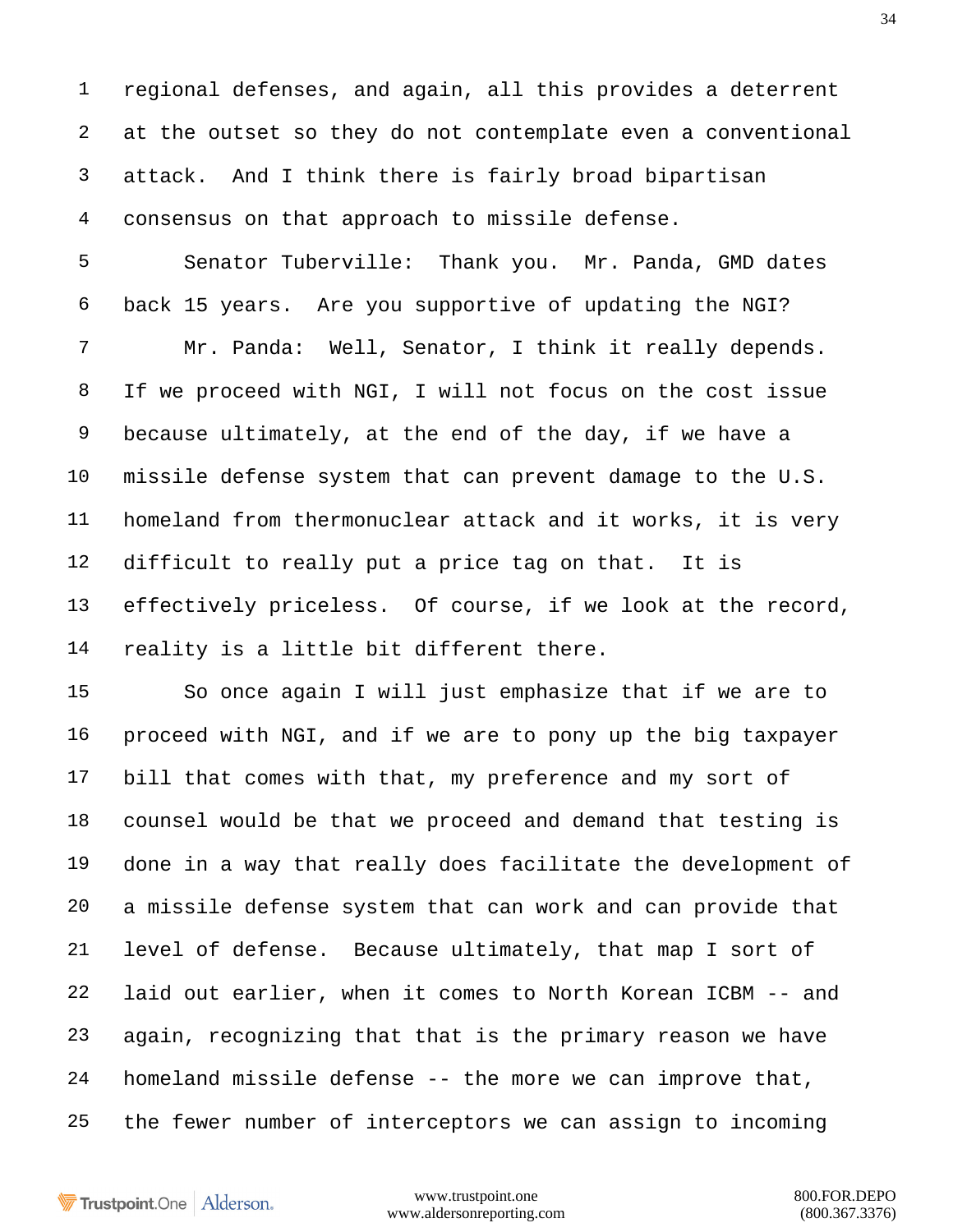re-entry vehicles, the harder it becomes for Kim Jong-un to keep up with that pace. Unfortunately, based on our current approach, that just does not seem to be viable.

 Senator Tuberville: Thank you. Dr. Soofer, do you want to add something?

Mr. Soofer: I concur.

 Senator Tuberville: Thank you. Thank you, Mr. Chairman.

 Senator King: I want to thank this panel. You have been very thoughtful and provocative, which is exactly what we needed to discuss the strategic underpinning of this subject. And I want to call our next panel to the table. I hope that both of you, in light of the questions and the discussion today, will file additional testimony if you feel it would be helpful to the committee. I appreciate it. Our government witnesses, Ms. Leonor Tomero, this is your second time in a couple of weeks, so welcome back to the committee. She is Deputy Assistant Secretary of Defense for Nuclear and Missile Defense Policy; General Glen VanHerck, Commander, U.S. Northern Command and North American Aerospace Defense Command; Lieutenant General Daniel Karbler, Commander, U.S. Army Space and Missile Defense Command and Joint Functional Component Command for Integrated Missile Defense; and Vice Admiral Jon Hill, Director of the Missile Defense Agency.

Trustpoint.One Alderson.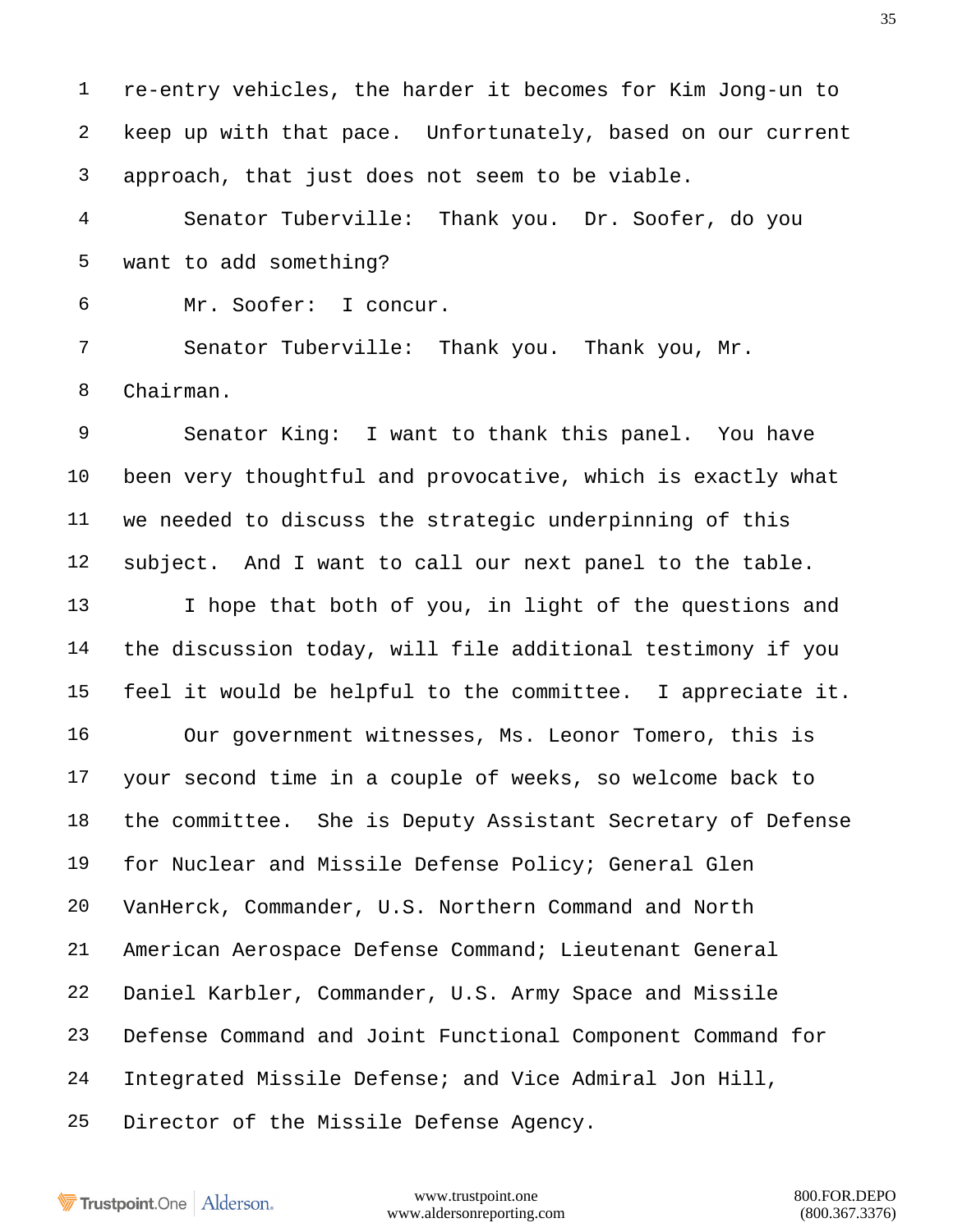| $\mathbf{1}$   | I think we will start with Ms. Tomero on the policy         |
|----------------|-------------------------------------------------------------|
| $\overline{a}$ | question, Deputy Assistant Secretary of Defense for Nuclear |
| $\mathsf{3}$   | and Missile Defense Policy.                                 |
| $\overline{4}$ |                                                             |
| $\mathsf S$    |                                                             |
| $\,$ 6 $\,$    |                                                             |
| $\sqrt{ }$     |                                                             |
| $\,8\,$        |                                                             |
| $\mathsf 9$    |                                                             |
| $1\,0$         |                                                             |
| 11             |                                                             |
| $1\,2$         |                                                             |
| $13$           |                                                             |
| $14$           |                                                             |
| $15\,$         |                                                             |
| 16             |                                                             |
| 17             |                                                             |
| $18\,$         |                                                             |
| 19             |                                                             |
| $20$           |                                                             |
| 21             |                                                             |
| 22             |                                                             |
| 23             |                                                             |
| 24             |                                                             |
| 25             |                                                             |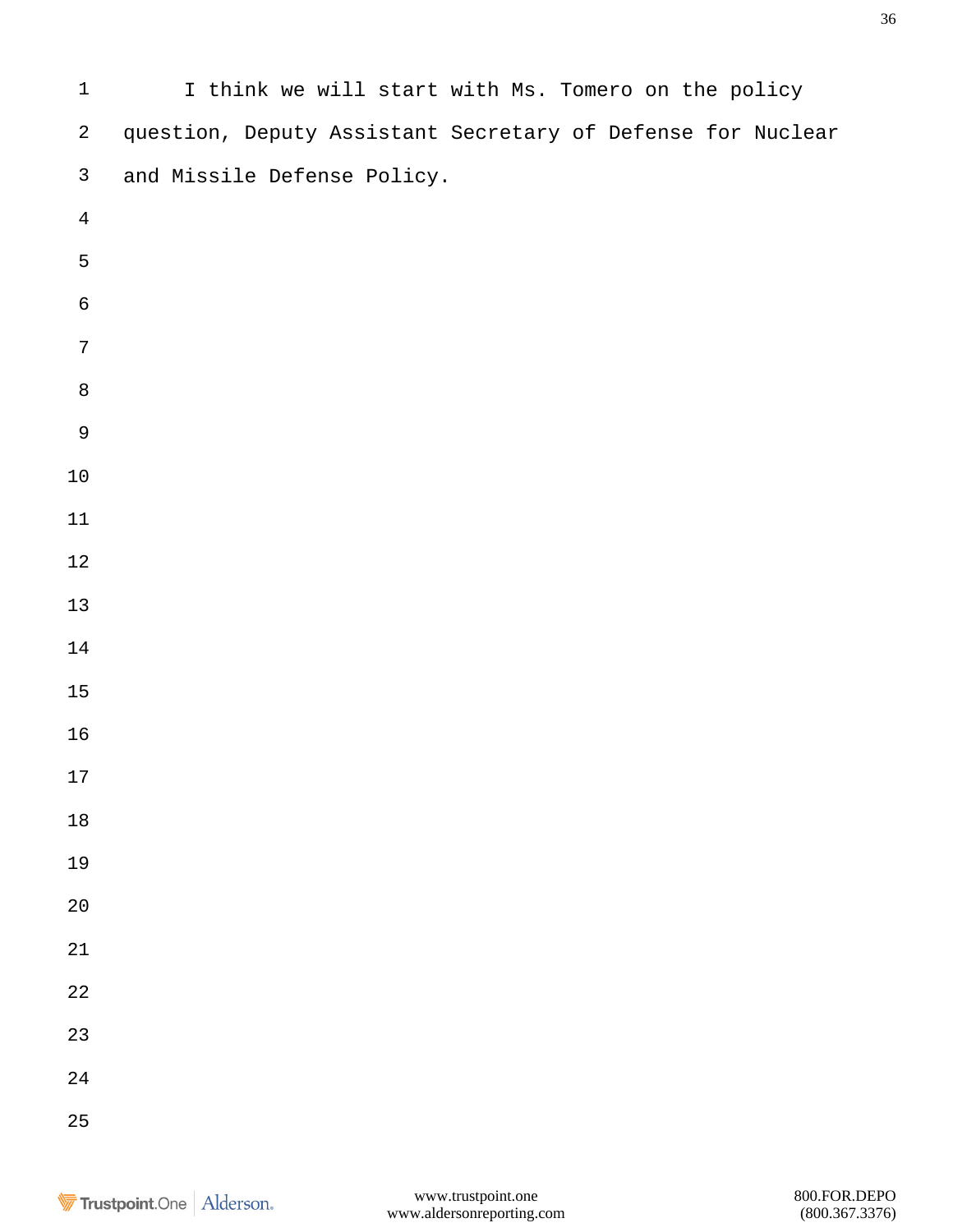STATEMENT OF LEONOR TOMERO, DEPUTY ASSISTANT SECRETARY OF DEFENSE FOR NUCLEAR AND MISSILE DEFENSE POLICY

 Ms. Tomero: Thank you, Chairman, and thank you for welcoming me back to the subcommittee. Chairman King, Ranking Member Fischer, and distinguished members of the subcommittee, thank you for the opportunity to testify before you today on the missile threat and the Department's missile defense policy and priorities. I ask permission to submit my opening remarks for the record.

Senator King: So ordered.

 Ms. Tomero: Thank you. Along with left-of-launch capabilities in our nuclear and conventional forces, missile defense plays a key role in U.S. defense. With regard to the threat environment, as missile technology matures and proliferates, the threat to the U.S. homeland, allies, partners, and our deployed forces is increasing. The Democratic People's Republic of Korea, DPRK, continues development and deployment of more capable intercontinental ballistic missiles that have destabilized and reshaped the security environment in East Asia. Iran's short- and medium-range ballistic missiles comprise the largest missile force in the Middle East. Both the DPRK and Iran are extending the range reliability and accuracy of their missile forces.

Additionally, Russia and China continue to develop and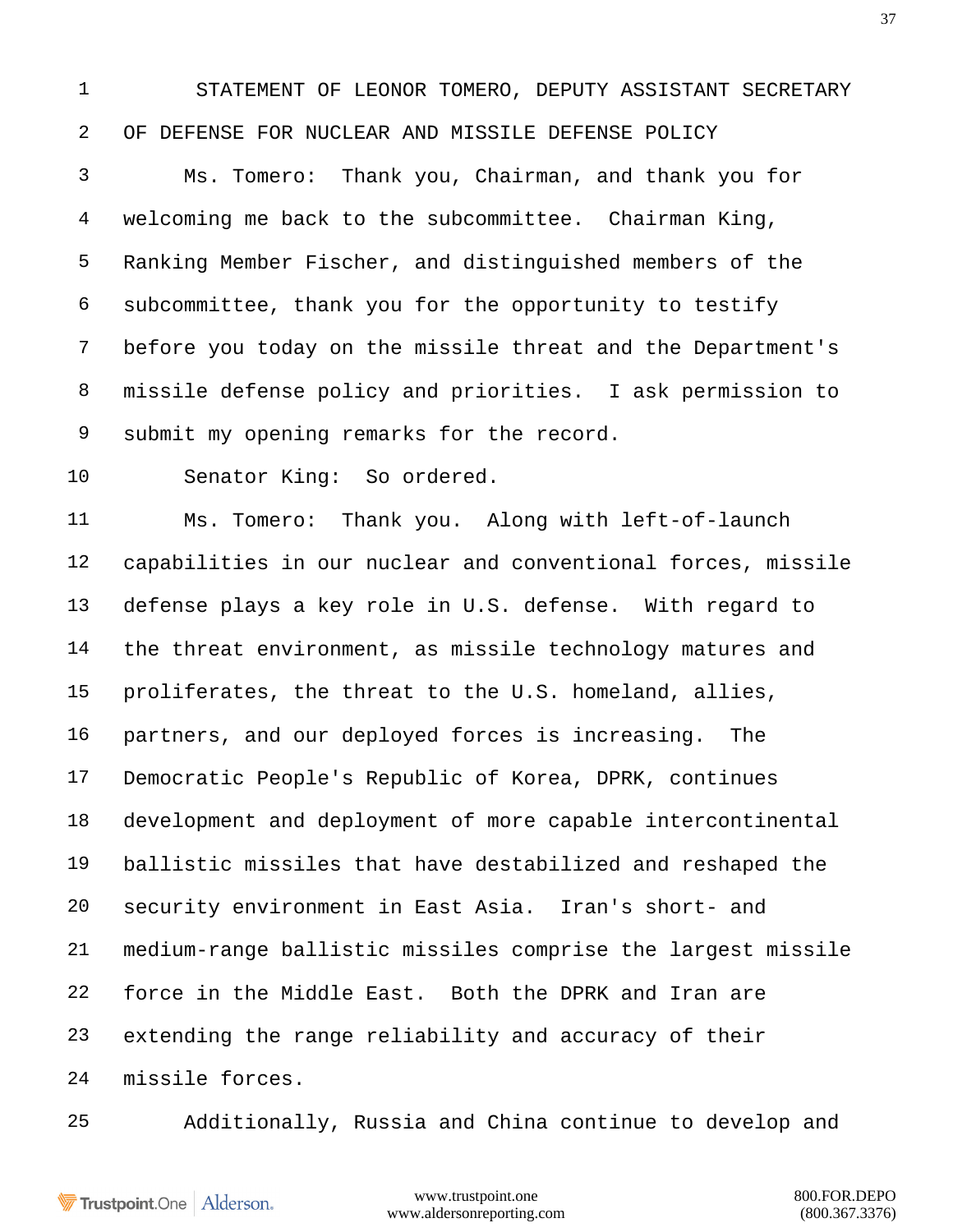field increasingly advanced and diverse regional offensive missile capabilities. These capabilities form the backbone of their anti-access aerial denial strategy, intended to deny the United States freedom of action to protect military power and to protect our allies and partners.

 To address these evolving challenges, the Department will review its missile defense policies, strategies, and capabilities to ensure that we have effective missile defenses. The review will align with the National Defense Strategy and contribute to the Department's approach to integrated deterrence, and we expect to complete this strategy by January of 2022.

 With regard to homeland defense, the Department is committed to defending the United States against rogue state missile threats. DoD recently initiated the development of the next-generation Interceptor, and NGI will increase the reliability and capability of missile defense of the United States. As this program moves forward, it will align with the administration's defense goals and priorities.

 With regard to regional defense, missile defenses would also remain central to maintaining the U.S. enduring advantage to flow forces into militarily consistent regional environment and to safeguard those forces should a conflict arise.

Additionally, the Department will continue to ensure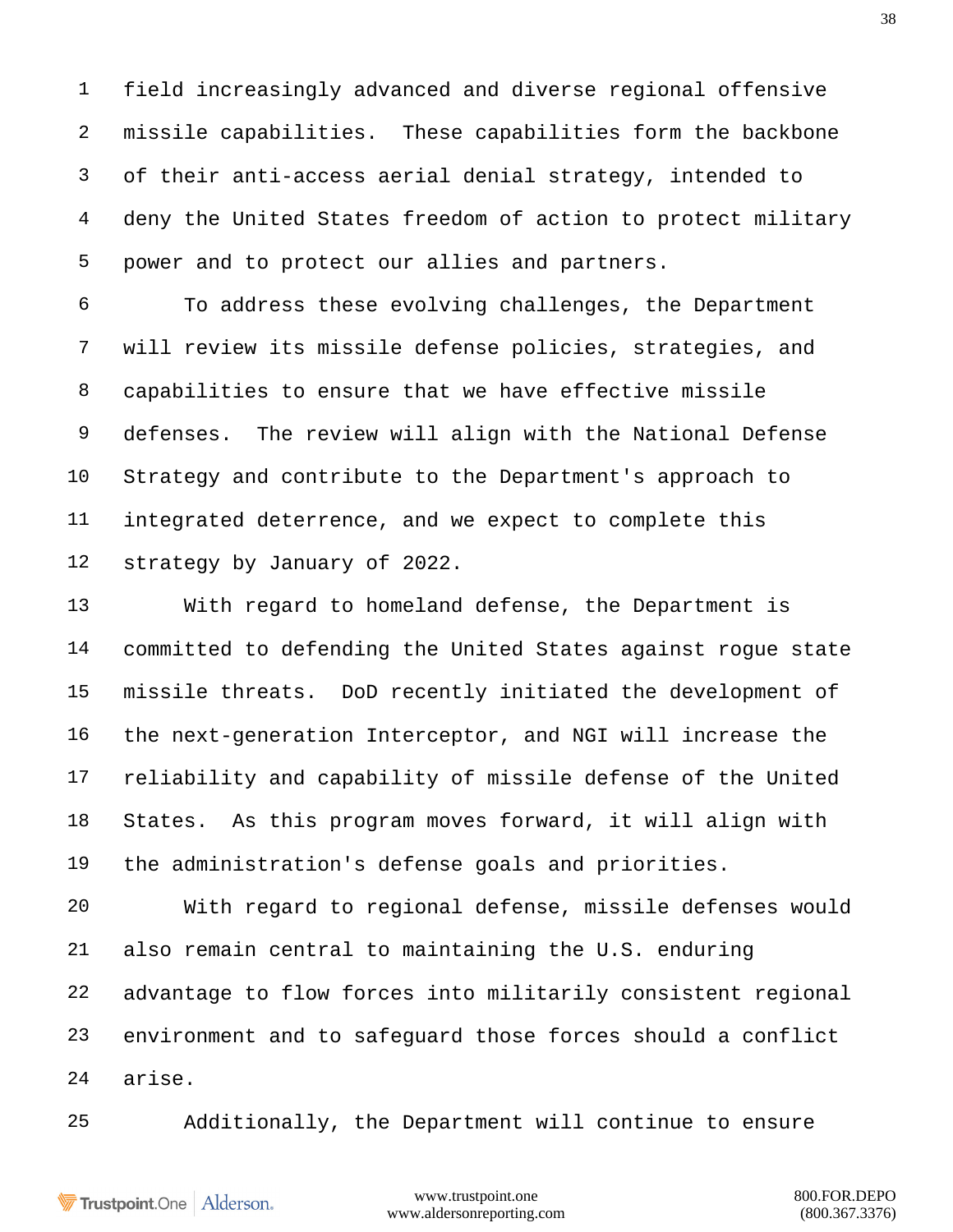that we bring a more integrated approach to air and missile defense that not only assists with defense against various types of ballistic missile threats but also enables defense against cruise missiles and unmanned aerial systems. IAMD will field interoperable and integrated missile defense sensors, Interceptors, and command and control to improve capability against a range of threats.

 With regard to critical enablers, in addition to improving today's operational systems, we are examining new enabling technologies. Secretary Austin has noted the importance of enhancing our global network of integrated sensors. Space-based and land-based sensors enable a variety of capabilities such as detection, tracking, and targeting through all phases of flight for an incoming missile. U.S. commercial innovation is already transforming this field.

 In FY 2022, we will continue to develop the prototype Hypersonic and Ballistic Tracking Space Sensor, the HBTSS, that will allow the tracking of hypersonic threats and add resiliency to our sensor architecture. The Department's approach for regional hypersonic defense will first focus on defense in the terminal phase.

 Information superiority is critical to the future battlefield, and is necessary to enable rapid planning and employment in a joint operating environment. To that end,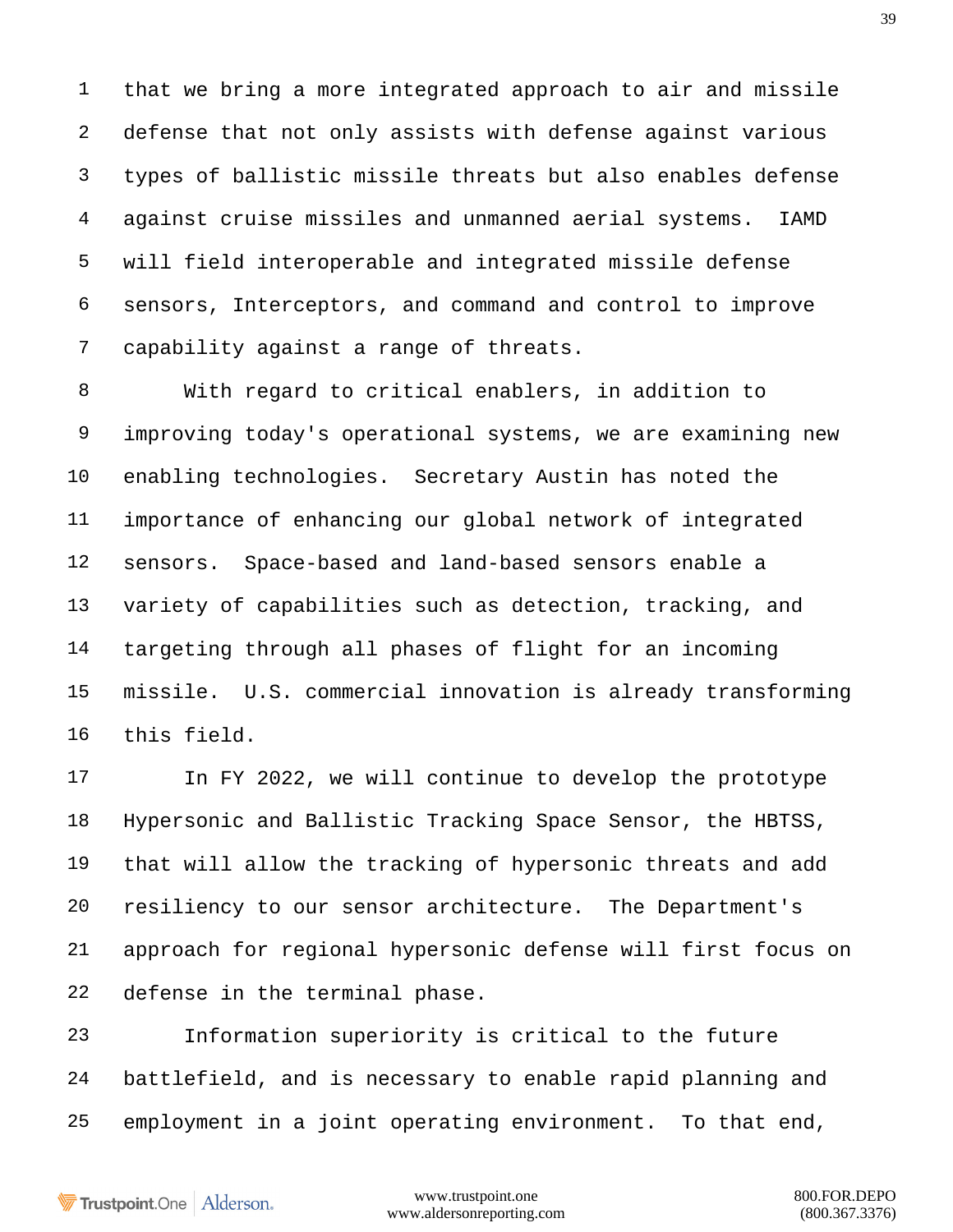the Department is developing multiple cyber-hardened,

 advanced, all-domain awareness for our command and control architectures that will enable timely and accurate decision- making to address emerging threats. And we will continue to develop capabilities for left-of-launch and missile defeat that will play an important role in effectively countering limited missile attacks.

 With regard to cooperation with our allies and partners, engaging and working with our allies and partners to enhance our collective missile defense efforts is a core focus area or the Department. The Indo-Pacific is a model for cooperative missile defense efforts with strong allies, including Japan, the Republic of Korea, and Australia. NATO continues to form the backbone of European joint and combined operations, and in the Middle East, U.S.-Israel missile defense collaboration demonstrates the mutual benefits of technology sharing with our allies and partners, along with our efforts to strengthen missile defense cooperation with key Gulf cooperation countries. Additionally, my office leads a series of dialogues that share information on regional and global missile threats. In conclusion, as the Department prepares its strategic review, I can assure members of this committee that we are steadfastly committed to the key missile defense missions

and priorities, including working with allies and partners

Trustpoint.One Alderson.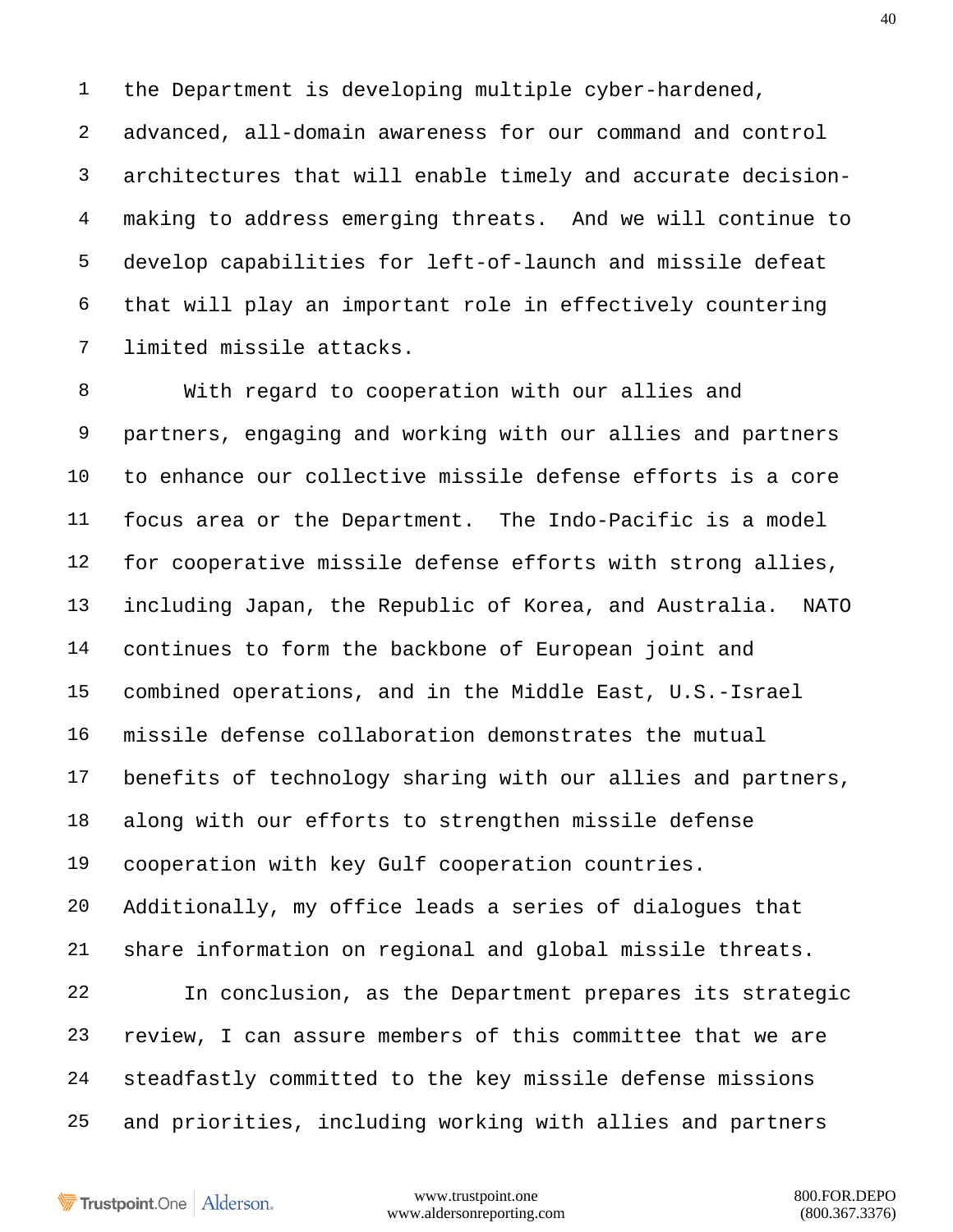| $1\,$            | to meet the challenge of growing missile threats in a cost- |
|------------------|-------------------------------------------------------------|
| $\overline{a}$   | effective manner that strengthens regional and strategic    |
| $\mathsf{3}$     | stability.                                                  |
| $\overline{4}$   | I look forward to your questions. Thank you.                |
| 5                | [The prepared statement of Ms. Tomero follows: ]            |
| $\epsilon$       |                                                             |
| $\boldsymbol{7}$ |                                                             |
| $\,8\,$          |                                                             |
| $\mathsf 9$      |                                                             |
| $1\,0$           |                                                             |
| 11               |                                                             |
| $1\,2$           |                                                             |
| 13               |                                                             |
| 14               |                                                             |
| $15\,$           |                                                             |
| 16               |                                                             |
| 17               |                                                             |
| $18\,$           |                                                             |
| 19               |                                                             |
| $2\,0$           |                                                             |
| $21\,$           |                                                             |
| $2\sqrt{2}$      |                                                             |
| $23\,$           |                                                             |
| $2\sqrt{4}$      |                                                             |
| 25               |                                                             |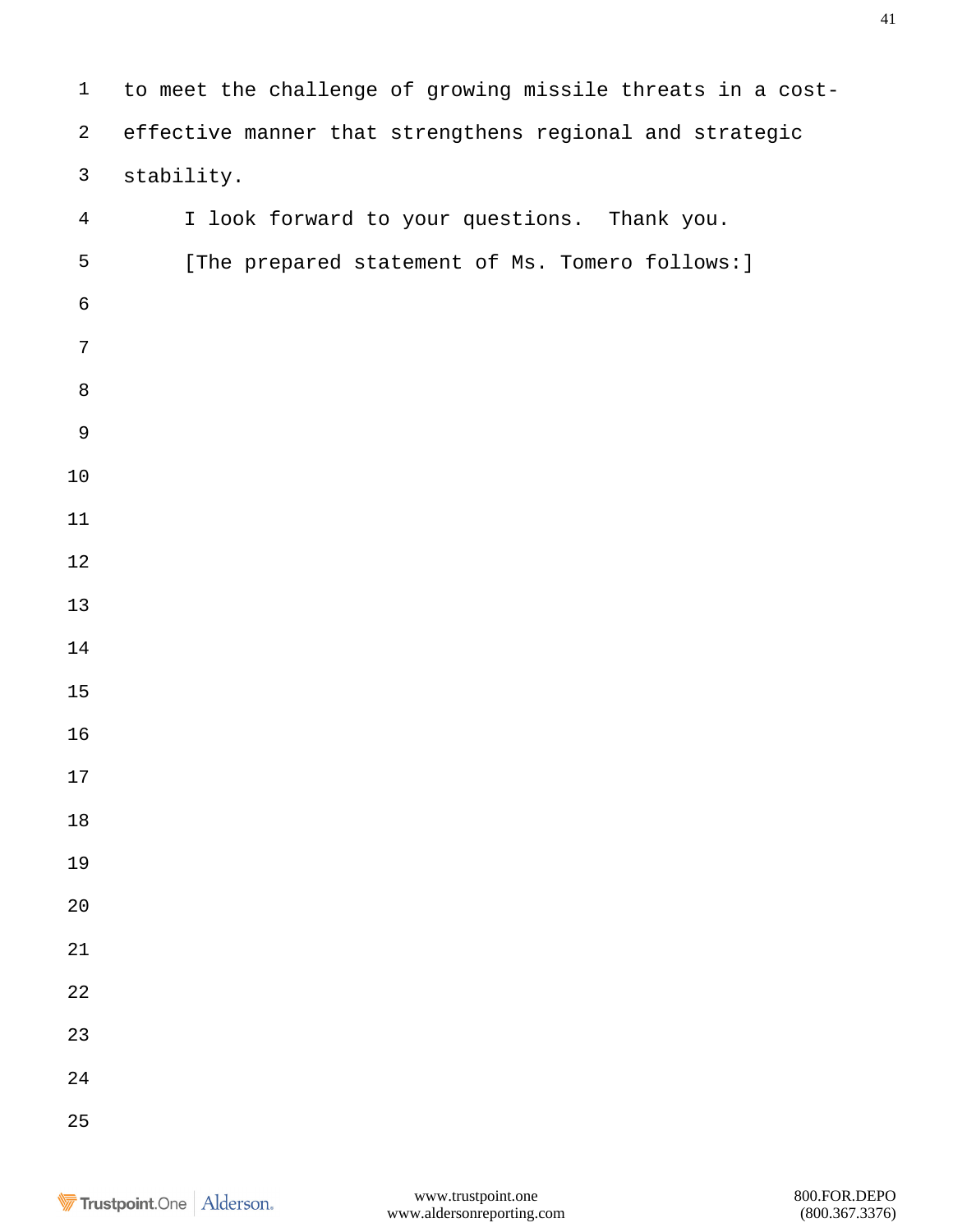| $\sqrt{2}$<br>$\mathsf{3}$<br>$\bf 4$<br>$\overline{5}$<br>$\epsilon$<br>$\sqrt{ }$<br>$\,8\,$<br>$\overline{9}$<br>$1\,0$<br>$11\,$<br>$1\,2$<br>$13\,$<br>$1\,4$<br>$15\,$<br>$16\,$<br>$17$<br>$1\,8$<br>19<br>$2\,0$<br>21<br>$2\sqrt{2}$<br>23<br>24 | $\mathbf 1$ |  | Senator King: General VanHerck. |
|-----------------------------------------------------------------------------------------------------------------------------------------------------------------------------------------------------------------------------------------------------------|-------------|--|---------------------------------|
|                                                                                                                                                                                                                                                           |             |  |                                 |
|                                                                                                                                                                                                                                                           |             |  |                                 |
|                                                                                                                                                                                                                                                           |             |  |                                 |
|                                                                                                                                                                                                                                                           |             |  |                                 |
|                                                                                                                                                                                                                                                           |             |  |                                 |
|                                                                                                                                                                                                                                                           |             |  |                                 |
|                                                                                                                                                                                                                                                           |             |  |                                 |
|                                                                                                                                                                                                                                                           |             |  |                                 |
|                                                                                                                                                                                                                                                           |             |  |                                 |
|                                                                                                                                                                                                                                                           |             |  |                                 |
|                                                                                                                                                                                                                                                           |             |  |                                 |
|                                                                                                                                                                                                                                                           |             |  |                                 |
|                                                                                                                                                                                                                                                           |             |  |                                 |
|                                                                                                                                                                                                                                                           |             |  |                                 |
|                                                                                                                                                                                                                                                           |             |  |                                 |
|                                                                                                                                                                                                                                                           |             |  |                                 |
|                                                                                                                                                                                                                                                           |             |  |                                 |
|                                                                                                                                                                                                                                                           |             |  |                                 |
|                                                                                                                                                                                                                                                           |             |  |                                 |
|                                                                                                                                                                                                                                                           |             |  |                                 |
|                                                                                                                                                                                                                                                           |             |  |                                 |
|                                                                                                                                                                                                                                                           |             |  |                                 |
|                                                                                                                                                                                                                                                           |             |  |                                 |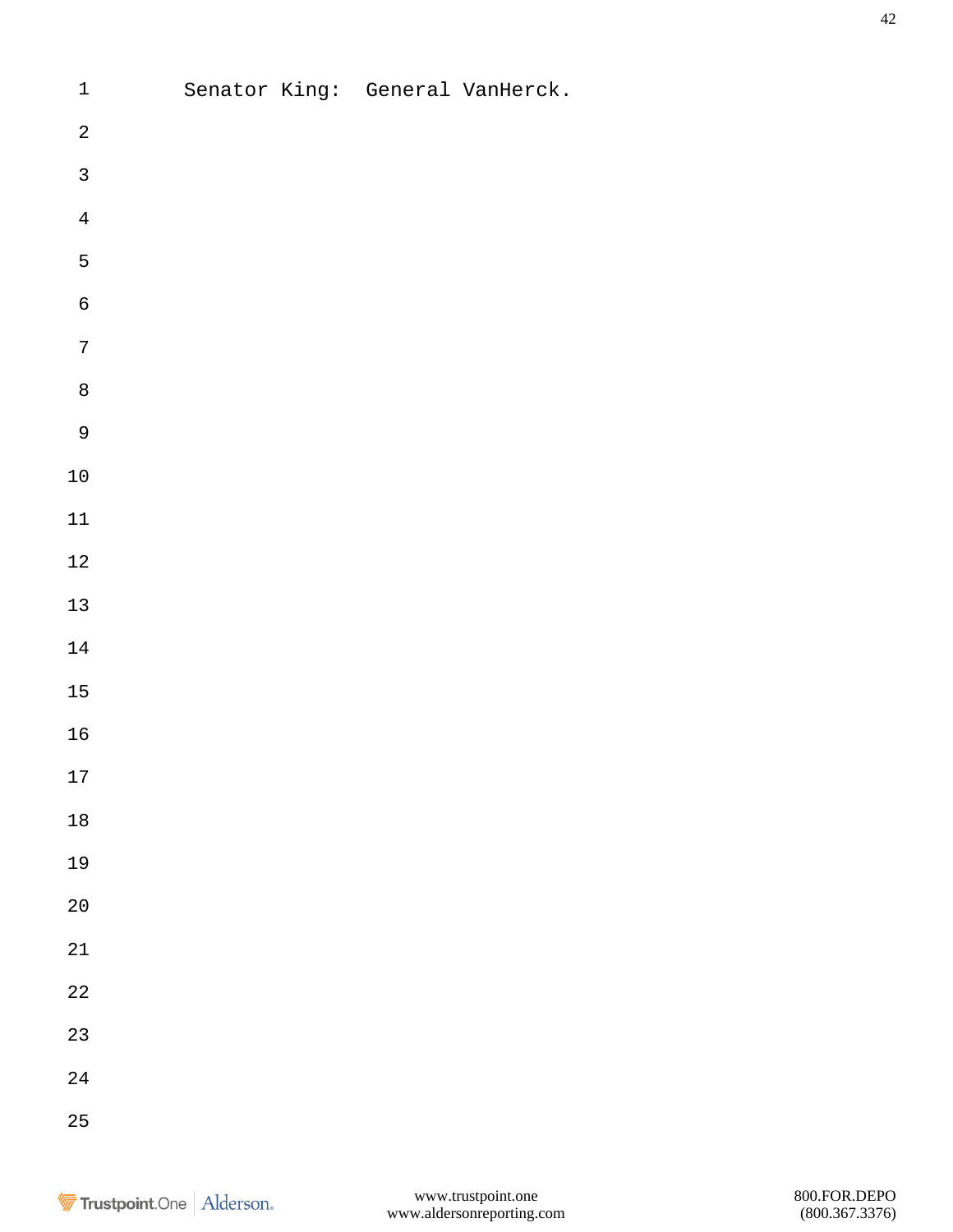STATEMENT OF GENERAL GLEN D. VANHERCK, USAF,

 COMMANDER, UNITED STATES NORTHERN COMMAND AND NORTH AMERICAN AEROSPACE DEFENSE COMMAND

 General VanHerck: Chairman King, Ranking Member Fischer, and distinguished members of the committee, it is a privilege to testify before you again today. I am honored to serve as the Commander of the United States Northern Command and North American Aerospace Defense Command, and I am grateful to appear beside my colleagues here as they are crucial partners in homeland defense.

 The United States Northern Command and NORAD separate commands, yet work seamlessly to accomplish the critical mission of defending North America against all threats, whether posed by our competitors, natural disasters, or a pandemic.

 We are in an era of renewed strategic competition, and this time we are facing two nuclear-armed peer competitors, both focusing on circumventing our homeland defenses. Additionally, North Korea's recent unveiling of a new intercontinental ballistic missile, capable of threatening North America and Hawaii, is means to constrain options in a crisis.

 I remain concerned about my ability in the near future to defend the homeland. Potential adversaries continue to develop capabilities to hold our homeland at risk, from all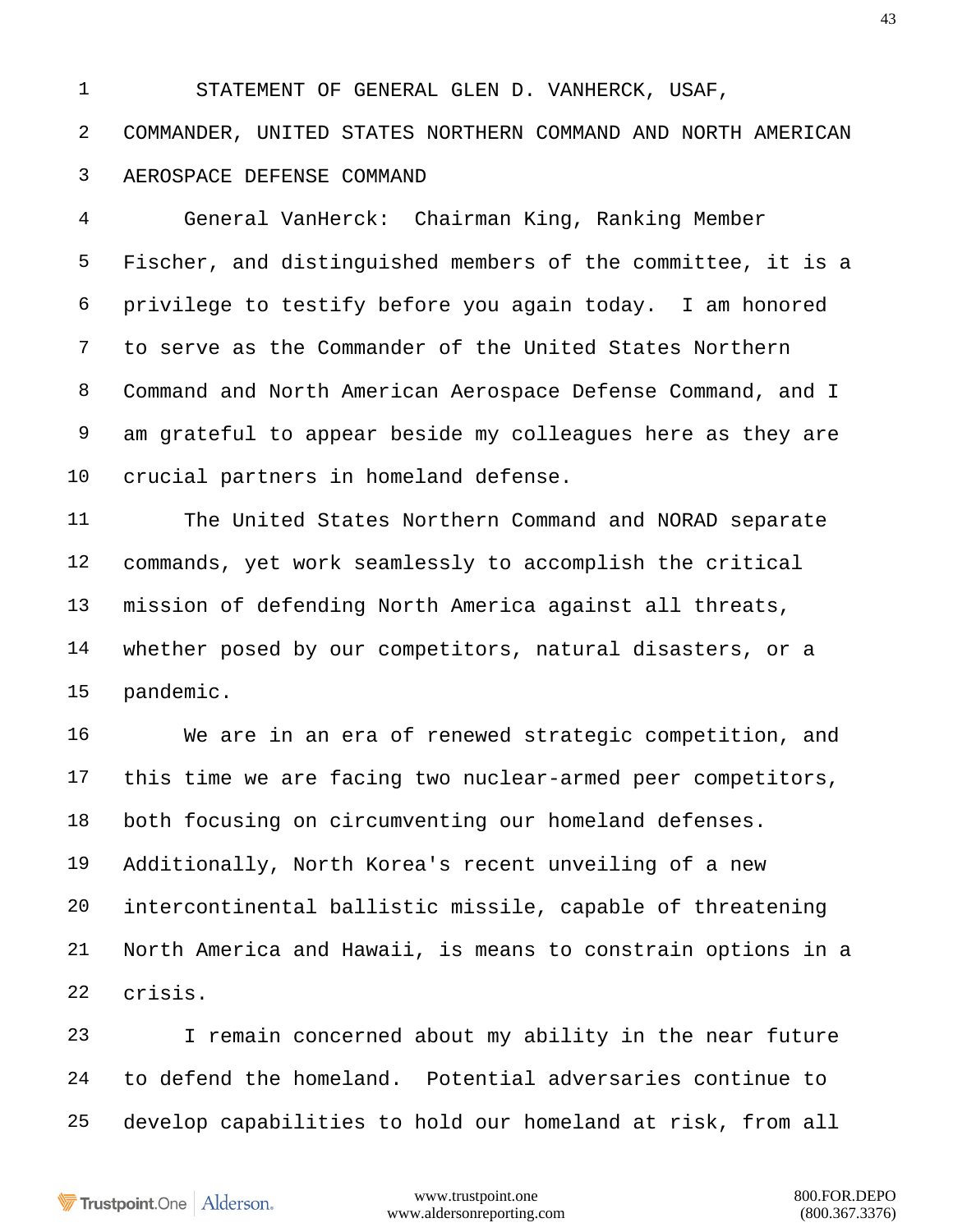vectors, all domains, kinetically and non-kinetically. They seek to exploit a perceived gap between our nuclear deterrent, which I believe is the foundation of homeland defense, and our conventional homeland defense capabilities. To close this perceived gap, we must accelerate efforts to transform our culture to think and operate globally and digitally across all domains, and factor homeland defense into every strategy, plan, force management, force design, acquisition, and budgetary decision.

 The United States Northern Command and NORAD are aggressively pursuing a left-of-launch framework that provides the President of the United States and the Secretary of Defense less escalatory options that increase decision space and deterrence in strategic competition, vice end-game kinetic defeat and conflict.

 With the Missile Defense Agency leading the effort, progress on the next-generation Interceptor is on the right trajectory, but further delays will be detrimental to defense and deterrence by denial capability. We must also capitalize on globally layered, multi-threat detection systems, such as over-the-horizon radar, hypersonic and ballistic missile tracking space sensor, which can adequately address both my capability and capacity concerns of emerging threats.

Progress is also being made on the information

Trustpoint.One Alderson.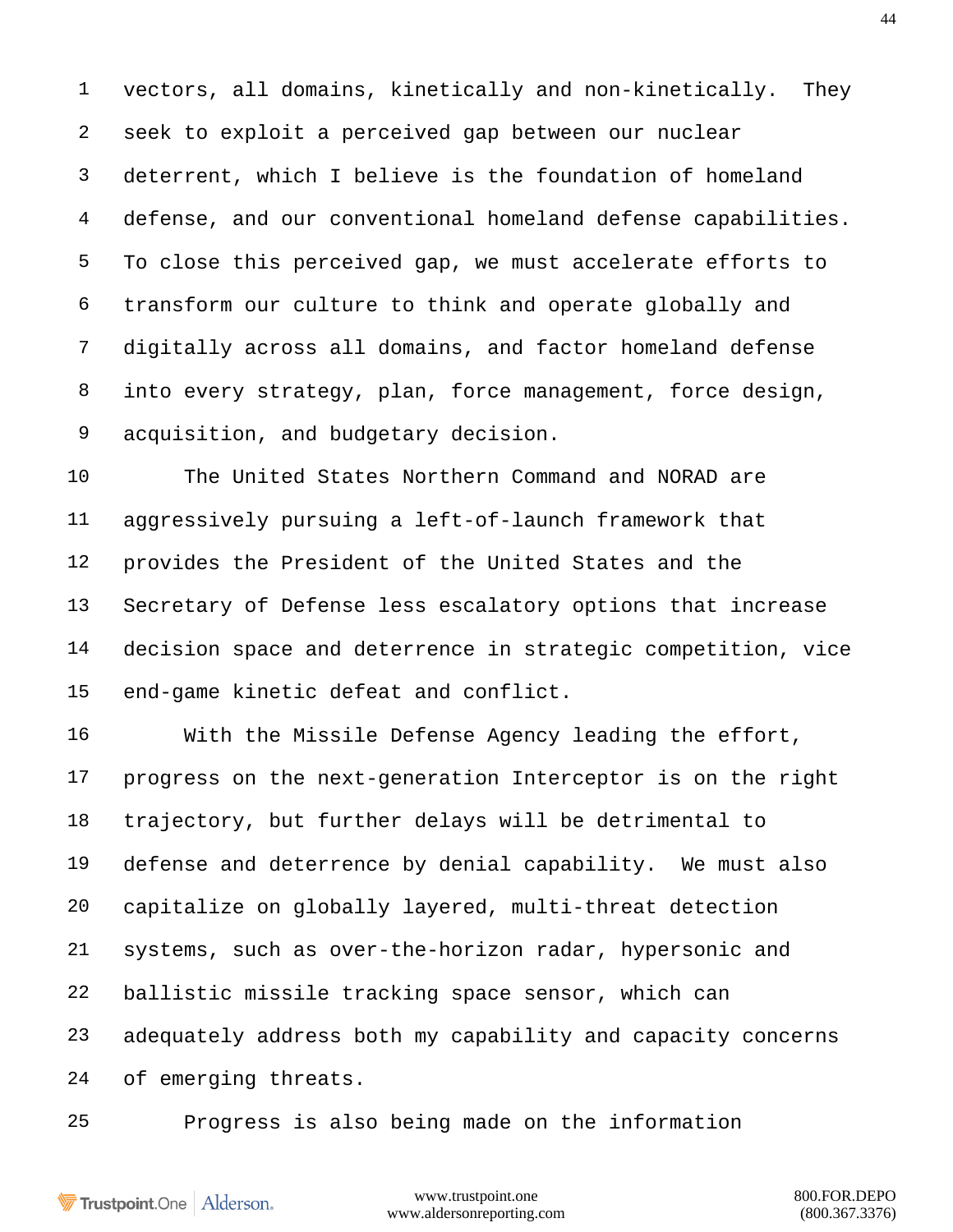dominance capabilities within the Department. The additional capabilities USNORTHCOM is pioneering, as demonstrated in the latest Global Information Dominance Experiment, are focused on prying data from existing stovepipe networks to enable all-domain awareness. By ingesting data streams into cloud-based architecture, where the power of artificial intelligence and machine learning is unleashed, we can drastically reduce processing time across the globe and rapidly enable information dominance and decision superiority, all 11 combatant commanders endorsing and field these capabilities as soon as possible.

 United States NORTHCOM and NORAD will continue to lead and accelerate the Department's digital transformation through development of global, all-domain awareness, sensors, and networks, data standards, and infrastructure to share information quickly and efficiently. In doing so, we will improve our ability to defend the homeland against emerging threats, including improved ballistic missiles, low-altitude hypersonics, and long-range, low-radar, cross-section cruise missiles.

 NORTHCOM and NORAD take solemn pride in executing the Secretary of Defense's top priority by standing watch to defend our nation. I am grateful for the trust and responsibility you place in me as the Commander of NORTHCOM and NORAD. Thank you, and I look forward to your questions.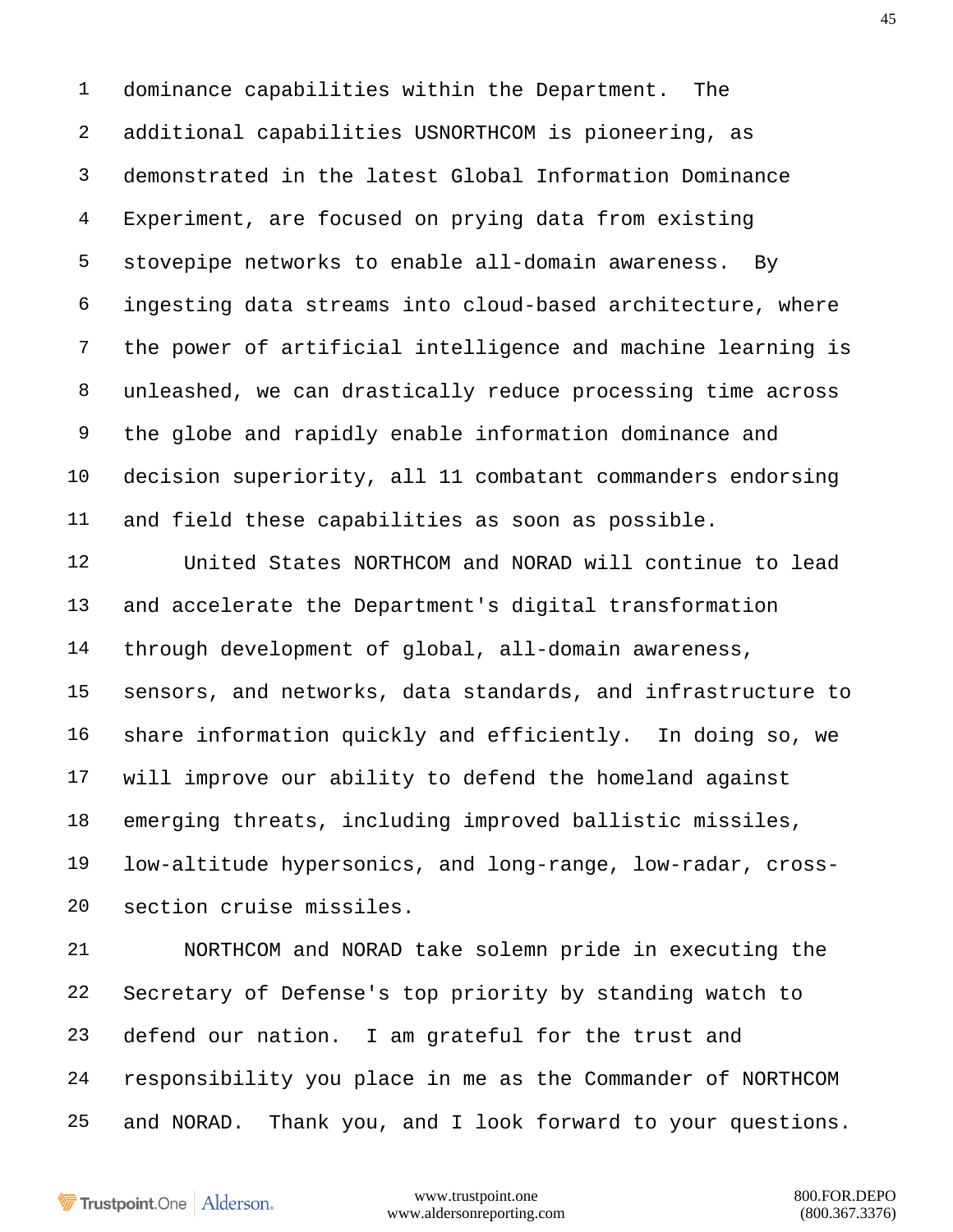| $\ensuremath{\mathsf{1}}$ |  | [The prepared statement of General VanHerck follows: ] |  |  |
|---------------------------|--|--------------------------------------------------------|--|--|
| $\sqrt{2}$                |  |                                                        |  |  |
| $\mathsf{3}$              |  |                                                        |  |  |
| $\bf 4$                   |  |                                                        |  |  |
| 5                         |  |                                                        |  |  |
| $\sqrt{6}$                |  |                                                        |  |  |
| $\boldsymbol{7}$          |  |                                                        |  |  |
| $\,8\,$                   |  |                                                        |  |  |
| $\mathcal{G}$             |  |                                                        |  |  |
| $1\,0$                    |  |                                                        |  |  |
| $11\,$                    |  |                                                        |  |  |
| $12\,$                    |  |                                                        |  |  |
| $13\,$                    |  |                                                        |  |  |
| $14\,$                    |  |                                                        |  |  |
| $15\,$                    |  |                                                        |  |  |
| $16$                      |  |                                                        |  |  |
| $17\,$                    |  |                                                        |  |  |
| $18\,$                    |  |                                                        |  |  |
| 19                        |  |                                                        |  |  |
| $20\,$                    |  |                                                        |  |  |
| $2\sqrt{1}$               |  |                                                        |  |  |
| $2\sqrt{2}$               |  |                                                        |  |  |
| $23$                      |  |                                                        |  |  |
| $2\sqrt{4}$               |  |                                                        |  |  |
| $25\,$                    |  |                                                        |  |  |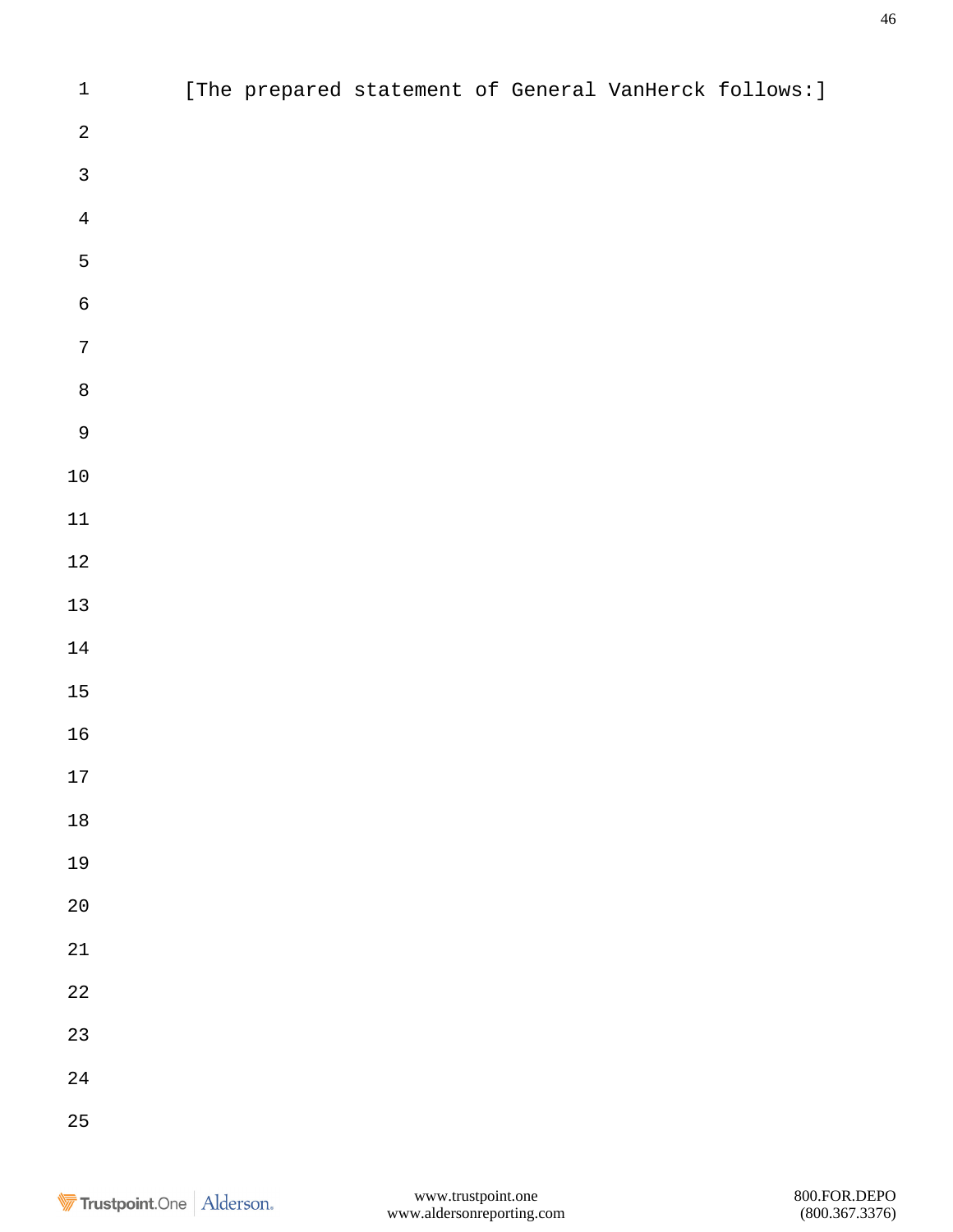| $\mathbf 1$    |  |  | Senator King: Thank you. General Karbler. |
|----------------|--|--|-------------------------------------------|
| $\sqrt{2}$     |  |  |                                           |
| $\overline{3}$ |  |  |                                           |
| $\overline{4}$ |  |  |                                           |
| $\overline{5}$ |  |  |                                           |
| $\overline{6}$ |  |  |                                           |
| $\overline{7}$ |  |  |                                           |
| 8              |  |  |                                           |
| $\overline{9}$ |  |  |                                           |
| $10\,$         |  |  |                                           |
| $11\,$         |  |  |                                           |
| $1\sqrt{2}$    |  |  |                                           |
| $13\,$         |  |  |                                           |
| $14\,$         |  |  |                                           |
| $15\,$         |  |  |                                           |
| $16\,$         |  |  |                                           |
| 17             |  |  |                                           |
| $18\,$         |  |  |                                           |
| 19             |  |  |                                           |
| $2\,0$         |  |  |                                           |
| $2\sqrt{1}$    |  |  |                                           |
| $2\sqrt{2}$    |  |  |                                           |
| 23             |  |  |                                           |
| $2\sqrt{4}$    |  |  |                                           |
| $25\,$         |  |  |                                           |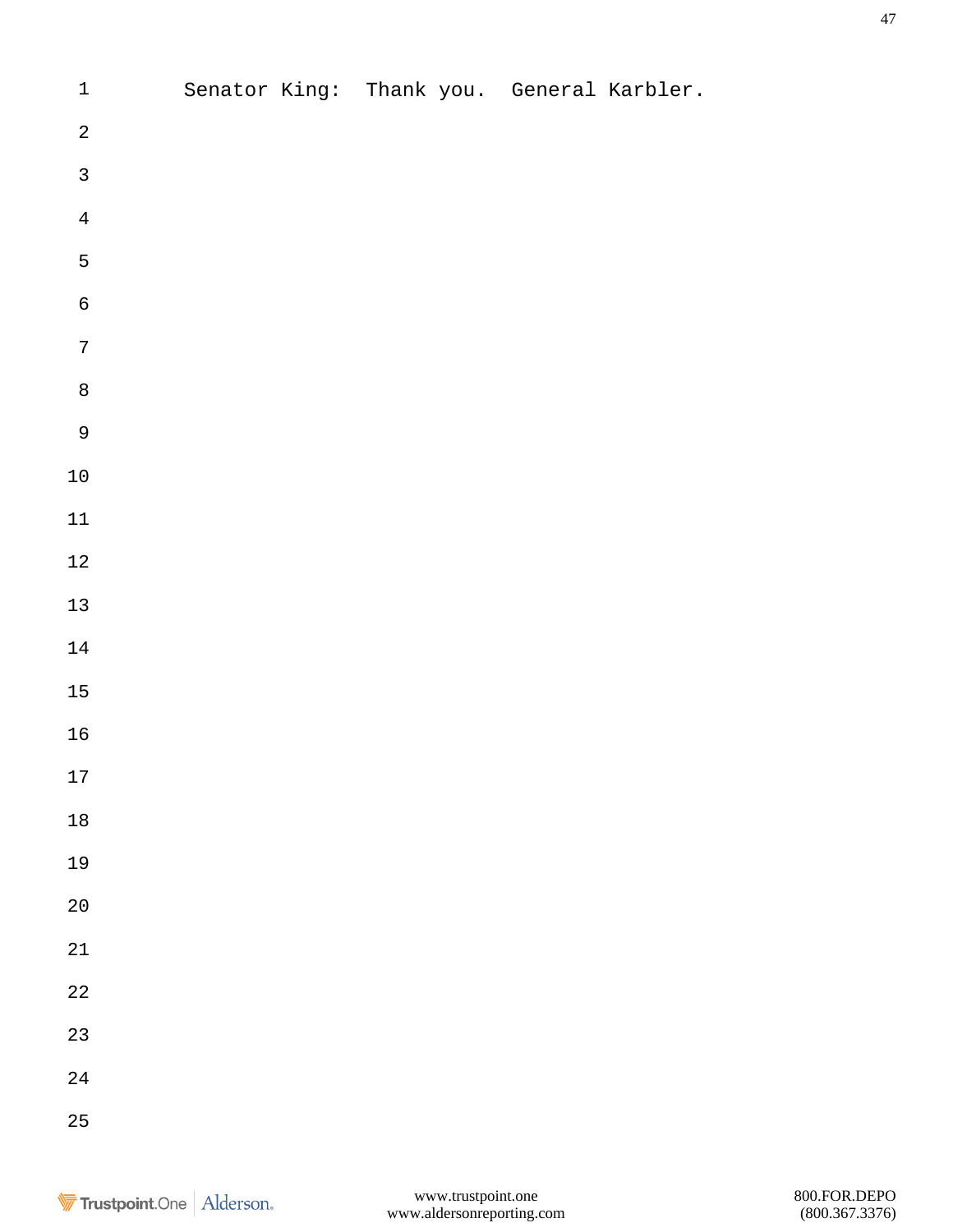STATEMENT OF LIEUTENANT GENERAL DANIEL L. KARBLER, COMMANDER, U.S. ARMY SPACE AND MISSILE DEFENSE COMMAND/JOINT FUNCTIONAL COMPONENT COMMAND FOR INTEGRATED MISSILE DEFENSE

 General Karbler: Chairman King, Ranking Member Fischer, and distinguished members of the subcommittee, I am honored to testify before you today. Thank you, especially, during the unprecedented health crisis of this past year for supporting our servicemembers, civilians, contractors, and their families, in your continued support to space and air and missile defense.

11 I am here today as the Commander of the Joint Functional Component Command for Integrated Missile Defense, and as the Army's proponent for Air and Missile Defense, or AMD, Forces and Capabilities. I am responsible for providing General VanHerck the soldiers who stand ready to defend our nation from an intercontinental ballistic missile attack, as well as the soldiers who provide critical missile warning to Army and joint warfighters.

 As air and missile threats become more diverse and numerous from adversaries worldwide, the Army AMD enterprise continues to work hard to ensure our warfighters and our homeland are protected.

 I would like to take this opportunity to briefly thank and highlight the mission accomplishments of our team of nearly 3,000 soldiers, sailors, airmen, marines, guardians,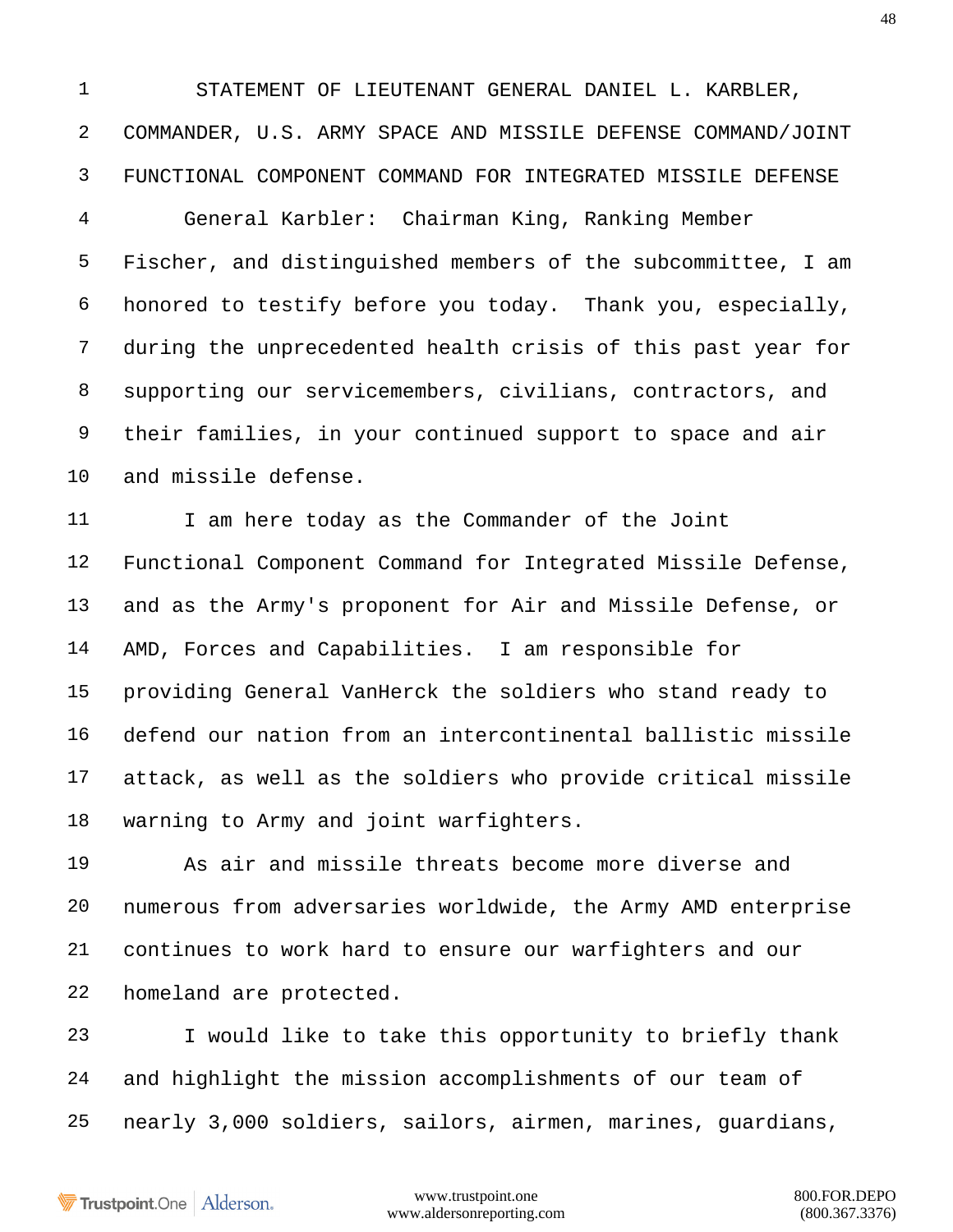and civilians in the challenging COVID environment that we continue to endure. During this past year, in support of SPACECOM, STRATCOM, and NORAD/NORTHCOM, these outstanding men and women provide the Army and Joint Force with satellite communications, space situational awareness, and missile warning defense, and protected our homeland 24/7, 365, from ballistic missile attack. Even in the pandemic environment, they did not miss a beat.

 To outline one of numerous examples of putting mission first and how Army families have sacrificed during the pandemic, members of our ground-based missile defense crews adhered to 12 consecutive months of stringent measures ensuring the uninterrupted execution of their mission, including sequestering crew members from their homes and families. Essentially, our missile defense crews lived in a bubble throughout their operational rotations on this essential, no-fail mission. While they and their families reside in Colorado Springs, Colorado, and Fort Greely, Alaska, the crewmembers were basically away from their families for extended period of time.

 A positive I have drawn from this pandemic is my daily realization that I have never been more proud and thankful for our greatest asset, our people. Every day I am awed by their dedication and unwavering sacrifices to the nation. I consider it an honor and a privilege to lead and serve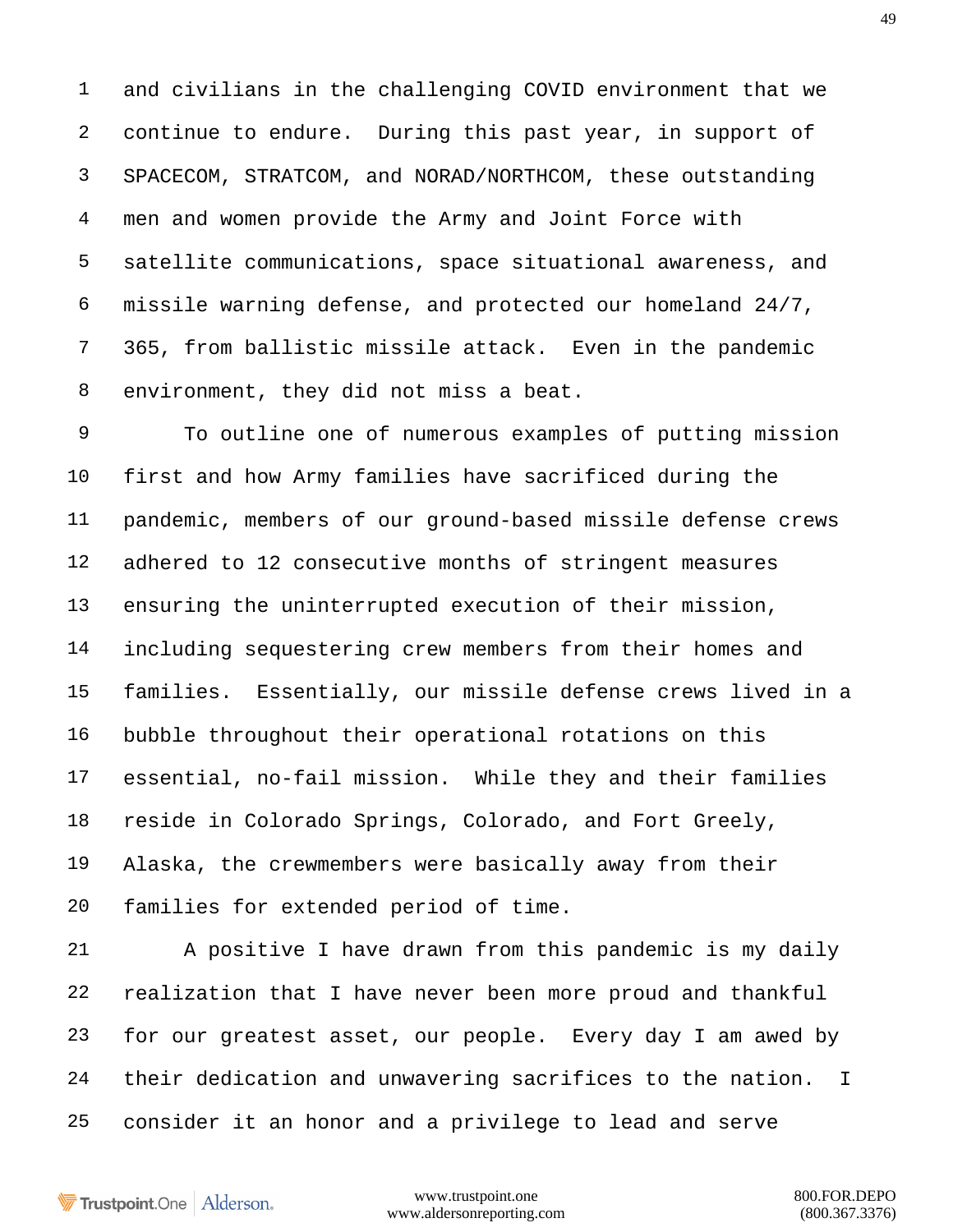| $\mathbf 1$    | alongside them. The continued support of Congress is     |
|----------------|----------------------------------------------------------|
| $\overline{a}$ | critical to our ability to recruit, develop, retain, and |
| $\mathsf{3}$   | resource such a highly qualified and mission-ready team. |
| $\overline{4}$ | I look forward to addressing your questions. Thank       |
| 5              | you.                                                     |
| $\sqrt{6}$     | [The prepared statement of General Karbler follows:]     |
| 7              |                                                          |
| $\,8\,$        |                                                          |
| $\mathsf 9$    |                                                          |
| 10             |                                                          |
| 11             |                                                          |
| $12$           |                                                          |
| 13             |                                                          |
| 14             |                                                          |
| 15             |                                                          |
| 16             |                                                          |
| $17$           |                                                          |
| 18             |                                                          |
| 19             |                                                          |
| 20             |                                                          |
| 21             |                                                          |
| 22             |                                                          |
| 23             |                                                          |
| 24             |                                                          |
| 25             |                                                          |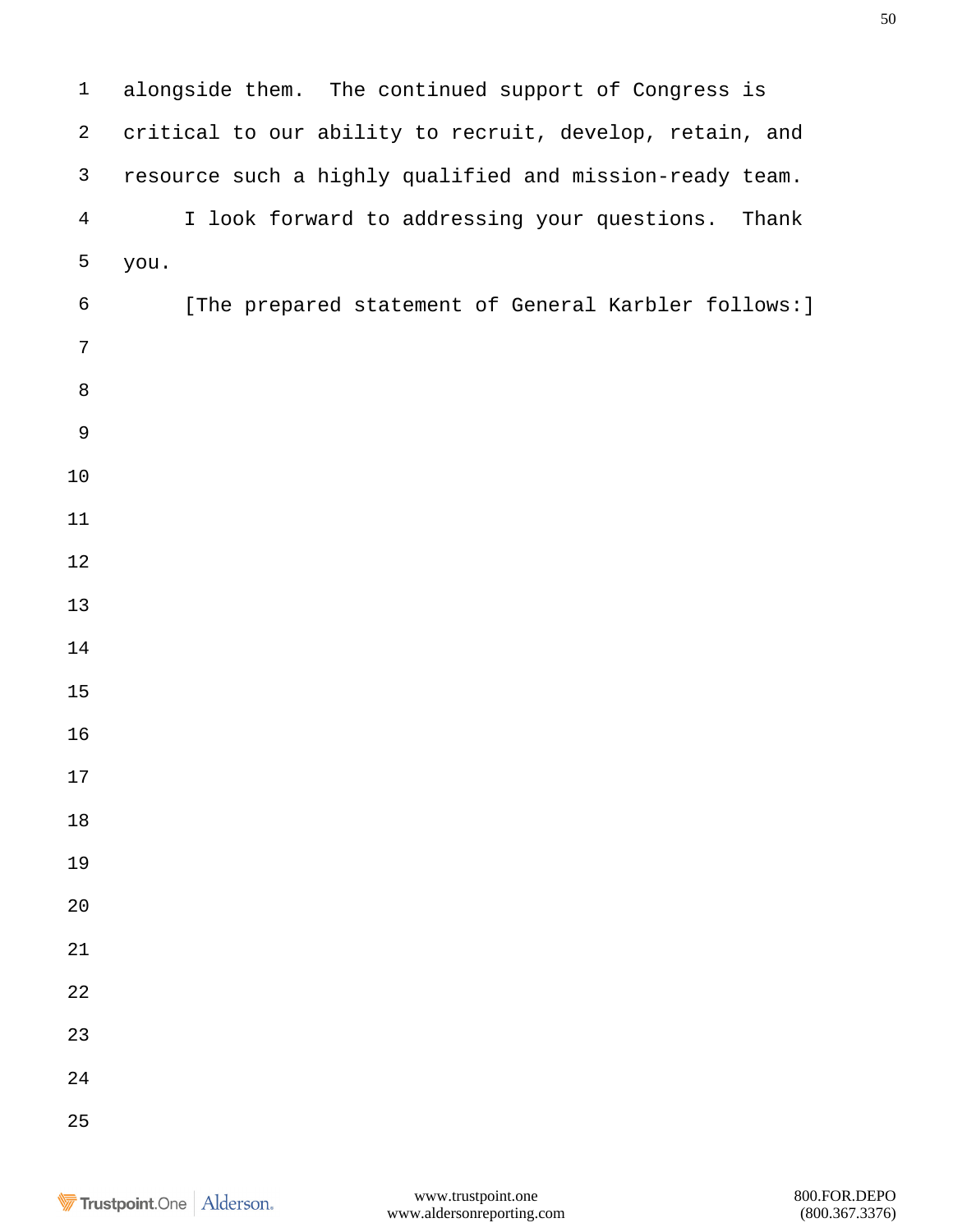| $\mathbf 1$    |  |  |  | Senator King: Thank you very much. Admiral Hill. |  |
|----------------|--|--|--|--------------------------------------------------|--|
| $\sqrt{2}$     |  |  |  |                                                  |  |
| $\overline{3}$ |  |  |  |                                                  |  |
| $\bf 4$        |  |  |  |                                                  |  |
| 5              |  |  |  |                                                  |  |
| $\overline{6}$ |  |  |  |                                                  |  |
| $\sqrt{ }$     |  |  |  |                                                  |  |
| $\overline{8}$ |  |  |  |                                                  |  |
| $\overline{9}$ |  |  |  |                                                  |  |
| $1\,0$         |  |  |  |                                                  |  |
| $11\,$         |  |  |  |                                                  |  |
| $12\,$         |  |  |  |                                                  |  |
| $13\,$         |  |  |  |                                                  |  |
| $14\,$         |  |  |  |                                                  |  |
| $15\,$         |  |  |  |                                                  |  |
| $16$           |  |  |  |                                                  |  |
| $17$           |  |  |  |                                                  |  |
| $1\,8$         |  |  |  |                                                  |  |
| 19             |  |  |  |                                                  |  |
| $20\,$         |  |  |  |                                                  |  |
| 21             |  |  |  |                                                  |  |
| $2\sqrt{2}$    |  |  |  |                                                  |  |
| 23             |  |  |  |                                                  |  |
| $2\sqrt{4}$    |  |  |  |                                                  |  |
| 25             |  |  |  |                                                  |  |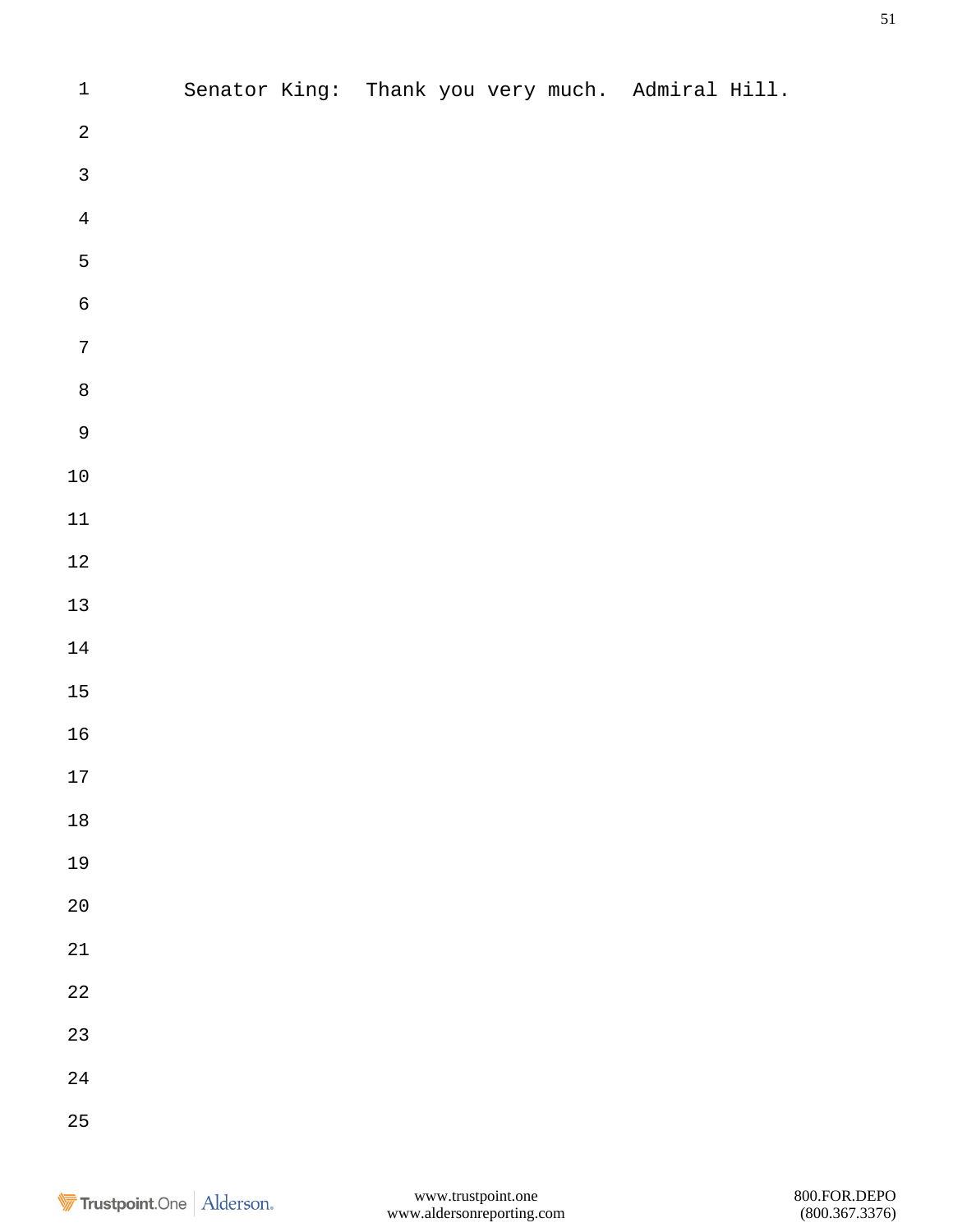STATEMENT OF VICE ADMIRAL JON HILL, DIRECTOR, MISSILE DEFENSE AGENCY

 Admiral Hill: Good afternoon, Chairman King, Ranking Member Fischer, and distinguished members of the subcommittee. Thank you for your time today to discuss the important topic of missile defense. For present budget 2022, MDA is requesting \$8.9 billion to develop and deploy homeland defenses against the rogue state threat, improve regional defenses against the existing and the emerging threats.

 The threat can be summed up, as Senator Fischer mentioned earlier, much less predictable today, but they come with countermeasures and multiple warheads, potentially with nuclear payloads. The hypersonic and cruise missile threats present high speeds and global maneuvering challenges. So despite the pandemic restrictions, that General Karbler mentioned now, we have advanced the program on several fronts this past year, and I would like to walk you through some of those.

 From command and control and battle management, we call that program C2BMC, we continue with our spiral upgrades to integrate across the missile defense system, supporting the combatant commands and the Services with tracking, queueing, and discrimination data. "Discrimination" is our fancy word for picking out the lethal object in the complex, and we

Trustpoint.One Alderson.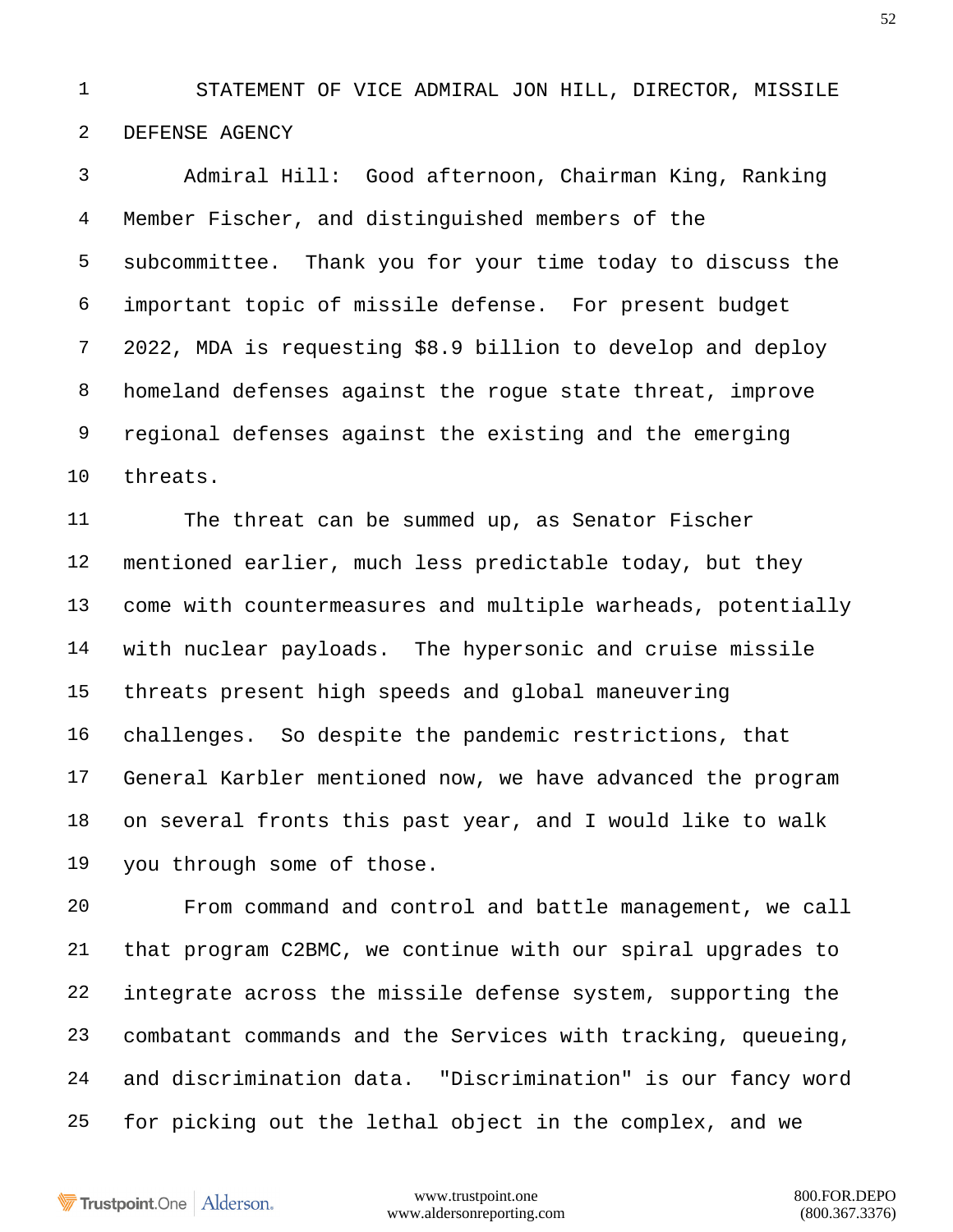will come back to that in just a bit.

 From a space-sensing perspective, improving our detection and our tracking and discrimination, the Hypersonic Ballistic Tracking Space Sensor, mentioned earlier, that development continues with two competitive awards, focus on an on-orbit demo in FY 2023, and we will track dim boosting targets and we will track hyper glide vehicles. And we need to do that soon so we can leverage that capability in the INDOPACOM theater where we will first put out our hypersonic defenses in the hypersonic missile defense kill chain, and I will come back to that in just a moment.

 The other space capability I would like to talk about is the Space-Based Kill Assessment, the SKA system. We deployed that a couple of years ago. We have a full constellation up. And what we are doing now is taking what we see as the flashes when we get intercept and bringing that to an operational hit assessment for the combatant commander, specifically for General VanHerck, so that he can control the homeland defense war.

 Switching over to land-based sensors, it was mentioned earlier the Long Range Discrimination Radar that we have up in Alaska, that is being built now. We did have some pandemic delays. The Clear Air Force Base closed. We had radar equipment shipping there. We had to stop it and hold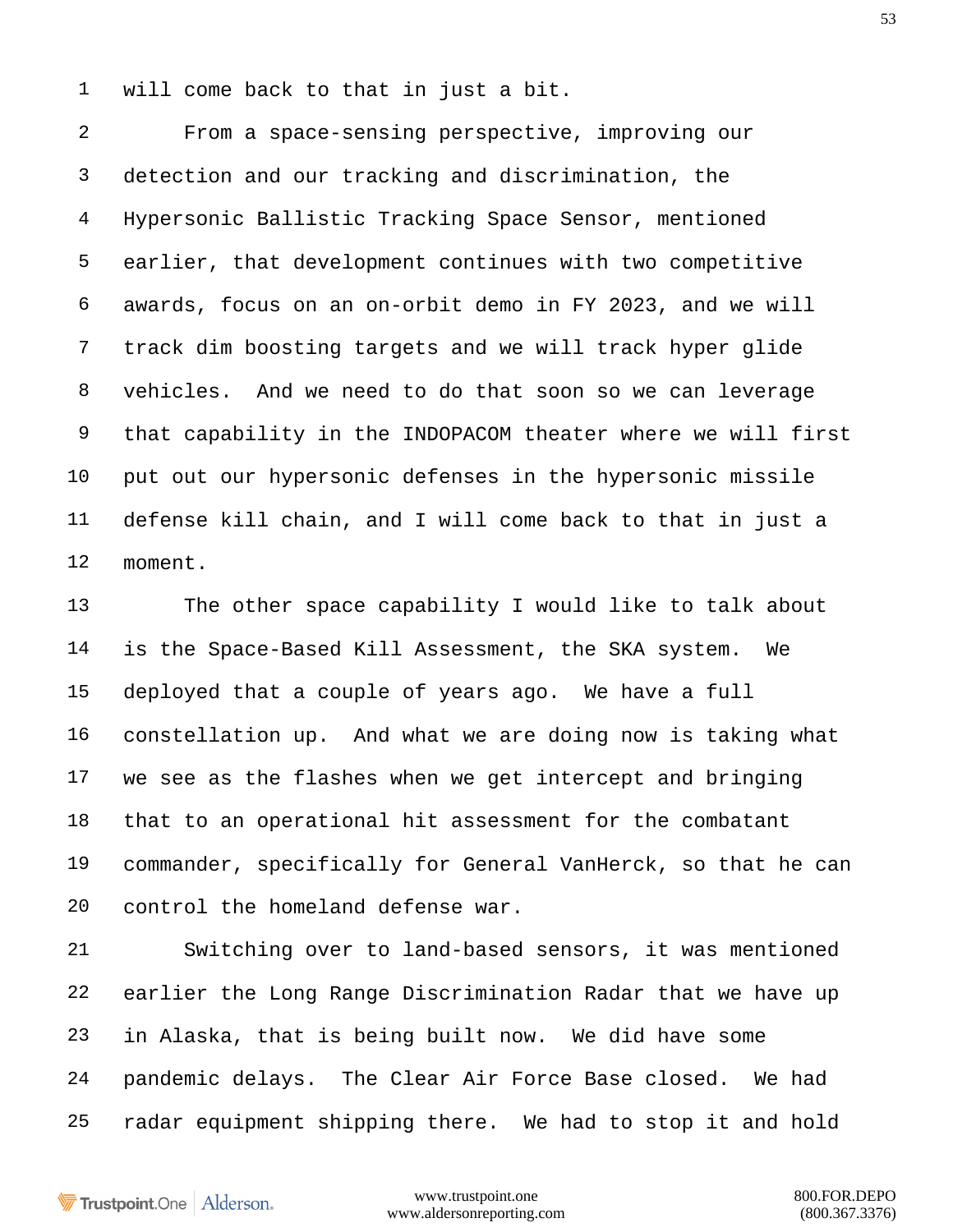it up. But the team stayed on path, building that radar, and we have both panels completed this year. We are now doing radiation, which means the radar is up and running, doing low-power calibration, and we are going to learn a lot. It started off at a very small-scale radar out in Morristown, New Jersey. It is now at its full array size, and we expect to have government acceptance by the end of this year.

 From a homeland defense perspective, we did not talk much about GBI fleet reliability efforts, the Service Life Extension Program, and I want to thank Congress for their support there. You cannot have a weapons system deployed in 2004 and not maintain it, not take those rounds out of the ground and upgrade them. We are doing that now, in coordination with NORTHCOM and NORAD. Those missiles come out of the ground, we change out the boosters, we update the software in them, we update the seekers, we update the threat libraries. That builds capacity and capability now, so that we can close the gap between now and when we actually deploy the first NGI.

 What is also important about that is that hardware that has been in the silos for all those years now becomes the basis for the analysis that we do to determine reliability. Last year when we had this conversation, it was purely analytical based, because we did not have that hardware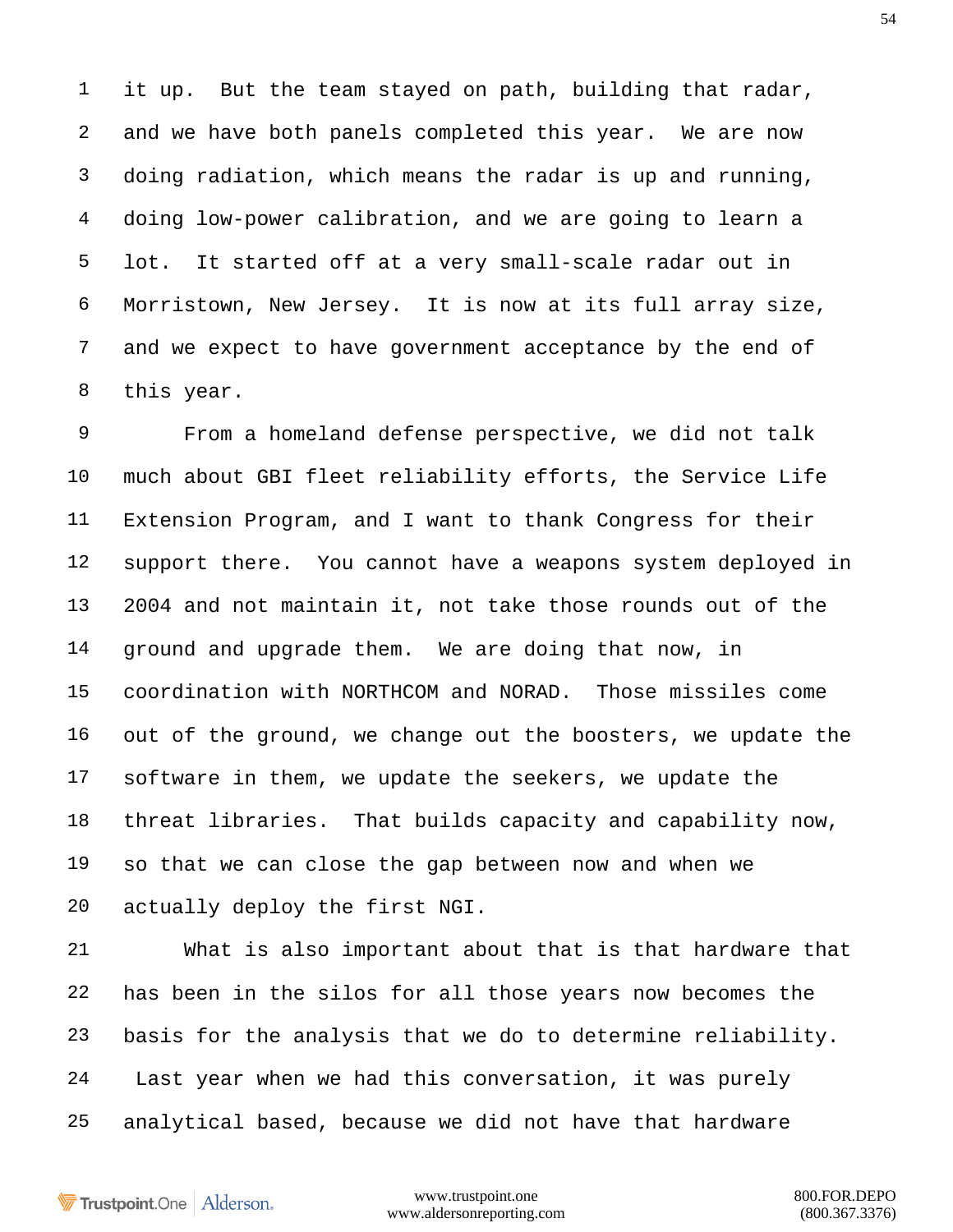available. So the Service Life Extension Program extends the life of the current GMD fleet, increases its capability and capacity, but also gives us the hardware ability to go and really assess reliability, to build the confidence of the warfighter.

 We are also expanding at Missile Field 4. We had some fallbacks during COVID, but we leveraged the waterways. We have all 20 silos installed and now we are doing integration.

 The next test for GMD, the boost vehicle test 03, BVT- 03. We are developing the capability to not just fully burn full kinematics of the GBI system, you fly it and only burn up to the second stage. And why is that important? It allows you to engage more and more into the battle space. So there is a lot of activity going on with the current GMD fleet that is providing the warfighter higher confidence, higher capability for the future.

 NGI development, that was mentioned earlier. We are underway today with two competitive contracts, and I think that is really important, the fact that the Department has stepped forward to award those contracts and to have two really great teams all the way through critical design review. That is unusual, and I am telling you, it is going to be hard. But we have the teams that are in place there. They are perfectly OCI'd, so no conflicts of interest, as we

Trustpoint.One Alderson.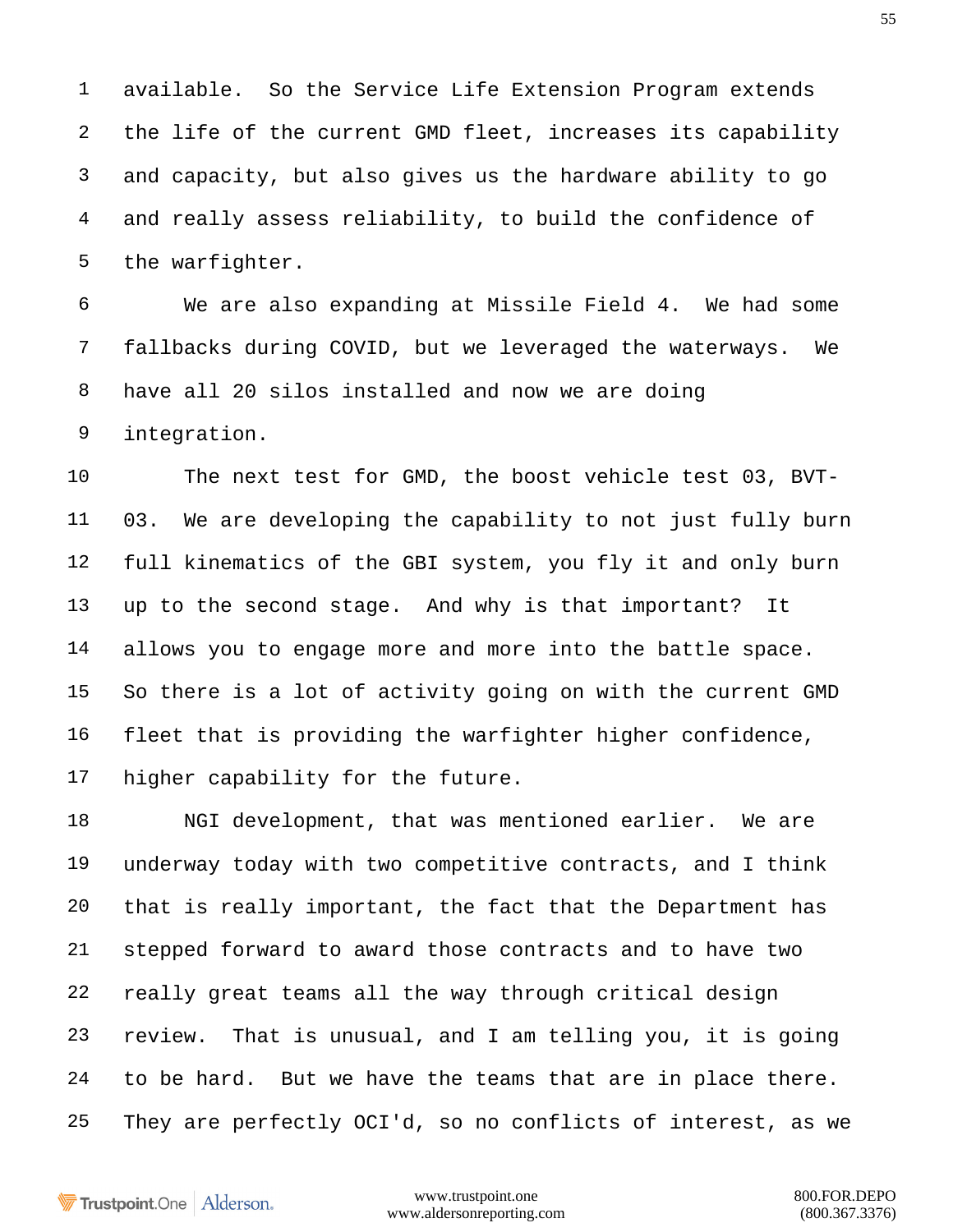work that important competition. But what did we do that? So that we can manage the technical risk in the program and so that we can get to emplacement earlier than the government estimate of 2028. And both of our contractors are showing that they are going to come in earlier, and that is good thing for General VanHerck and the warfighters.

 Let me switch to the Aegis program, Aegis integrated air missile defense, continues to advance. We are delivering the SM-3 Block IB missiles on a multiyear procurement, the Block IIA missile, which was a cooperative development with Japan. I am very proud of what we have done with that missile. We are in production now. The Secretary of Defense just recently gave us permission to take the first 11 rounds that were built out of RDT&E and deploy those today. So that capability is out in the fleet now, and through Global Force Management it will go to the right places.

 We are increasing our ability with sea-based terminal -- I will talk about that in just a second -- and continue improvements within the combat systems on the ships and with the missiles in total alignment with the Navy.

 FTM-44 was mentioned already, executed at the end of last year. Another great COVID story. Another great Department all-hands-on-deck story. We had it originally planned in May. We executed in November, due to the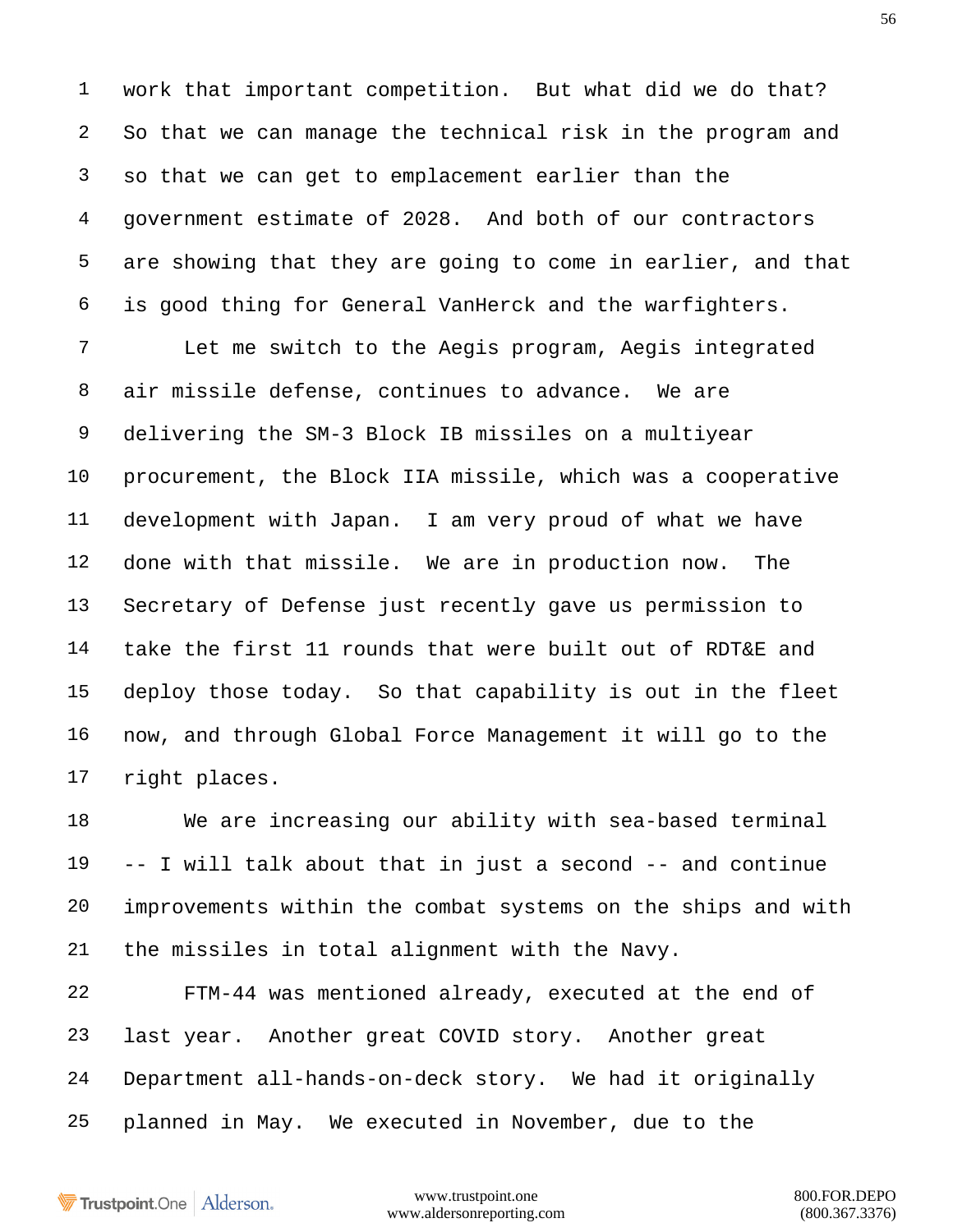pandemic. We had to do a lot of deconfliction on the range. Dan helped me keep the target in place on Kwajalein. That is a tough area to have a target go into shutdown mode. But we charged the batteries, charged the batteries. We made sure that the ship crew stayed safe. We worked very closely with the Navy. So the USS John Finn, a new construction, integrated and air missile defense ship, could go out and execute that mission. That same ship participated in the last GMD test and tracked the ICBM.

 So we are all about risk reduction, making sure that we do things right, and that was a threat-representative target. It was a defense-of-Hawaii scenario, from North Korea to Hawaii. That is what it is. If you look at the geography, that is what we did. So that was a threat- representative, approved by DOT&E. Worked very closely with the intelligence community to ensure that we were threat-representative and that we were testing like we fight.

 Let me shift out to Europe, Aegis Ashore Poland. This has been a tough one. For the last couple of years we have told you we were at 90 percent construction completion. Today I going to tell you we are at 90 percent or more construction completion. But the great news, within the last couple of months, through the pandemic, you saw that in Europe, we managed to raise the four spy radar rays, put them in place as a forcing function to construction. We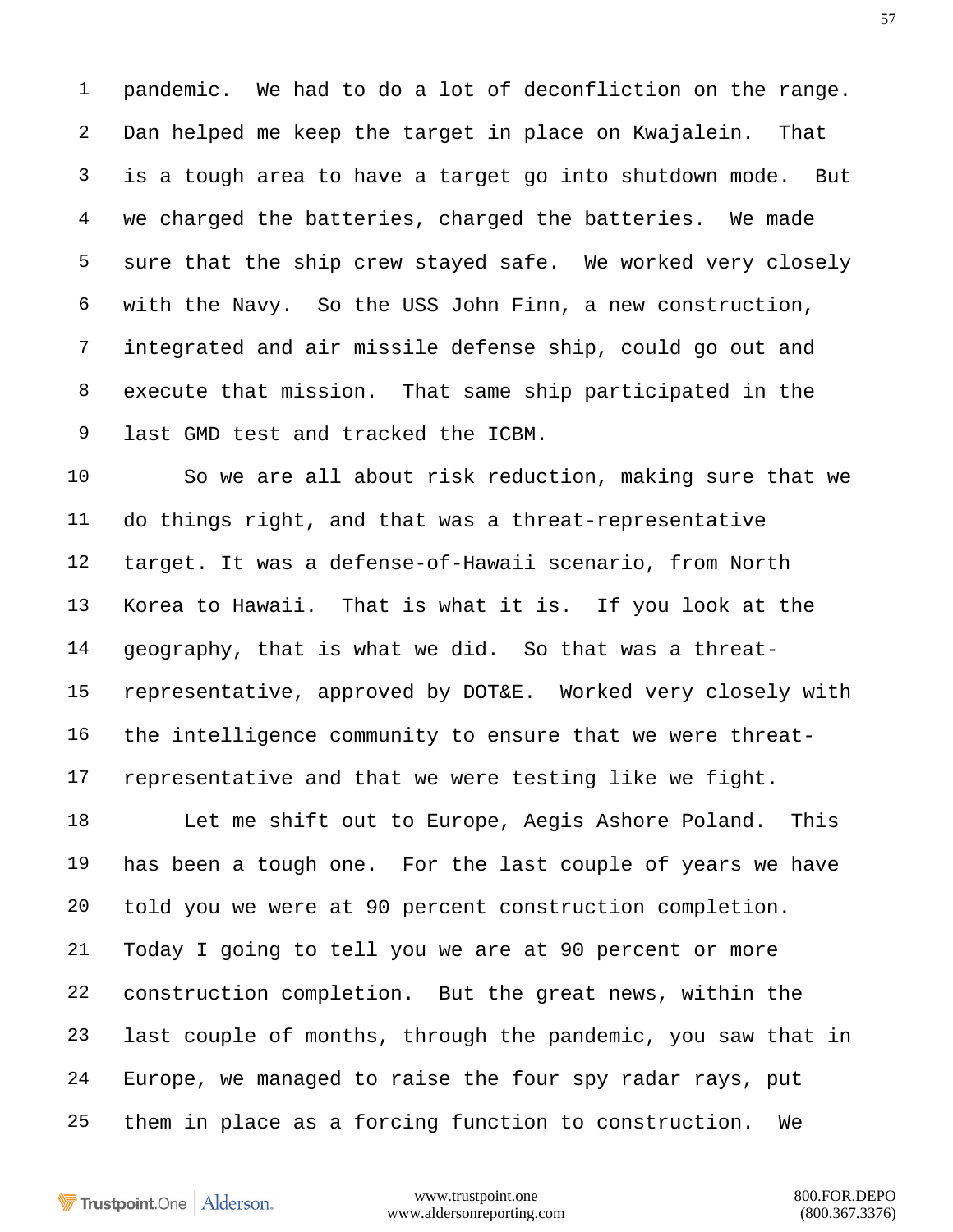also put up the fire control director. That is really great. Now we are ready to do install and checkout for the Aegis Combat System. Very important work.

 We also took the Aegis Combat System out of the CONEX boxes they had been sitting in for 2 or 3 years, and we ran full digital signal analysis on it to make sure that that system works, and we are going to upgrade that system to make sure there are no obsolescence. We are in tight coordination with the Army Corps, and Aegis Ashore Poland is on track to complete its construction.

 A little bit on Aegis Sea-Based Terminal. That is the first regional hypersonic missile defense capability that is deployed with the aircraft carrier strike groups today, and it is important that we have that capability now, because the hypersonic threat is there now. What we want to do is move further back into that trajectory, engage earlier, make the terminal defense even better. And so the glide phase interceptor is under acceleration in the PB 2022 budget, and that is an important capability for the country. It ties right into HBTSS. Ties right into the land-based sensors and sea-based sensors that can give us the fuse track that we need to take a hypersonic maneuvering capability out in the glide phase, and then we hit it again in terminal. Let me switch to Guam. PB 2022 includes funds for the initial development of a survivable and operationally

Trustpoint.One Alderson.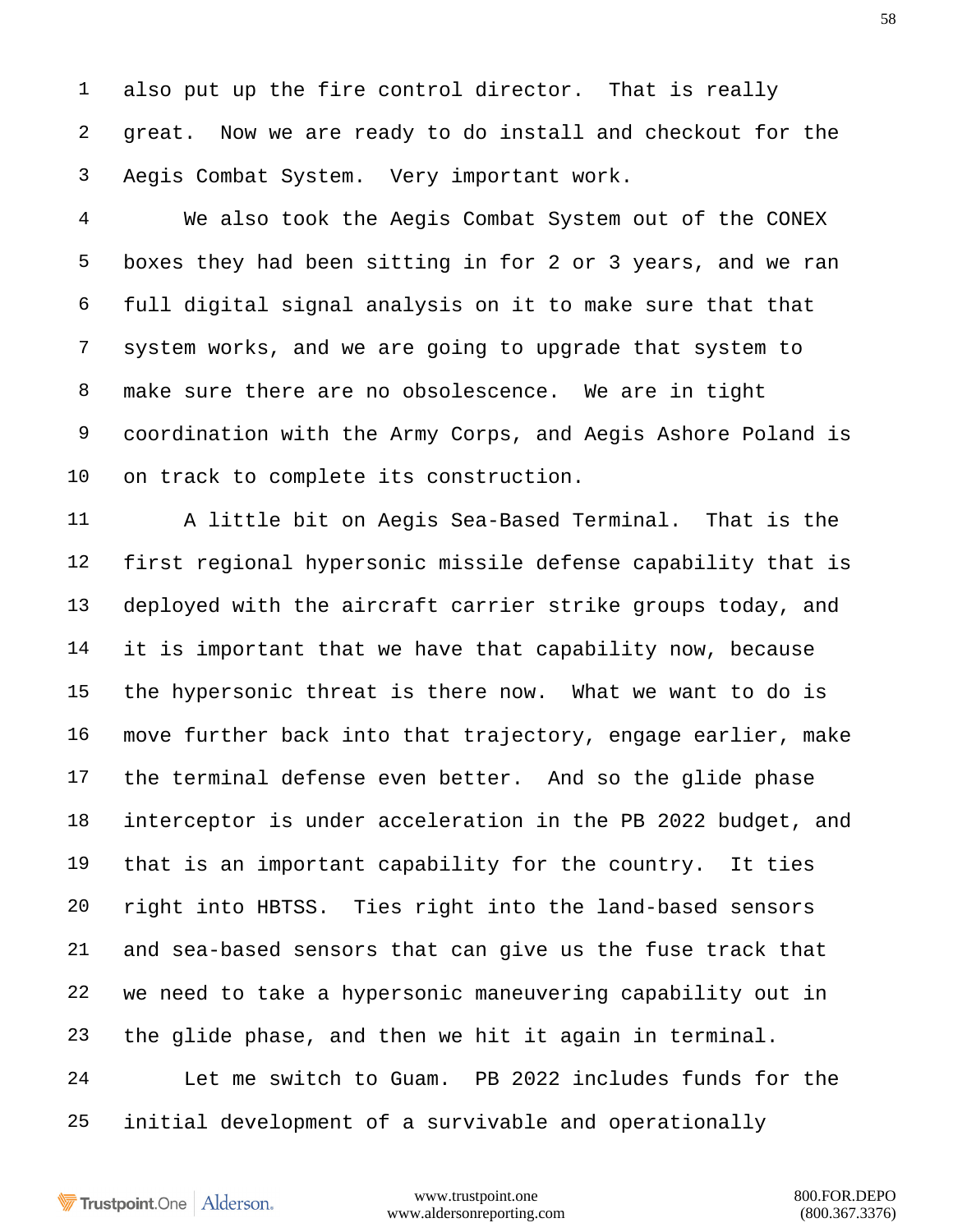effective IMD for Guam, and those capabilities that I have talked about, regional from Aegis, and what I am going to talk about in just a second in THAAD, are all part of that architecture consideration today, and we are working that hard so that we can come forward and tell you exactly what we are going to do on Guam. Staying very close to INDOPACOM.

 THAAD, we have continued the Interceptor procurement, production, and training support, and we are developing the capabilities to address the evolving threat in very close coordination with the U.S. Army. THAAD and Patriot integration, we have been working that for the last 2 or 3 years. We completed the first phase, where we separate the launchers from the THAAD battery for flexibility for the combatant commander. We have done Patriot launch on remote from THAAD data. Pretty impressive. Also flexibility for the warfighter. And our next test this year is to control the Patriot battery using THAAD. That may not all make sense to you but what that means is full flexibility where the combatant commands need it, and the Army will be working its urgent material release once we finish that test.

 So I will wrap up by saying a little bit about technology, investing in innovative and disruptive technologies to address the emerging threats, including regional, layered hypersonic and cruise missile defense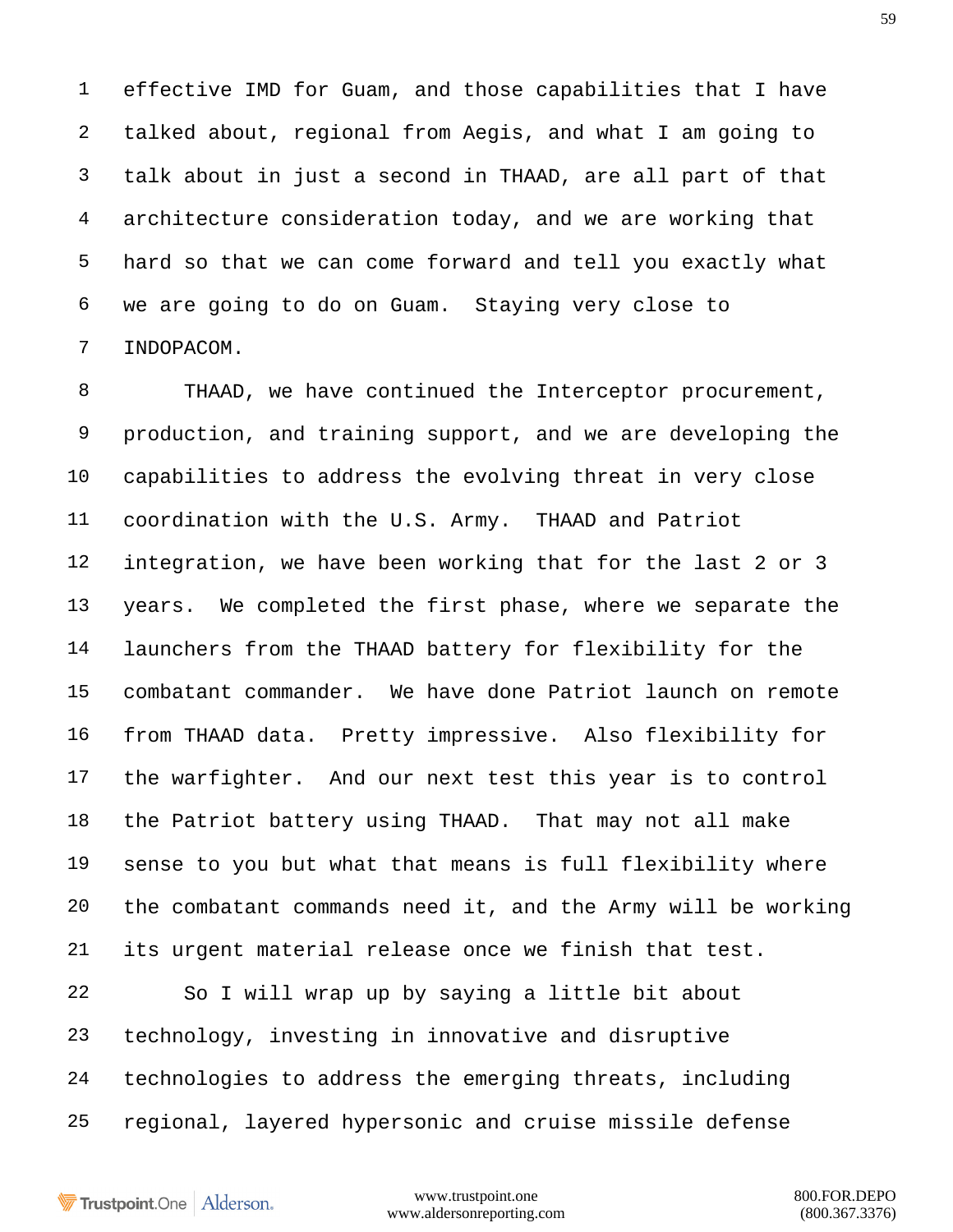capabilities. Space sensors, land- and sea-based sensors, networked through the Command and Control Battle Management System set the stage for hypersonic and cruise missile defense capabilities, and thank you. I appreciate everything that you do for this committee, and thank you for your time today. 7 [The prepared statement of Admiral Hill follows: ]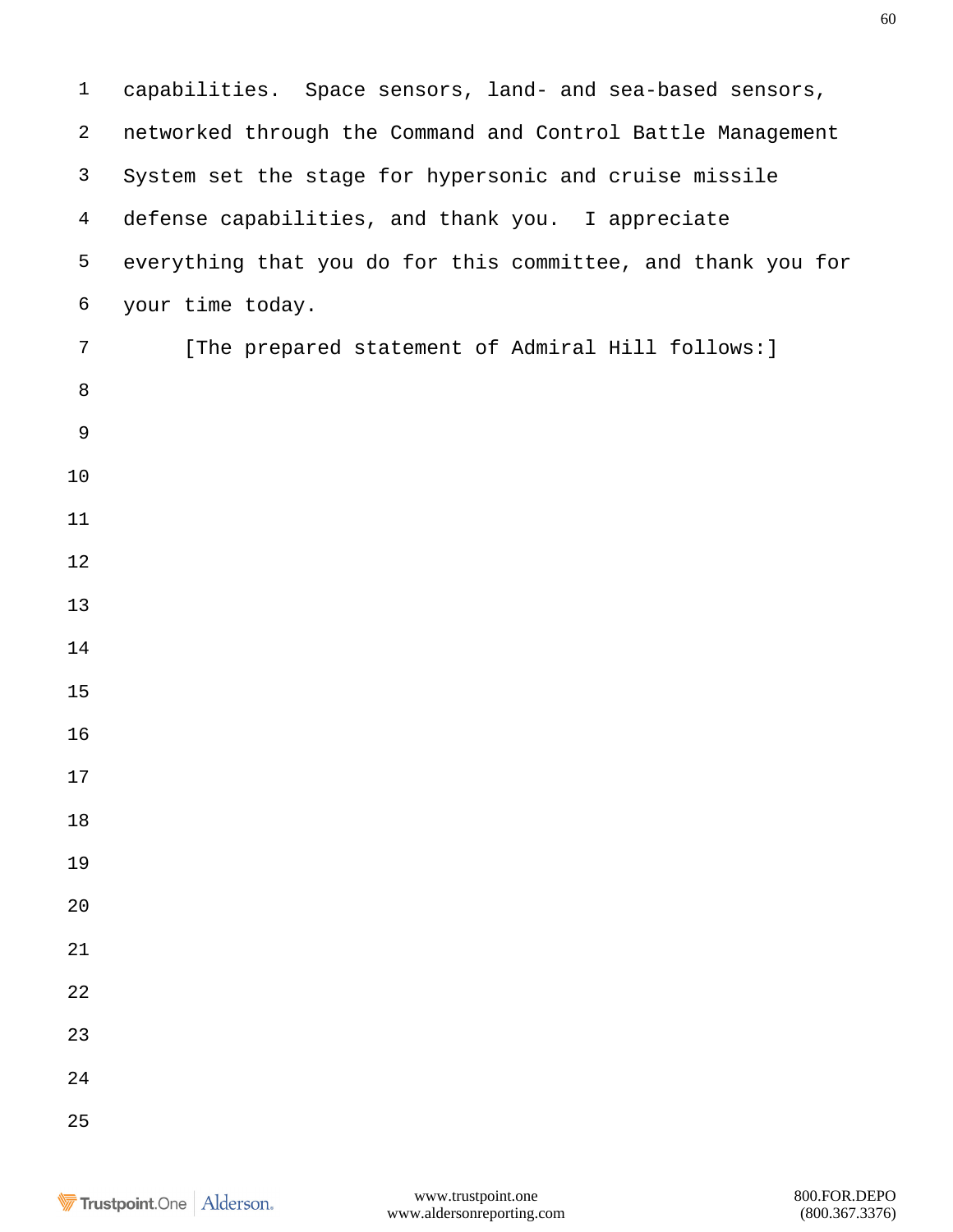Senator King: Thank you very much, Admiral. This subject gets more and more complicated the more we get into it, because I think when we talk about missile defense it is important to emphasize we are not only talking about Fort Greely and Vandenburg. We are talking about THAAD, Patriot, and Aegis.

 You have to understand that from the point of view of this committee, one of the important considerations we have is opportunity cost. This is a tight budget year that we are looking at, and so when you spend money on one thing, that means you do not have money to spend on something else, and that is something that we have to look at.

 You mentioned something very important, and that is we are developing hypersonic defense. Could you expand upon that, being aware that this is a nonclassified setting? Can we defend a carrier against a hypersonic glide missile today?

 Admiral Hill: We have terminal capability today. Senator King: "Terminal" means in the last stages before it hits the ship.

 Admiral Hill: And that is typically where you will start on taking on that kind of threat. It happens to be in the hardest environment. You are in the atmosphere. You are maneuvering. But we do have that capability deployed today, and we are continuing to improve it.

Trustpoint.One Alderson.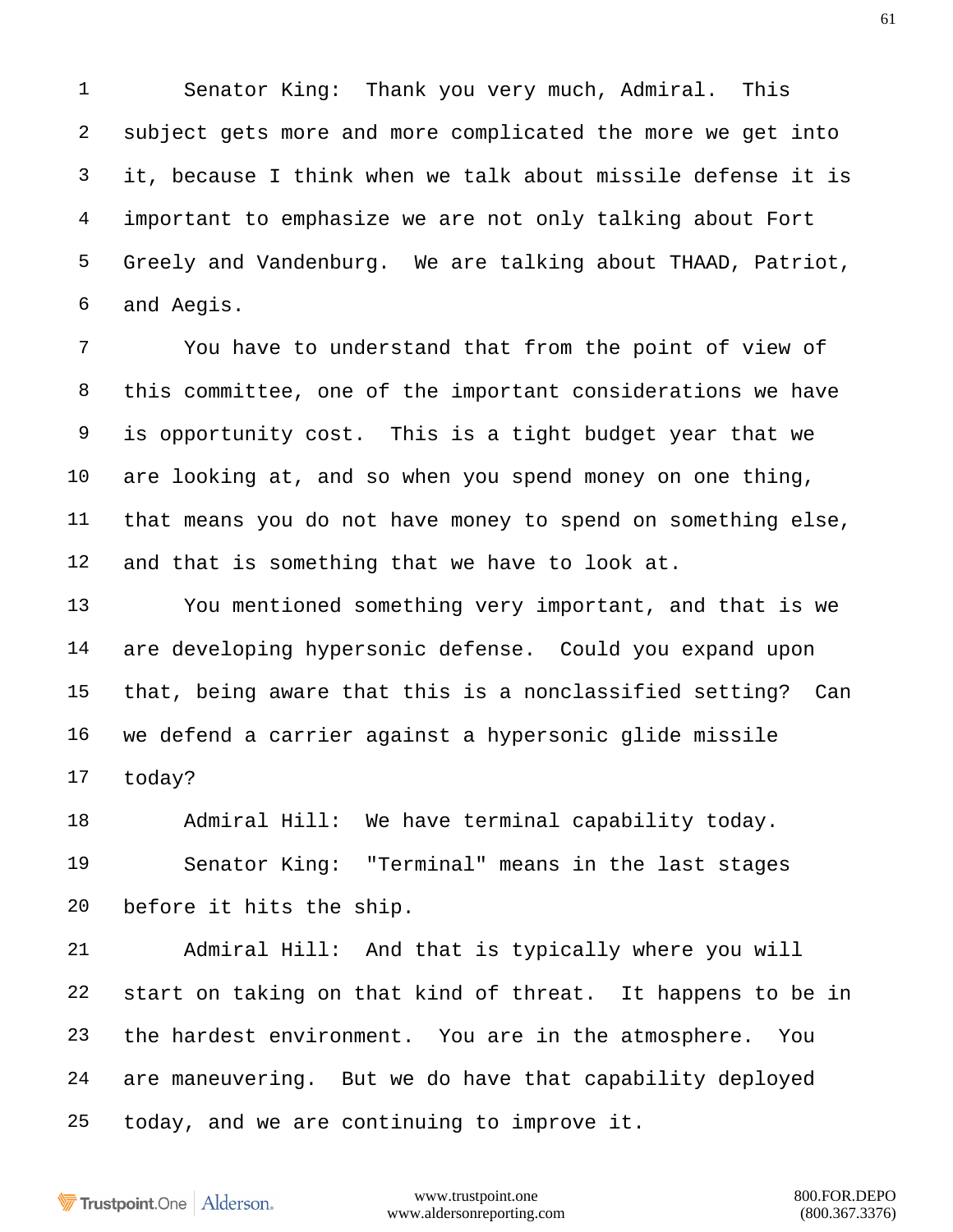Where we need to go is to take it out in that glide phase, and that is the Glide Phase Interceptor that you will see in the PB 2022 budget.

 Senator King: We are all talking about hitting bullets with bullets. What is the role of directed energy, and are we putting sufficient resources into directed energy as an alternative, and frankly, a cheaper alternative, and perhaps a more effective one to deal with a maneuverable incoming missile?

 Admiral Hill: Thank, Senator. That is a very tough one to discuss in this environment. I would love to come see you on that one. There are initiatives there. I just can't talk about here, at this session.

 Senator King: Thank you. It is being considered. Admiral Hill: Yes, sir.

 Senator King: General VanHerck, I think you used a term, and I wrote it down. You talked about "prying the data" out of someplace. Am I correct? Is that what you said?

 General VanHerck: Chairman, that is correct. I did say that. There are lots of data from domain awareness sensors around the globe that all too often is not shared to develop a globally integrated picture that would give us the ability to get further left and give decision space to our senior leaders.

**Trustpoint**.One Alderson.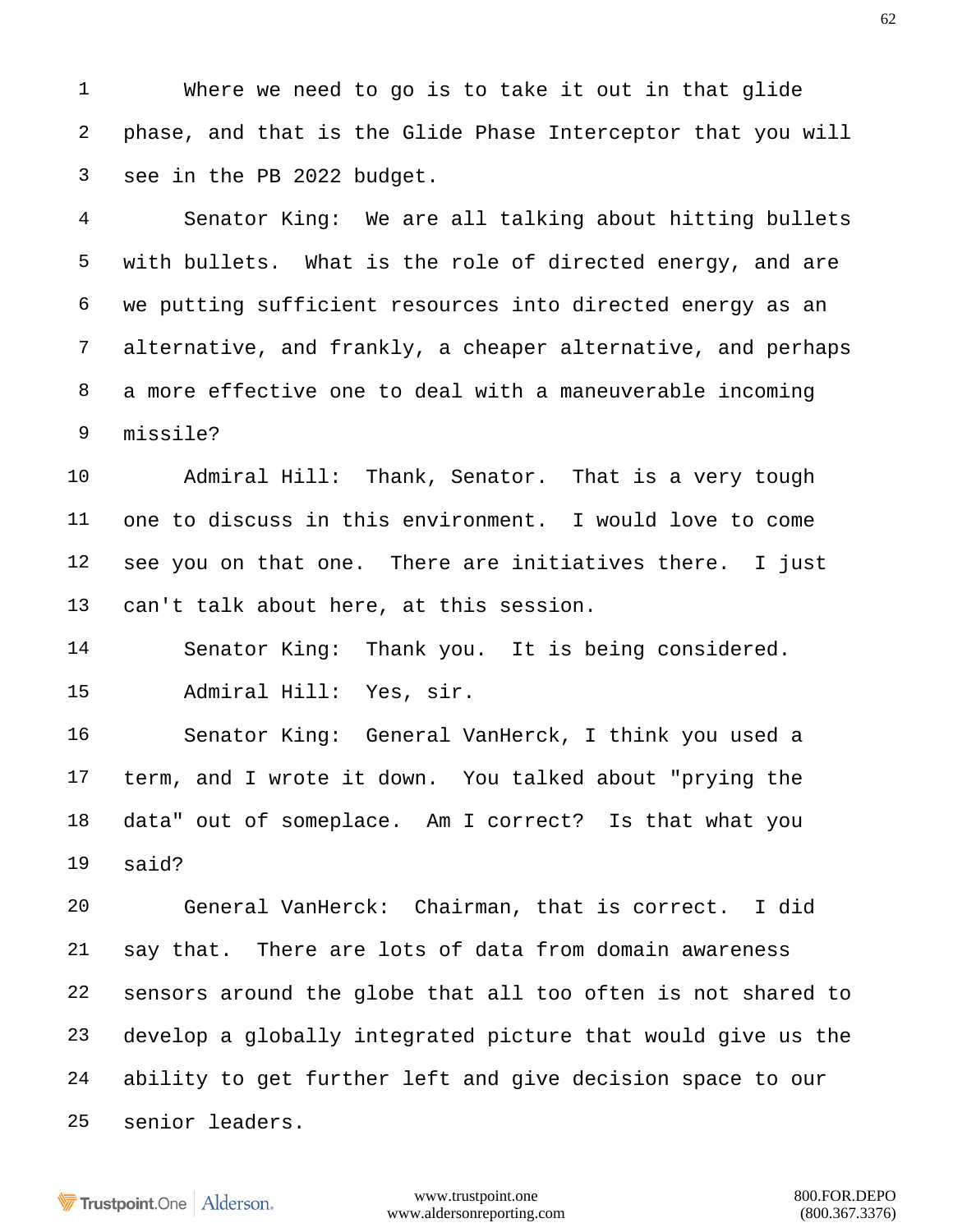Senator King: I completely agree, and as you know, Goldwater-Nichols was a landmark statute which led us to joint commands. But we do not necessarily have joint data access and capability development. So I hope that is something we might be able to address. But when one of our generals says he has to pry the data out of another agency in order to do his job, I think that tells us we have got a problem we should address.

 General VanHerck: Chairman, I am encouraged with the Department. The Secretary just signed the Joint All-Domain Command and Control Strategy. We are moving forward going down that path. I would also say that we are going to have to look at policy and laws as well, especially within the intel community, of sharing data to ensure that we get a full global picture.

 Senator King: Admiral, are you persuaded that the accuracy and the ability of the Ground-Based Interceptors is sufficient to justify the cost? Let me put it in a more difficult question. Which would you rather have -- the Ground-Based Interceptors or five additional Aegis destroyers?

 Admiral Hill: Well, for the ballistic threat, the GBIs today and the NGIs tomorrow go after that threat. They are spec'ed for that. NGI, as you know, it has got a hard requirement on it. It is to cover all 50 states. That is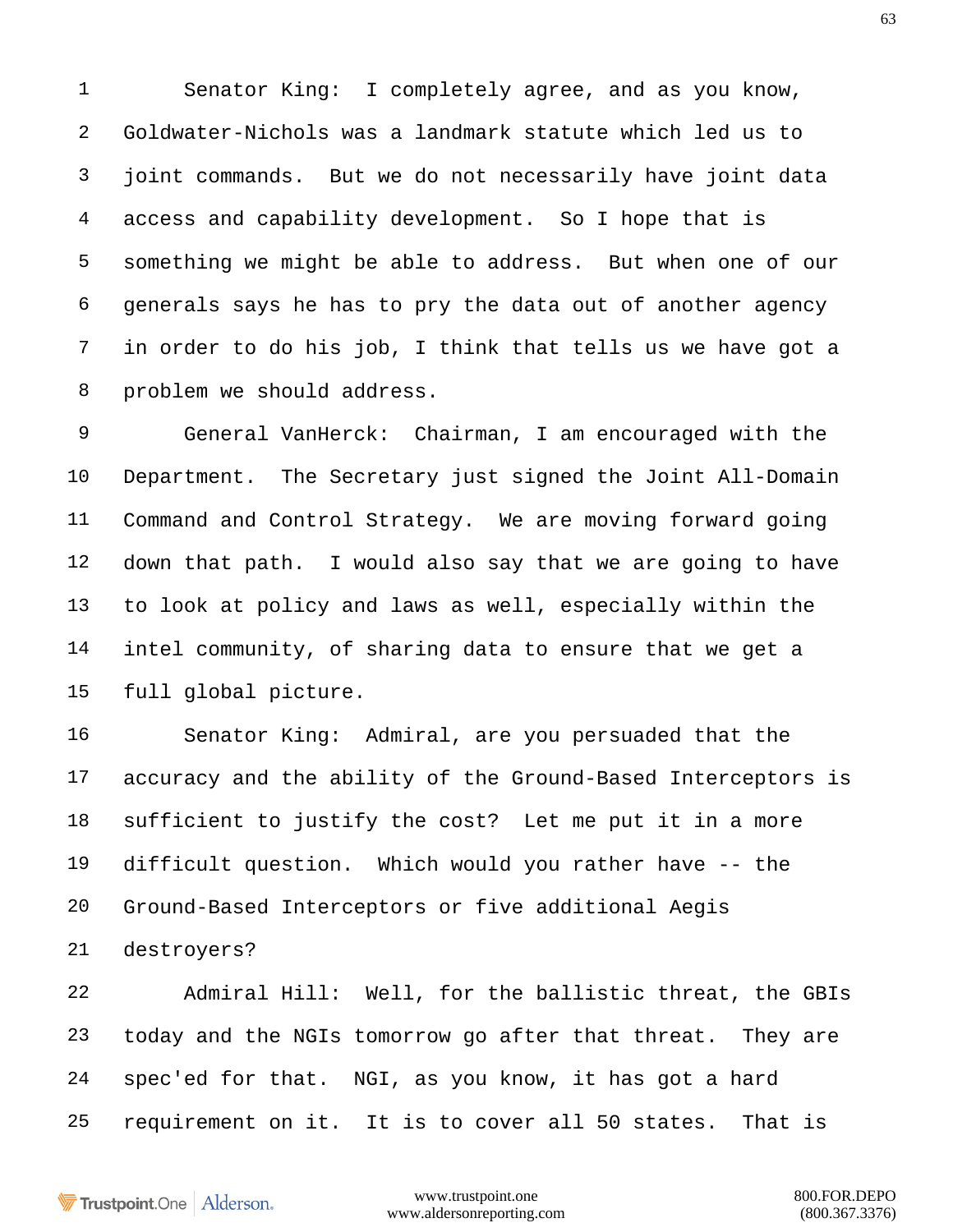why it is a 50-foot missile and 50-foot in diameter. It has got a hard requirement on it. I would rather have more GBIs and NGIs against that threat.

 The Aegis ships and what they do, for a totally different mission, and they are multi-mission ships. They have a lot of different missions that they are excellent for.

 Senator King: But THAAD, Aegis, and Patriot have a higher success rate, do they not?

 Admiral Hill: The way the success rate was mentioned earlier, it has always entertained me. If you have a failure in a program, you are going to learn from that failure. Talk about it all the time. You learn from your failures, right?

 Senator King: Yeah, but if there is an incoming missile from North Korea and we miss it, learning from the failure is not going to make people feel better.

 Admiral Hill: Absolutely not. And so that is why, over time, you want to improve the program, and then your math really needs to take a look at the current configuration that is in the ground, and the current configuration that has been tested against realistic targets. If you add up failures from 1998 into the number, of course you are going to have a lower reliability number, using that right-world information. I will tell you that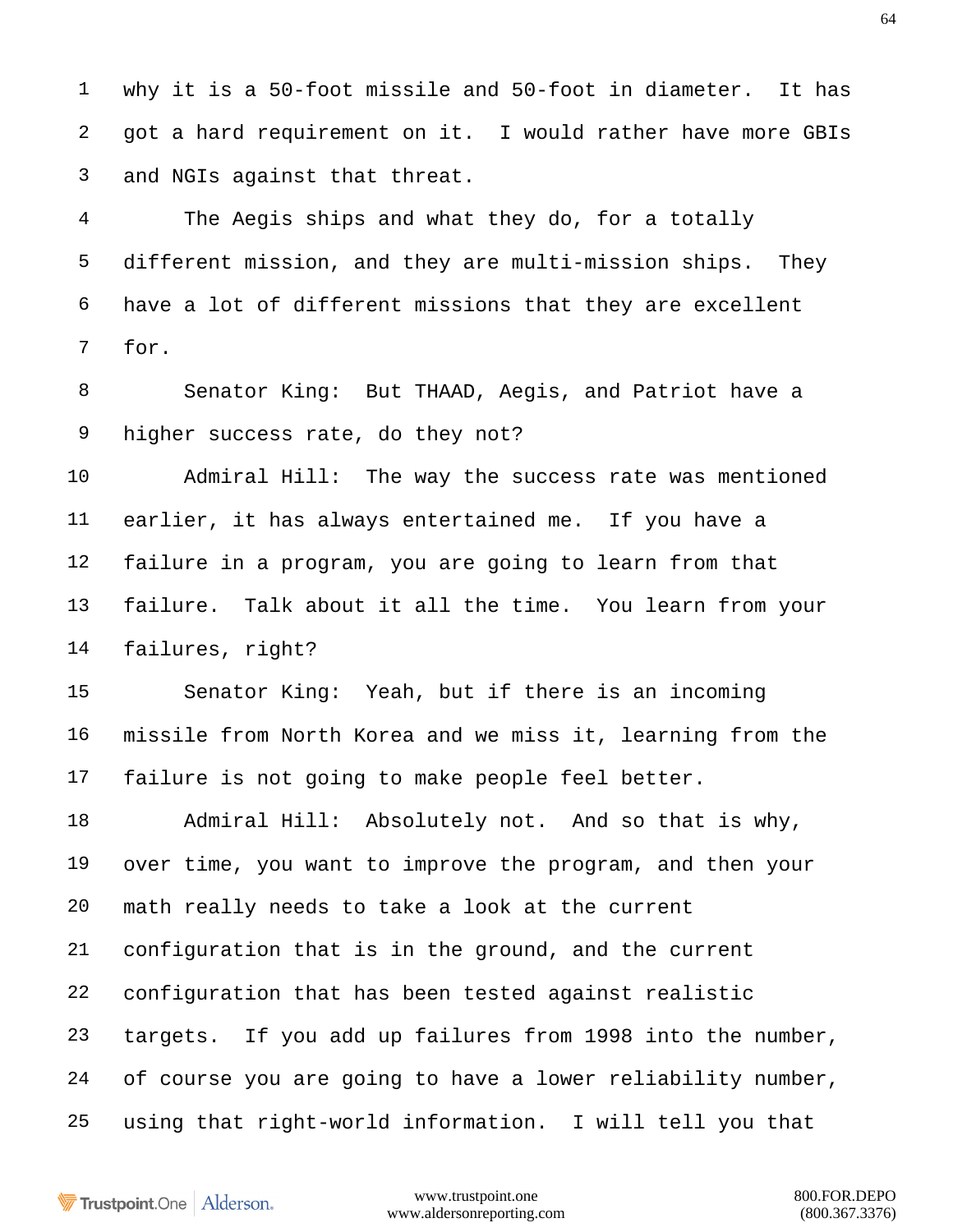the reliability is much higher, and I think that the conference of the warfighter is based on that. Senator King: Final question, and my wife says I say "finally" too much and it gets people's hopes up. [Laughter.] Senator King: But in this case, final question. You heard Mr. Panda talk about more transparency, clarity on testing, clearer reporting on what exactly the targets are. I could be in a classified setting, but would you support that suggestion, because it seems to me we have a responsibility, as the people who are funding and using the taxpayers' money, to ensure that these things are going to work. So would you support additional clarity and transparency with regard to testing? Admiral Hill: Absolutely, Senator. If someone has got a security clearance I will happily talk to them about that. And I will tell you, we have got a great test record that I am very proud of. And you can't just look at live fire. That is one shot, right, in a broad battle space. We have got to look at the ground test data. That is where your real numbers and your statistics come from. So I would be happy to show that to anybody that is interested and has the appropriate clearance. Senator King: I think that is something we can follow up on. Thank you very much.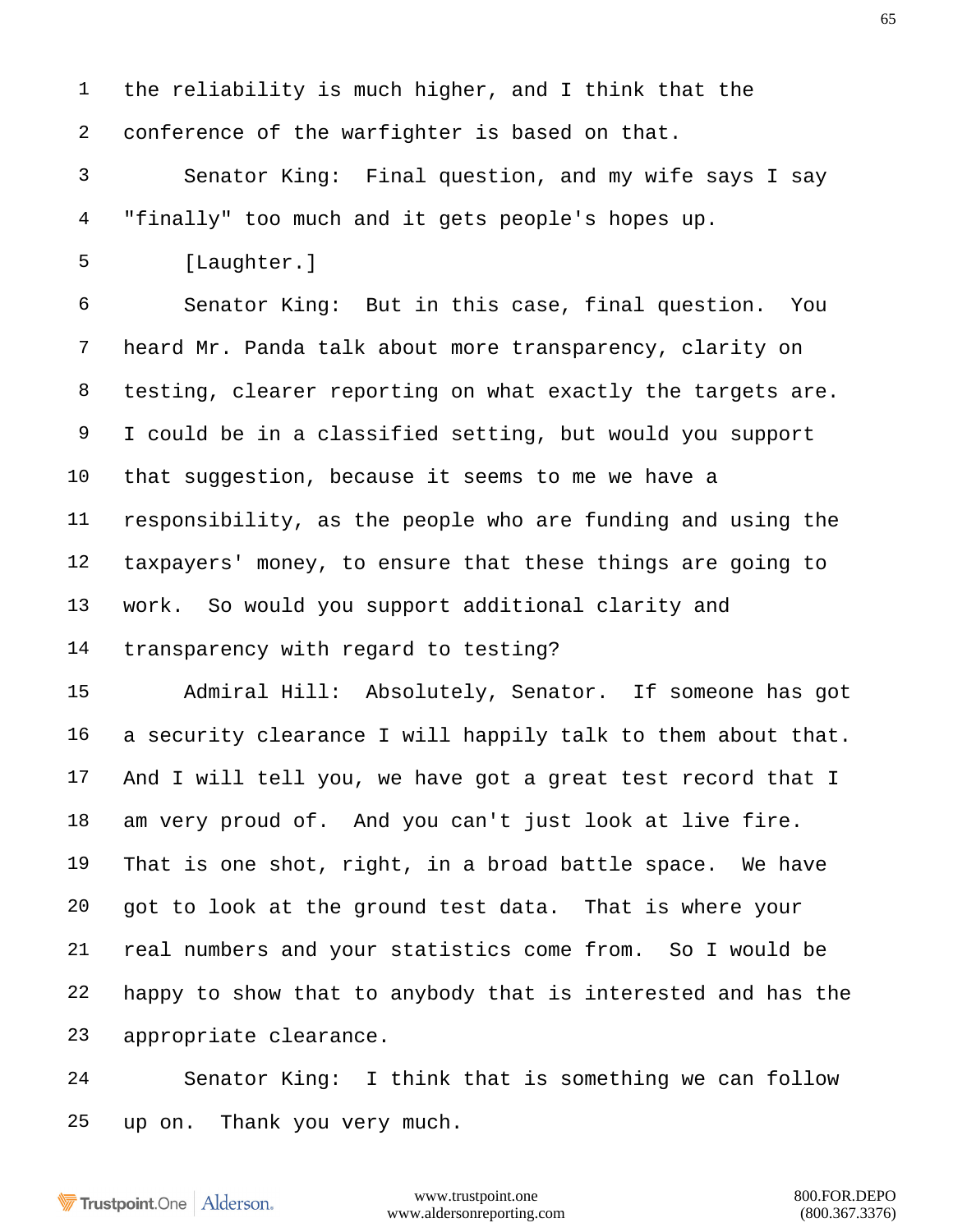Admiral Hill: Yes, sir.

 Senator King: Thank you all. Senator Fischer. Senator Fischer: Thank you, Mr. Chairman. Admiral Hill, a number of news reports have indicated that the government of Israel plans to submit a request for additional assistance so that they can replenish their Iron Dome system following the recent conflict that we have seen there with Hamas. Has the Department received such a request?

 Admiral Hill: I am going to defer that question over to Policy, but before I do that I will say they are a great partner. We work very closely with Israel on all layers of what they do. But beyond that, in terms of the emergency acquisition, I will send that over to Policy.

 Senator Fischer: Ms. Tomero, it is good to see you again. You are going to be a regular here, I think, from now on.

Ms. Tomero: I am looking forward to it.

 Senator Fischer: Thank you so much for being here. Can you answer that question for me, please?

 Ms. Tomero: Yes, absolutely. The Department is working that request, and as Admiral Hill said, we look forward to working very closely with Israel as one of our closest partners. And so the Department is working that request. What I can do is, because it crosses over several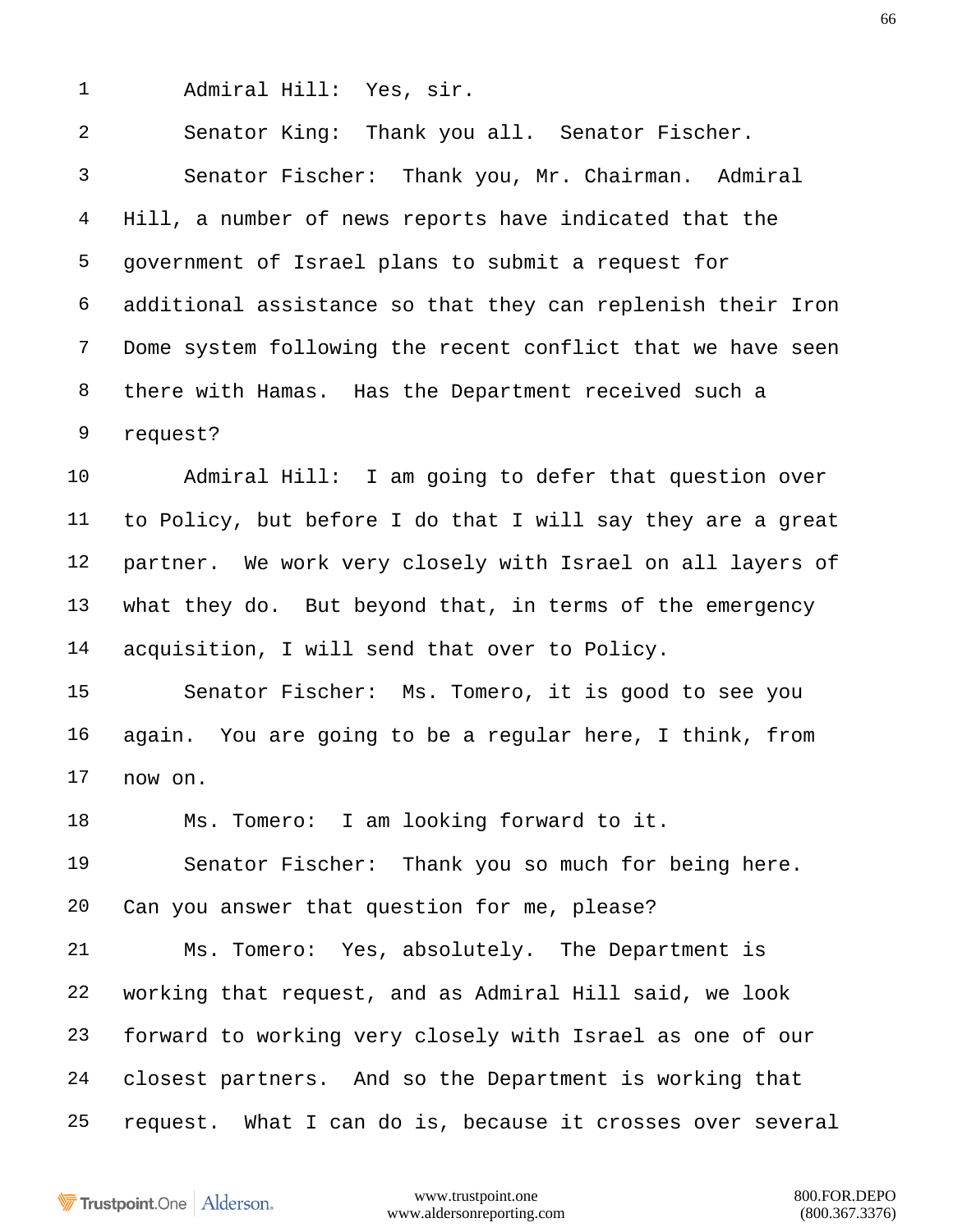departments within DoD, to come back to you and give you more detail.

 Senator Fischer: Okay. I would like to know if it is going to be a request for supplemental appropriations or if it is going to reprogram resources.

 Ms. Tomero: I think if you could allow me to come back and give you a better answer for the record on that. But again, the Department is looking at that request for \$1 billion.

 Senator Fischer: Okay. Great. Thank you. Also, what are the Department's plans with respect to conducting a missile defense review? Has that begun? What organizations are involved in it? First of all, are you going to have a missile defense review, and what is the process going to look like on that?

 Ms. Tomero: Thank you, Senator. We are planning to start a missile defense review imminently, in the next few weeks, and look forward to working across the Department with Admiral Hill's organization, with General VanHerck in NORTHCOM, with the acquisition community within the Department. And so it will be done in a coordinated way across the Department, and we are planning to start very soon. And we will look at the threat and the changing security environment, you know, how do we improve and have effective and affordable missile defense for both the

Trustpoint.One Alderson.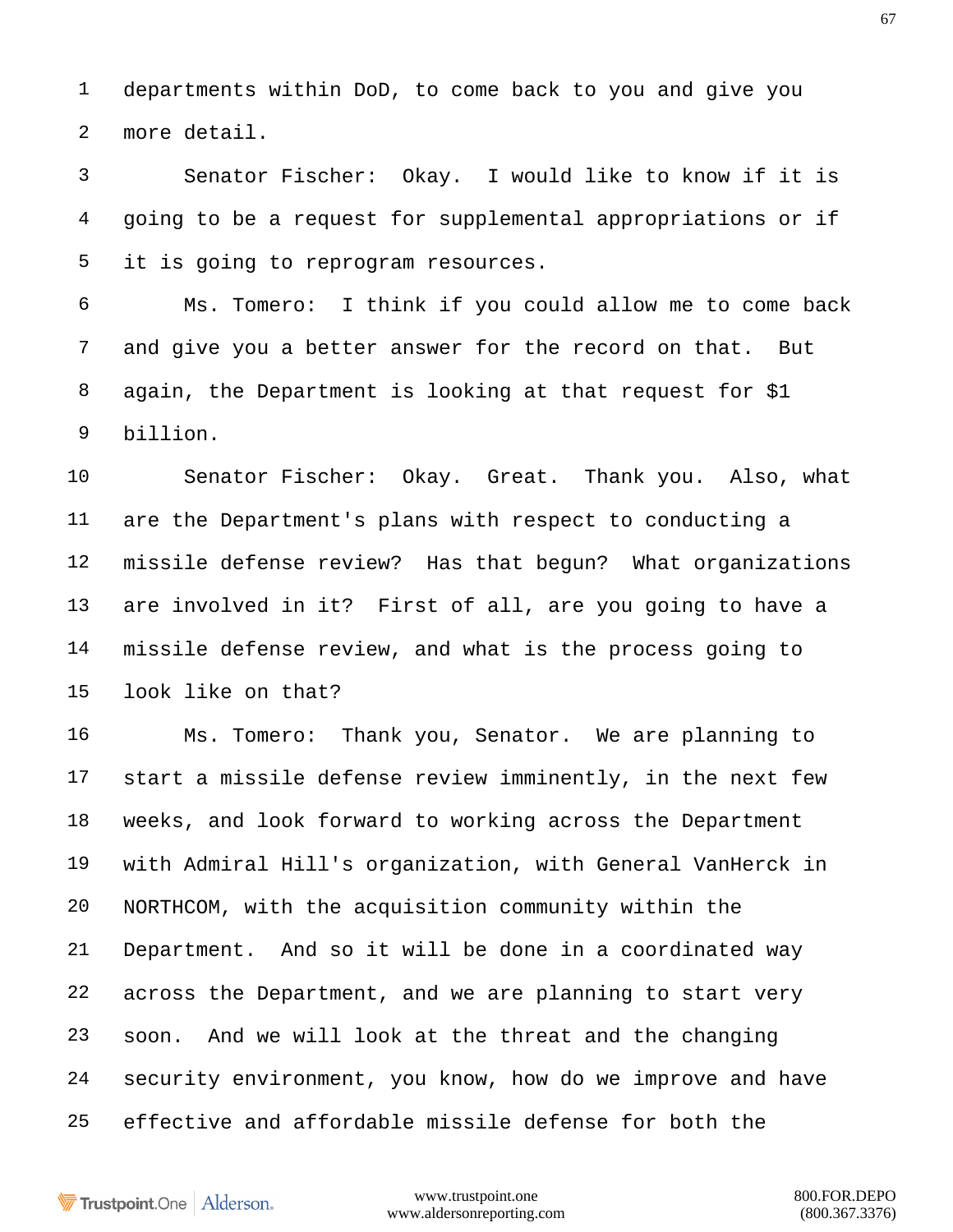homeland and regional defense.

 And so as I mentioned in the opening remarks, we will do that as part of the National Defense Strategy, and it will also feed into our integrated deterrence review. Senator Fischer: Will it be standalone? Ms. Tomero: That decision has not been made yet. Senator Fischer: Okay. Section 1683 of the FY 2017 NDAA requires the Department to designate a single entity as the lead acquisition organization for defending the homeland from cruise missiles. To my knowledge, that designation has not been made. Can you update us on what the status of that is?

 Ms. Tomero: Yes, Senator, you are correct. That designation has not been made, and is still being worked within the Department.

 Senator Fischer: Okay. Thank you. Do you think we need it? Do we need that designation?

 Ms. Tomero: This is something that the Department is still looking at, and I would ask for your indulgence in allowing me to look across and work with my colleagues on what the best way forward on this is. And I know the previous administration also did a lot of work on this too. Senator Fischer: I am going to put General VanHerck on the spot, and Admiral Hill. What do you think? Do we need a designation like that?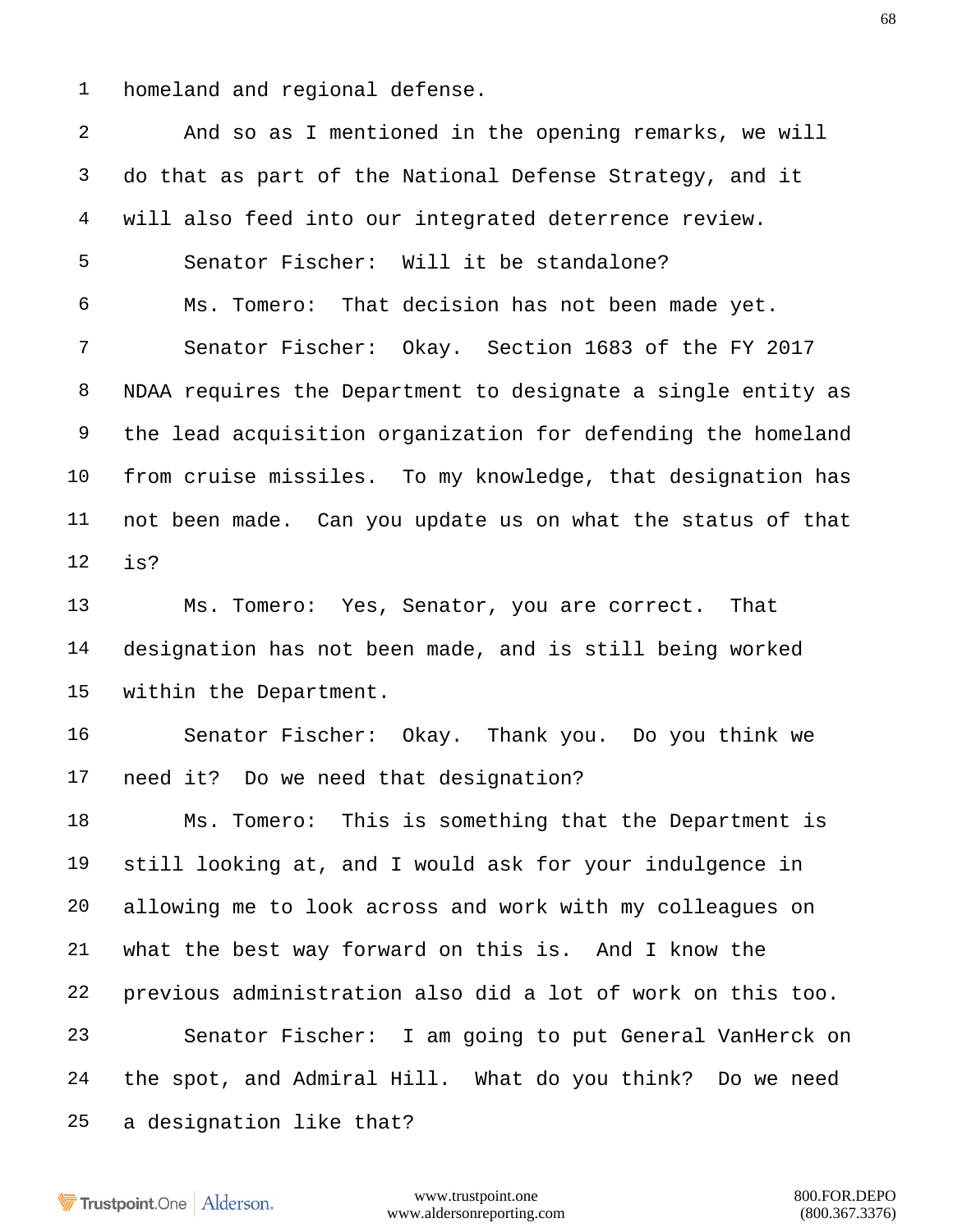General VanHerck: Senator Fischer, I do believe it would be best to have a single entity designated within the Department for cruise missile defense of the homeland. Senator Fischer: Thank you. Admiral? Admiral Hill: Great, great question. I also agree we need a single agency involved. Senator Fischer: Good. Thank you. I will try to get another one in. Admiral Hill, does the budget support delivery of the next-generation Interceptor in 2028, and can you describe the life extension program MDA has developed to ensure the current Interceptor fleet remains viable until NGI is deployed?

 Admiral Hill: Thank you, Senator. When I mentioned the Service Life Extension Program earlier, based on congressional support there we kick-started that program, working very closely with General VanHerck and his team. And that is going really well, and it will increase capacity and capability. I mentioned that we will have the old hardware that we can assess, and our assessments' reliability are going to bump up, and we are going to have a lot more confidence in that.

 So what we are doing -- I do not like to live off of plus-ups. I always appreciate when Congress does that, but then now we are committed to include that in the budget, so you will see us including that in PB 2022 as we move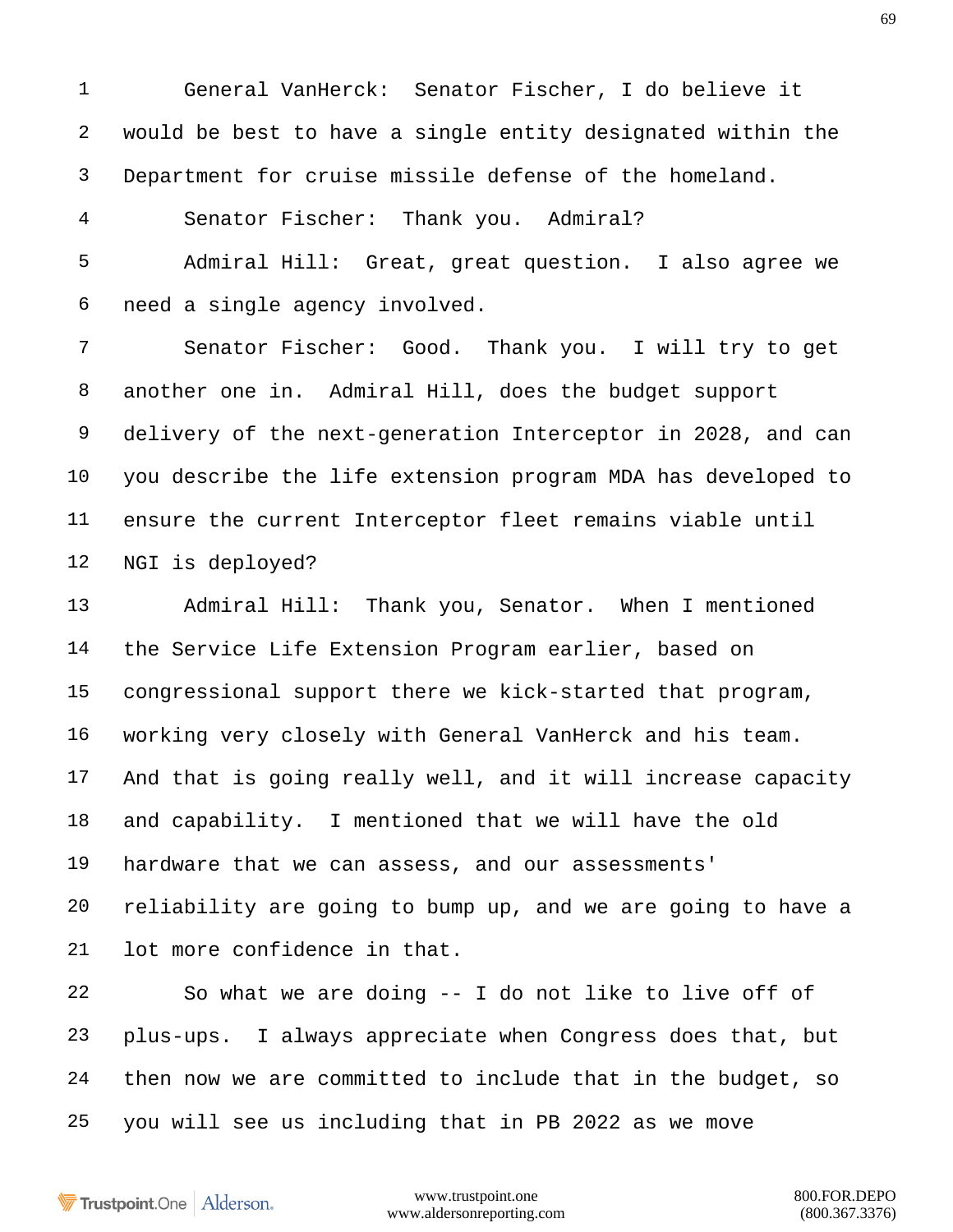forward. And that PB 2022 look into NGI, absolutely. We are in a good place with both contractors moving out to beat the government estimate of first emplacement in 2028.

 That is going to come to the left. I am going to stay very close to General VanHerck. I am going to stay very close with all the stakeholders in the building, because what that means is flight testing will happen earlier, which means we are going to prepare those threat-representative targets and then we will be ready to go.

Senator Fischer: Good to hear. Thank you.

Admiral Hill: Yes, ma'am. Thank you.

Senator King: Senator Rosen, via Webex.

 Senator Rosen: Well, thank you, Chair King and Ranking Member Fischer, for holding these hearings today. I would like to thank all witnesses for their service and for testifying, and General VanHerck, always great to see you and spend some time with you like we did yesterday. That was wonderful.

 I would like to go right into some missile defense cybersecurity issues. As MDA works to rapidly deploy missile defense systems to, of course, stay ahead of threats, I am concerned that we may not be taking potential cyber vulnerabilities seriously enough before we field new systems, when the 2019 Missile Defense Review software is mentioned, only once, and even more alarming, GAO's May 2021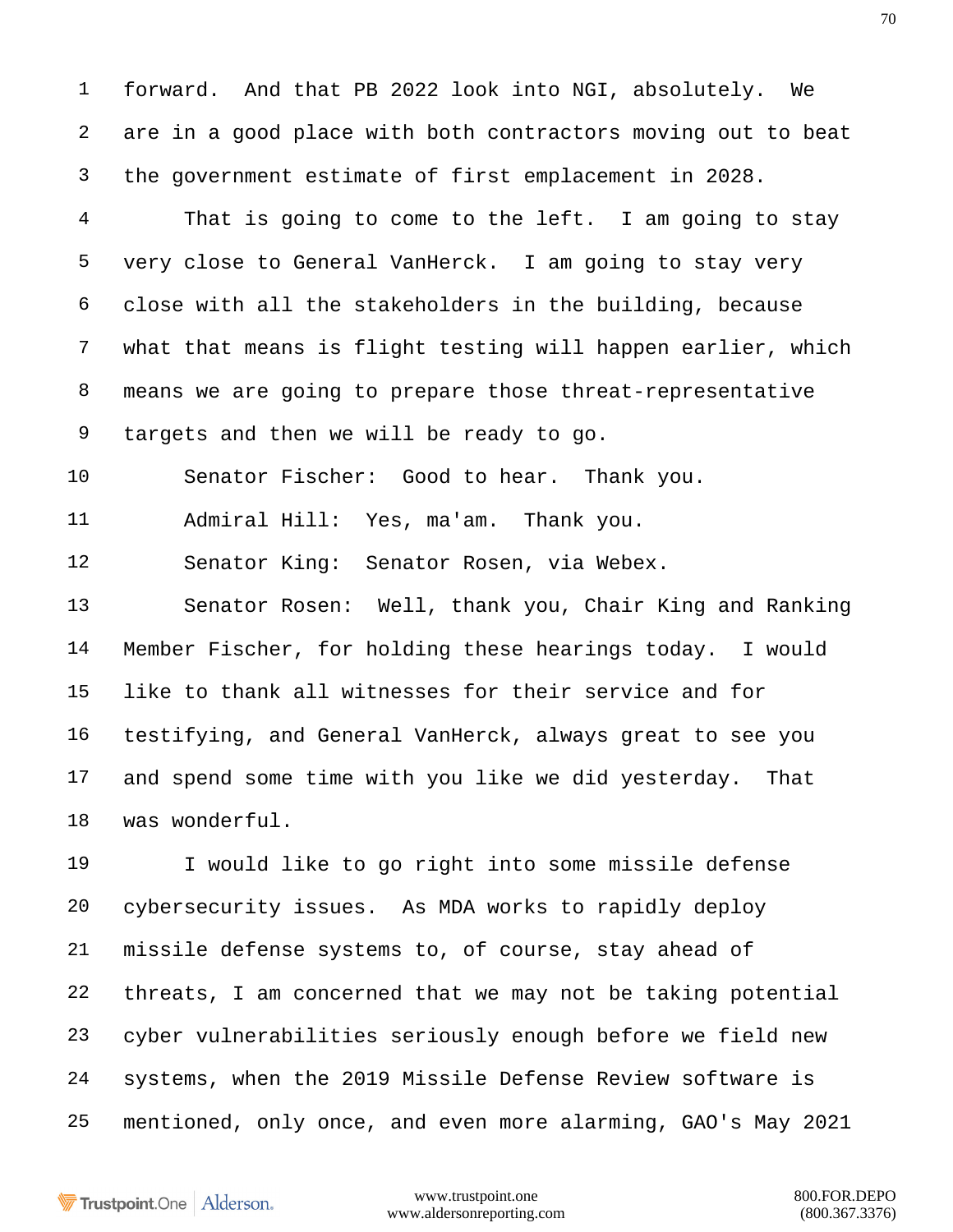report highlights that none of MDA's 17 operational cybersecurity tests planned for fiscal year 2020 were conducted, and that cybersecurity testing since 2017 has revealed several vulnerabilities.

 So Admiral Hill, in light of recent significant cyberattacks, of course I do not have to tell you what they are out in the public space, what steps is MDA taking to address cybersecurity vulnerabilities, and are you conducting cybersecurity testing on all deployed and planned capabilities?

 Admiral Hill: Yes, thanks, Senator Rosen. Part of the difficulty of cyber testing with missile defense systems is often you have to creep into the networks that are operational. So it does require a lot of coordination with the combatant commands. And when you look at what it takes to execute a cyber test in a pandemic, no surprise that there were delays in executing those test in 2020. But I will tell you, we have conducted a number of adversarial assessments. Those are called the AAs. We have also moved out and done the PCO, which is the persistent cyber operations. We have an agreement with DOT&E to start executing that this next year, so we have the team in place and ready to roll.

 I absolutely agree with you that it is something we should worry about. When you look at a system as networked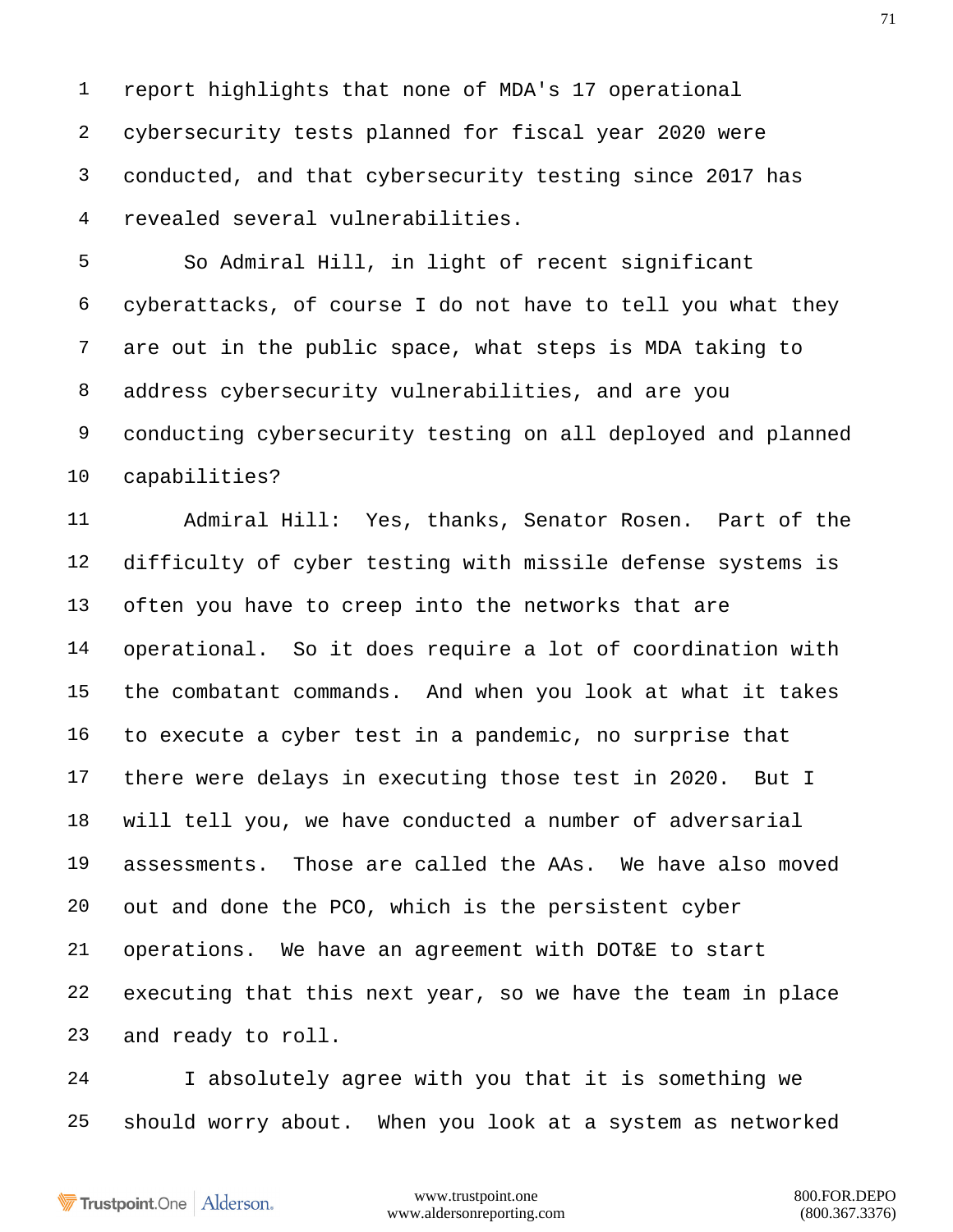as missile defense is, 18 time zones, tying all the sensors together, fusing data, absolutely. I want to know where those vulnerabilities are, so when we execute those tests we take action on them. You can see it in our budget exhibits. You will see cybersecurity across every single element of the missile defense system, and you will see that we are martialing the best people on the planet to execute those adversarial assessments and the persistent cyber operations.

 Senator Rosen: Well, I appreciate that, and it is a large operation. It is difficult to test. I would argue that a lot of those tests are also done remotely, in the privacy of offices. As we do some of those treat assessments it is important that we get back on a regular schedule, because the complexity also means it is more vulnerable, because there are many points of entry.

 I would like to move on now and build on Senator Fischer's question about the Iron Dome. So Ms. Tomero, given the U.S. Army's acquisition, of course, of the Iron Dome technology, what lessons do you think that you have learned, or we have learned from the recent Israel-Hamas conflict, and more specifically, are you concerned about the ability of hostile actors to launch a massive barrage of rockets designed to overwhelm these short-range missile systems? And Ms. Tomero and General Karbler, you can both respond. Ms. Tomero, you can go first, please.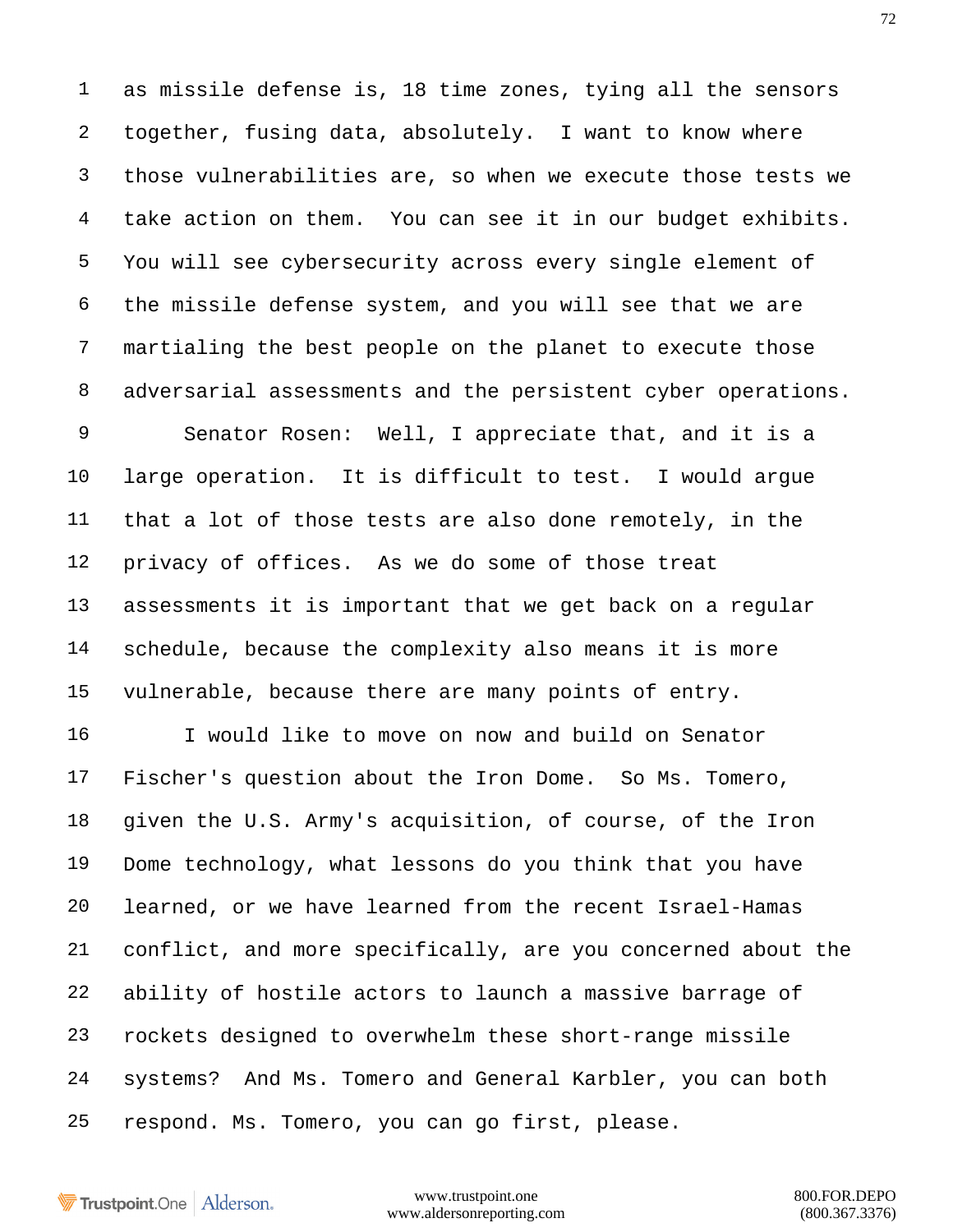Ms. Tomero: Thank you. Again, there has been a lot of continuity and support for cooperative missile defense with Israel and supporting Israel's ability and capacity to defend itself, and we will continue to do so. And my understanding is, according to Israel, their success rate is very high.

 Senator Rosen: Well, and maybe, General, you could talk about the lessons learned, because we know, and maybe we are still analyzing what just recently happened, but there are lessons to be taken from the most recent conflict. So can you speak to that?

 General Karbler: Ma'am, I had the opportunity to go visit the Army soldiers who are out at White Sands Missile Range as we field the new Iron Dome batteries. They are training on the systems. I do not know specifically if the lessons learned have been shared, but I know that the instructors out there, as they go through their certification and training, are providing threat- representative scenarios to those soldiers as they go through their training. And we expect that that first battery will be ready for deployment at the end of September of this year.

 Senator Rosen: Thank you. I appreciate that. I have toured those batteries myself, and they are quite impressive, and I think there will be a lot of things that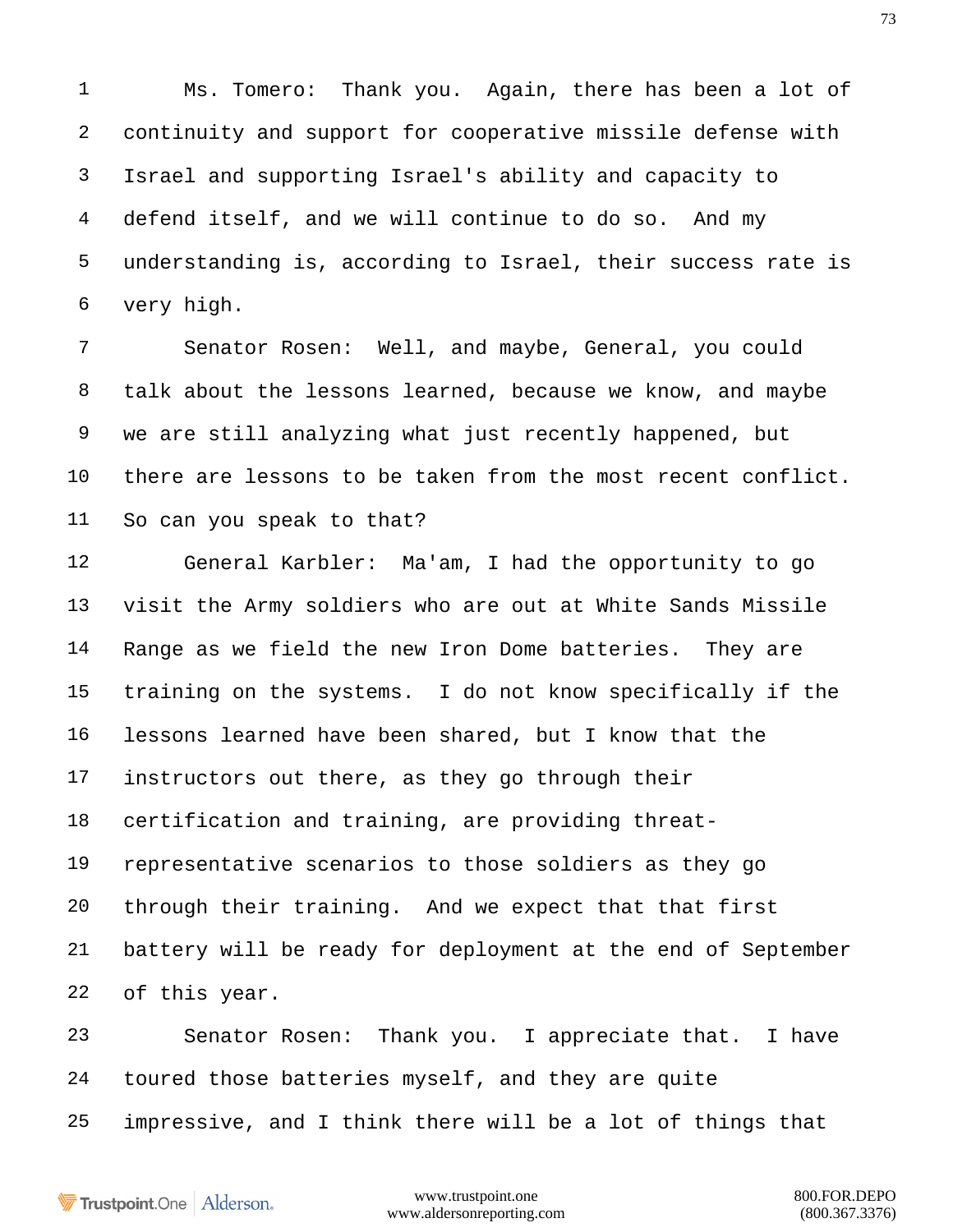we learn, going forward.

 I believe my time is up, Mr. Chairman. Thank you. Senator King: Thank you, Senator. Senator Cramer. Senator Cramer: Thank you, Mr. Chairman. Thanks to all of our witnesses. I think all but one of my questions has been already thoroughly discussed, although I will just add that I look forward to an update on Israel's request for emergency military aid as well, and more details regarding that.

 But I do have a question for you, General VanHerck, and I really appreciated our time together, our discussions about over-the-horizon radar, the importance of all-domain awareness, and, of course, the hugely successful test of the over-the-horizon radar at Camp Grafton a few years ago. And I would just ask if you could further explain the importance of over-the-horizon radar and how it increases the capability to defend the homeland, and why you need the resources, frankly, to fast-track some procurement?

 General VanHerck: Senator, thank you. As we look at our competitors and potential adversaries, they have developed capabilities to hold the homeland at risk, below the nuclear threshold. Those capabilities that they have developed now are extremely long range. So, for example, Russian capabilities to launch cruise missiles now extend to over Russia, that can threaten North America. They can also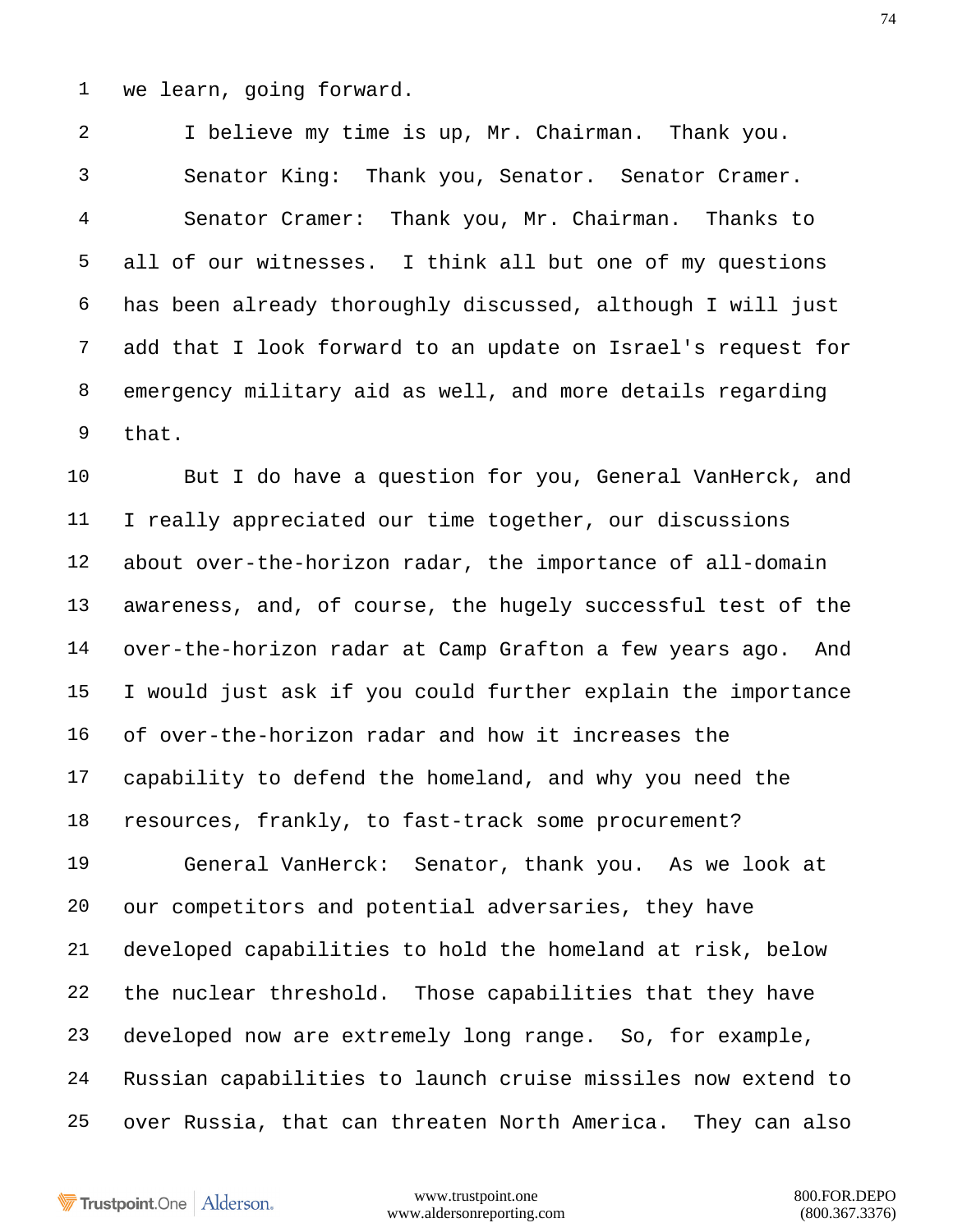do that from very far ranges, from our 2:00 towards Europe, and the same thing in the Northwest as well.

 Today's legacy North Warning System has served its purpose and done well, and we are using a system called Pathfinder to give us some additional capability. But, you know, physically, the system cannot see over the horizon or long distances. So over-the-horizon radar gives us the capability to have domain awareness much further than we do today, which increases decision space for our senior leaders, and that is a top priority for me.

 It is also my number one unfunded priority list, is to fast-track the site survey, the additional development, so that we can get this domain awareness capability of over-the-horizon radar sooner.

 Senator Cramer: I noticed that on the unfunded priority list, which is why I asked the question, and given, of course, my personal interest, what would be the next steps then for testing and production?

 General VanHerck: I would have to defer to the Service on that one. I am not sure what those next steps are. For us it would be to get the additional funding here, which is \$25 million, to move forward to fast-track site development and those kinds of things. As far as test of the actual system, I would defer to the acquisition authority on that one.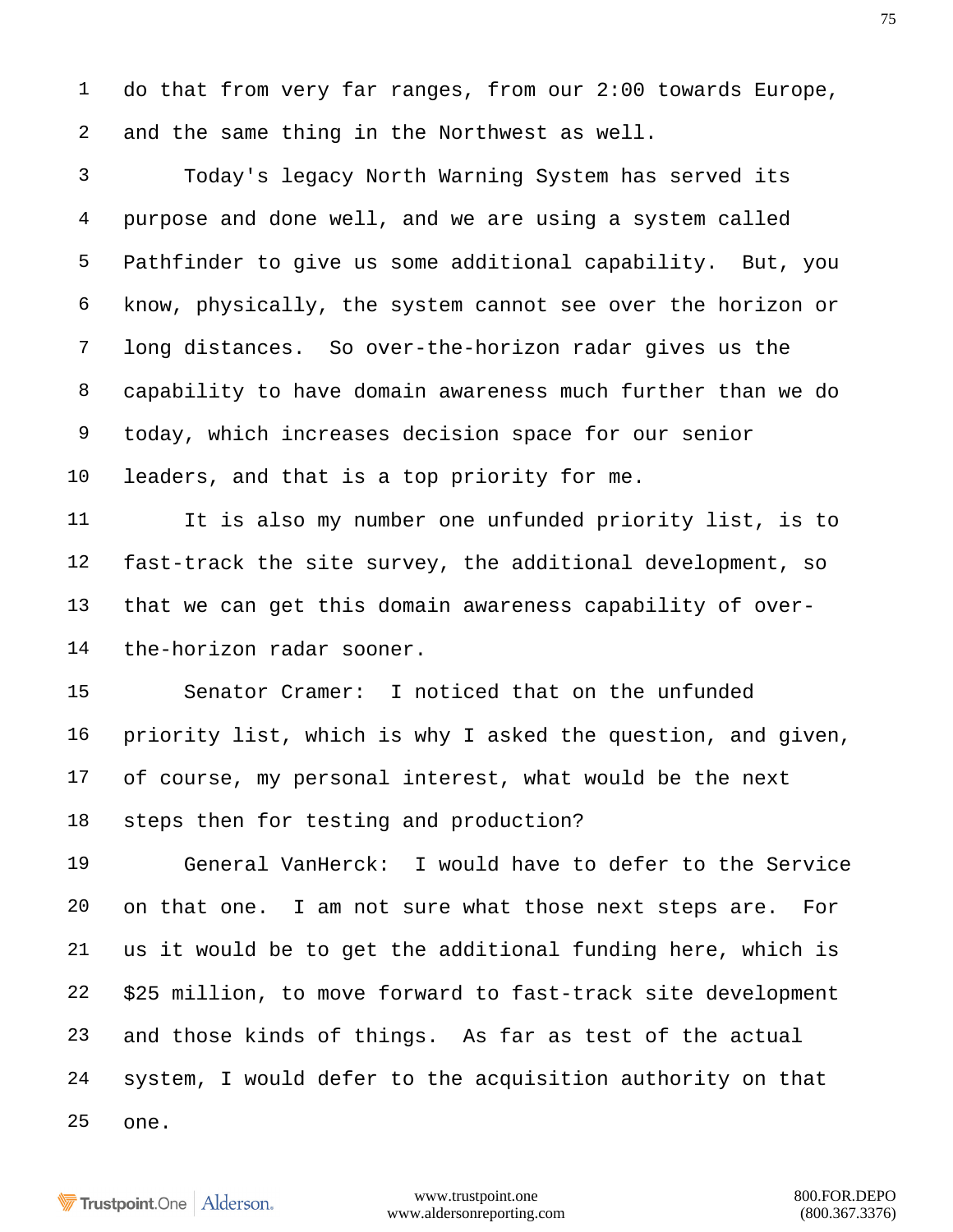Senator Cramer: All right. Thank you. That is everything, Mr. Chairman. Thank you.

Senator King: Senator Kelly.

 Senator Kelly: Thank you, Mr. Chairman. Admiral Hill, earlier we were talking about terminal phase, protecting the aircraft carriers with an Aegis system. My understanding is you talked about a terminal-phase intercept. Does that change? I mean, this is a relatively new capability. I assume SM-2, SM-6 --

Admiral Hill: SM-6 based.

 Senator Kelly: SM-6 based. So to get this capability with the Aegis system in an SM-6, does that change the ability for the battle group, how it is going to operate, the range of the Aegis destroyer/cruiser has to be from the carrier? Does this have other operational considerations, and how long have we been in this mode, because the hypersonic threat, as we understand, is real.

 Admiral Hill: Yes, sir, and it is probably a difficult answer. I will say that, you know, all carrier strike groups are very dynamic, so you are not going to tether a destroyer to an aircraft carrier. The destroyer is going to go do its business and it will stay in contact with the destroyer, and the strike group commander will determine the positioning of those ships.

Remember, I am the technical developer. There is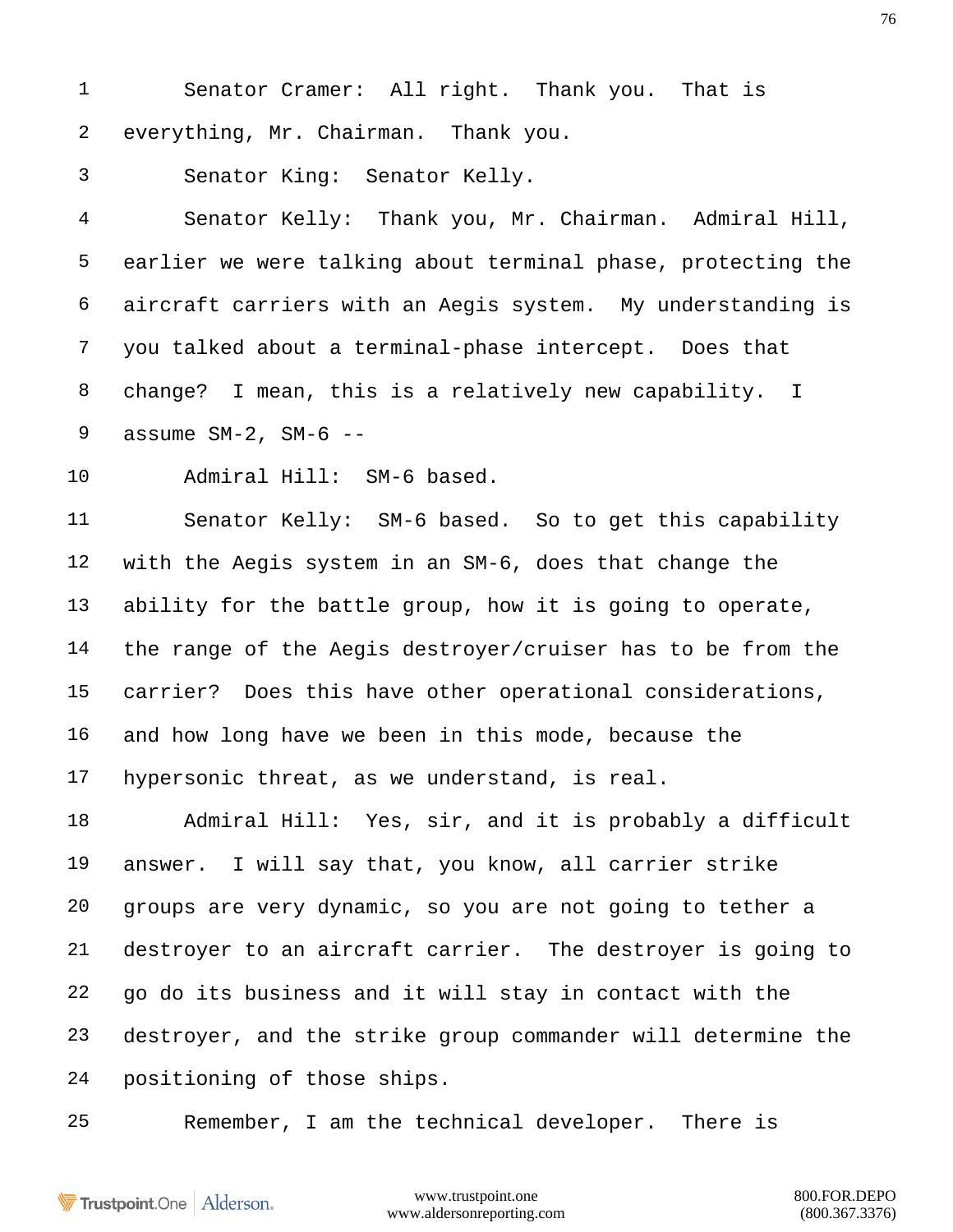nothing that I see that causes a constraint on where the destroyer or the cruiser might operate in order to protect the carrier. It is just part of the other many missions that that strike group is going to carry out.

 Senator Kelly: And current the fire control solution comes from the Aegis system. We were talking a little bit about HBTSS and the test in 2023. Once that system is fully developed, with regards to our carrier battle groups, does this change the way the fire control solution -- does it then come from the HBTSS system down to the cruiser to launch the SM-2?

 Admiral Hill: So the way Aegis works, and you sound very familiar with this, is that the ship is going to control the missile. And so typically for an organic engagement where it is using its own sensor, it is going to drive the missile, because you want to give updates to the missile. When you have got a maneuvering target there is a lot of uncertainty in that flight path. And so the help from the larger, smarter ship to the smaller, less capable sensor on the front end, you want to drive that missile to get to the collision, or get it within what we call "Region R," within its lethal radius.

 When you bring in offboard sensors, which is a proven fact with Aegis, we have done launch on remote, which means we are launching on that remote sensor, and we have done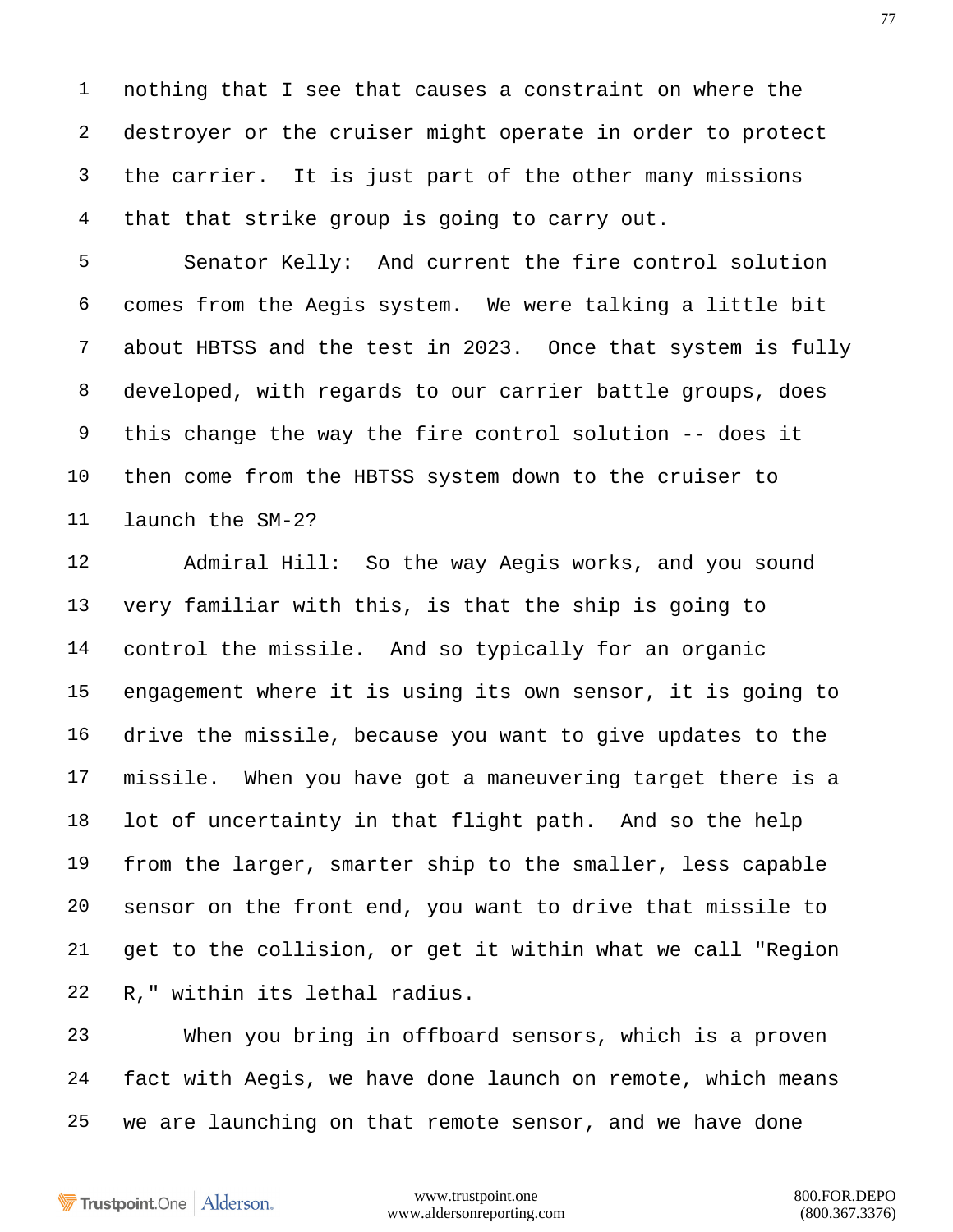engage on remote, where the ship never sees it with its own organic sensors. It is just controlling the missile and giving in maneuver commands as it is taking data from another radar.

 HBTSS will follow a very similar pathway. So being able to see down from space, warm tracks going over warm Earth, that is really tough science, but we have got that licked. We have shown that we can do data on the ground. That sort of capability gives us that global coverage. But it is going to work the same way. That data will come down and come through C2BMC to the ship, and then ship is driving the missile based on what it is seeing from HBTSS. So it does give you more dynamic maneuver within that larger picture, but no big major change.

 Now in the future, it would be great to launch the missile from the ship and have a space asset take it over. We are not there yet, so we are going to crawl, walk, run on that.

 Senator Kelly: All right. Well, I am interested to see how the test goes in 2023.

Admiral Hill: Yes, sir.

 Senator Kelly: General VanHerck, yesterday we were talking a little bit about cruise missile defense of the homeland, and in the \$247.9 million budget to support development of hypersonic defense capabilities, I believe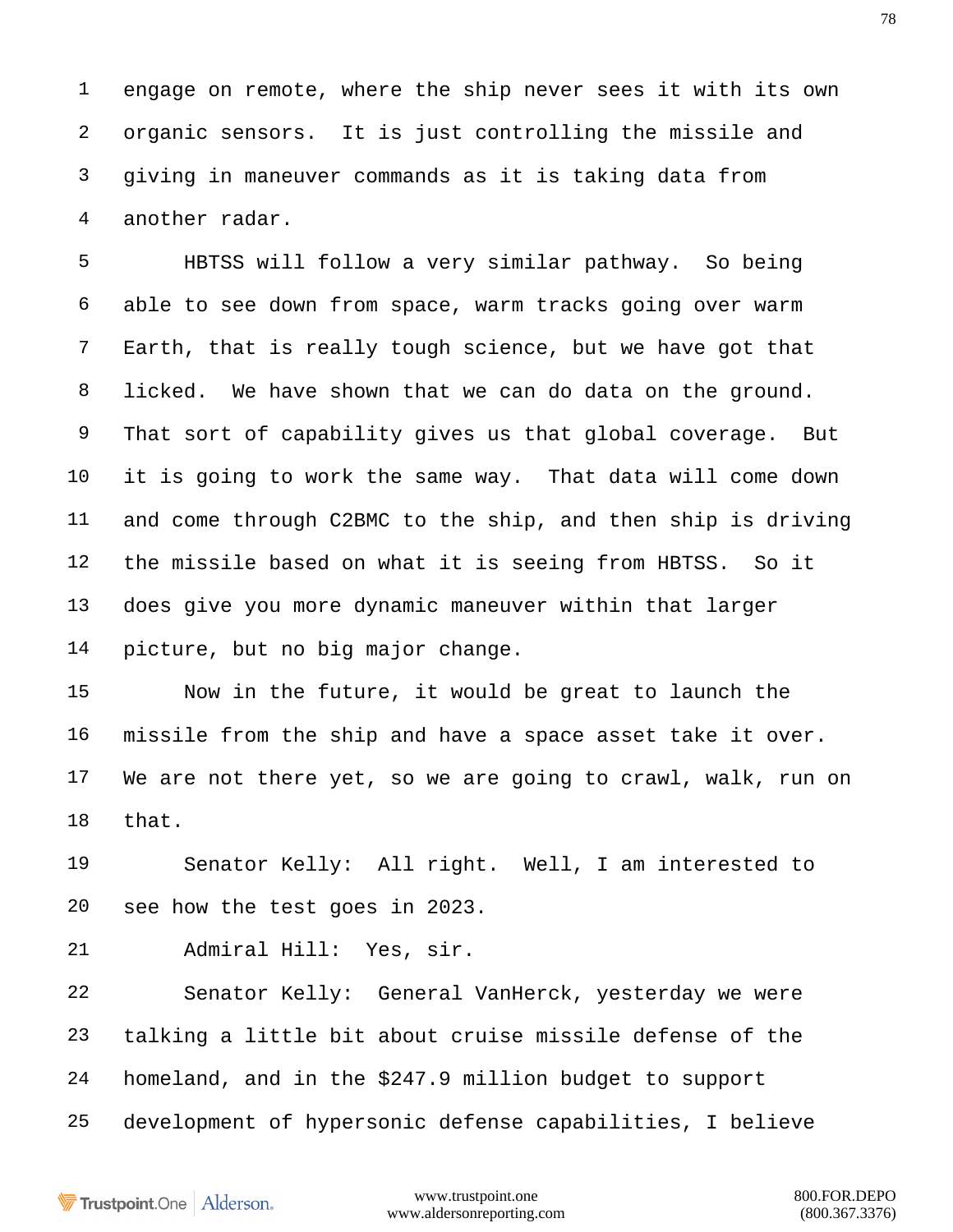there is about \$14 million in there, or there is a requested \$14 million for cruise missile defense of the homeland.

 So General, what progress can we expect to see if that money is approved by Congress in the coming fiscal year? General VanHerck: I believe that is money that he is taking internally in the Missile Defense Agency, that was not actually dedicated towards cruise missile defense, but he is taking that. Is that correct, Admiral Hill?

 Admiral Hill: That is correct. So I am not the designated agent for cruise missile defense of the homeland, but I recognize the need. That threat is real. We stay very close with NORAD and NORTHCOM. And so we have learned forward to put funding into the budget so we could help with that architecture work, do the spectrum analysis, get the radars in place. So it is our way to put the foot forward, even though I am not the designated agent.

 General VanHerck: I would point out, on my unfunded priority list I do have a request for elevated radar here in the National Capital region, which would give domain awareness for potential cruise missile threats, much beyond what we have today. It also gives a warning awareness for a movement of senior officials and those kinds of things.

That funding is \$27 million.

 Admiral Hill: And you will see that same issue in the unfunded priority list from the Missile Defense Agency.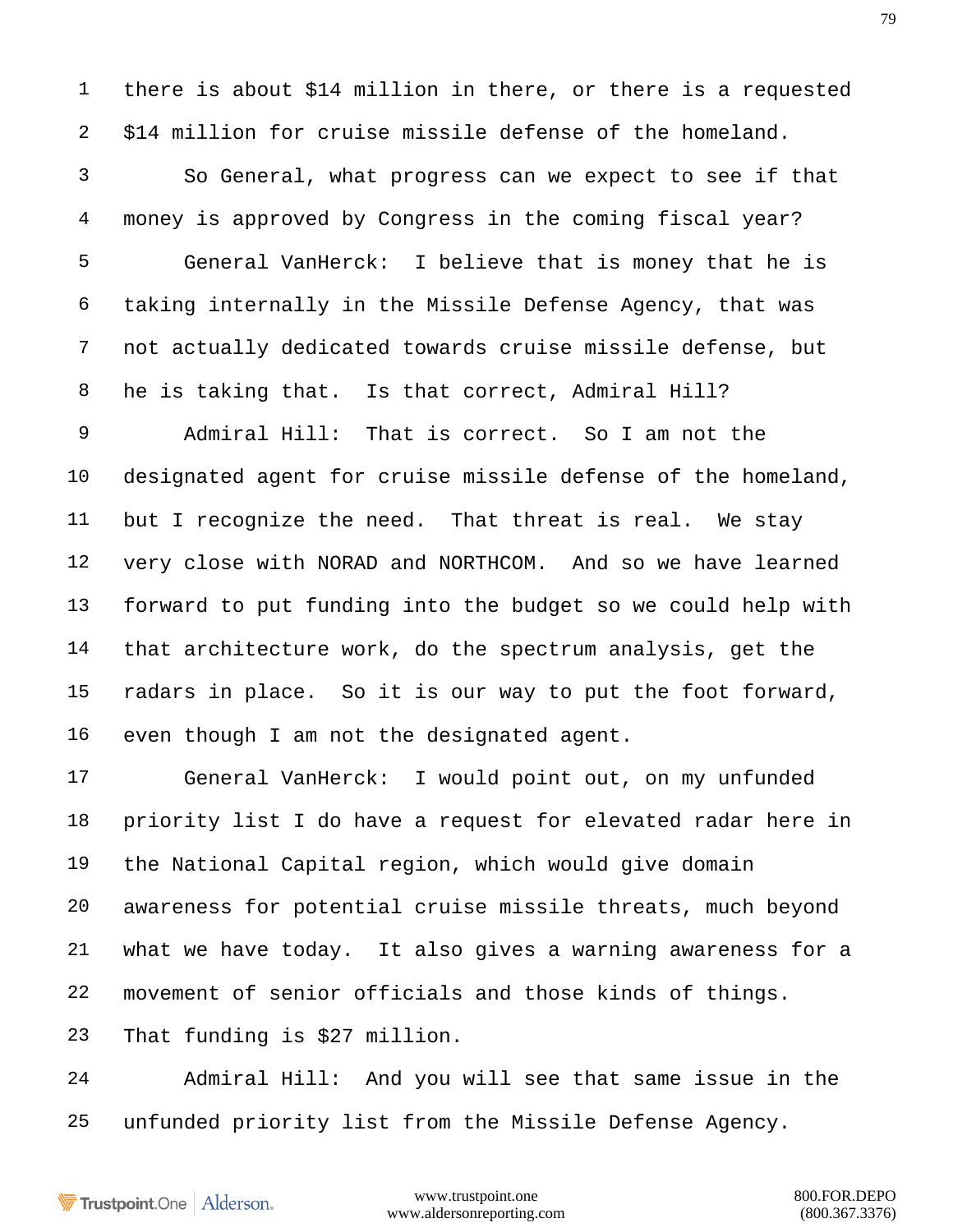Senator Kelly: Thank you.

 Senator King: Thank you, Senator Kelly. Senator Sullivan, we are delighted you are here, and we reached a consensus to close Fort Greely.

[Laughter.]

 Senator Sullivan: Well, Mr. Chairman, I am glad to be here, and I was actually watching the first panel, so I am sorry I did not get down here in time. But I actually do have a comment or two. I agree with Senator Fischer on that, the one witness who was making the argument that somehow the China-Russia nuclear modernization program was driven in part by the GBIs at Fort Greely, I think, no offense to our esteemed witnesses, was one of the more ridiculous arguments I have heard in quite a while.

 But, Admiral Hill, can you just mention -- it is not just North Korea that we are looking at with regard to our missile defense. It is other rogue nations. We have the capability, given our location, with regard to rogue nations like Iran, don't we?

 Admiral Hill: Absolutely. So when I say rogue nations, I mean North Korea and Iran. And so NGI and the GBI fleet today was geared to protect us against North Korea and Iran.

 Senator Sullivan: Correct. And I also watched the Chairman's discussion of deterrence, and I think it is

Trustpoint.One Alderson.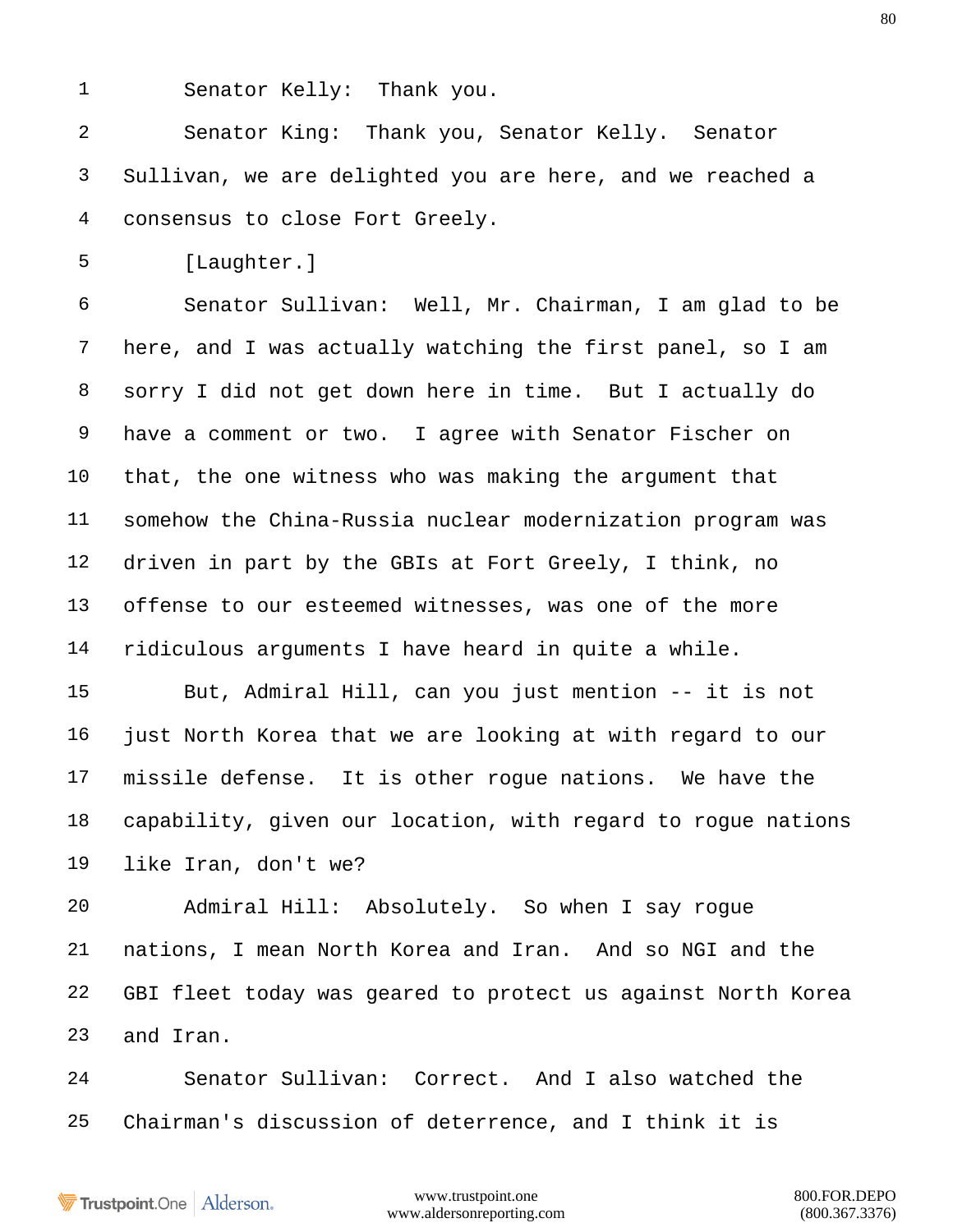questionable whether Kim Jong-un is a rational actor. I definitely think it is questionable whether the Ayatollah is a rational actor. And I think it is the responsibility of this Congress to make sure we do not place that bet on deterrence. The whole idea is if either of them want to go out in a blaze of glory, we shoot down all their missiles, and then we destroy their countries. But we don't get destroyed first. Isn't that the whole point of our missile defense?

Admiral Hill: I will defer to Policy.

 Senator Sullivan: We don't take the punch. We deliver the punch, we parry the punch, and then we deliver the punch.

 Ms. Tomero: Right. There has been long consistency that we have missile defense against a limited attack against the homeland, but, you know, as --

 Senator Sullivan: We shouldn't take the risk, though, that Kim Jong-un and the Ayatollah are rational actors and would be deterred by deterrence.

 Ms. Tomero: Again, correct. If they were to launch a limited attack against the United States, that is the mission of missile defense, and we strongly support

continuing that --

 Senator Sullivan: Let me ask another question. So the history, unfortunately, of missile defense -- and I do not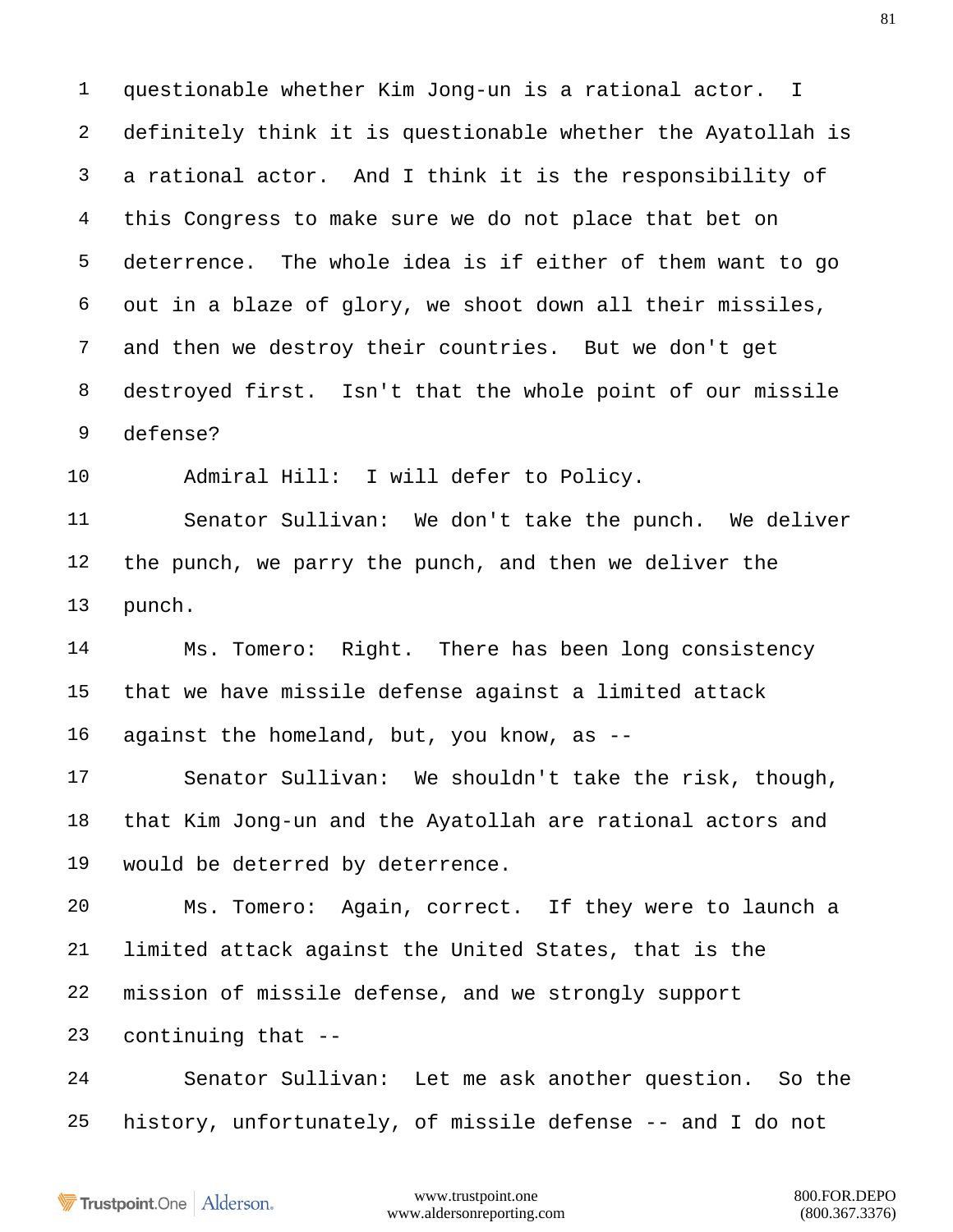want to be too partisan here, but typically Republican administrations have supported it, Democratic administrations have not. We made a good breakthrough in this committee. In 2017, my bill, the Advancing America's Missile Defense Act, had 20 Republican co-sponsors, 10 Democratic co-sponsors. So missile defense has become bipartisan, which is really, really important to make it sustainable.

 But I will tell you, I am a little bit worried, and Admiral Hill, here is why I am worried. There are some Senators who are now starting to ask the question, "Hey, do we need it at all?" That is their prerogative, but I think that is indicative of kind of trying to back, hey, now that the other party is in charge we are going to get rid of it. I am also very concerned about the President's budget, which reflects a 15 percent cut in the MDA's budget, notably 50- plus programs that the MDA administers, over 70 percent are expected to realize a cut, including the Ground-Based Midcourse Defense program.

 So, Admiral Hill, do you have concerns that the requested level of funding will result in reduced readiness and reliability to defend our nation?

 Admiral Hill: Senator, thanks. Great question. First, I will agree with you that missile defense should always be a bipartisan issue.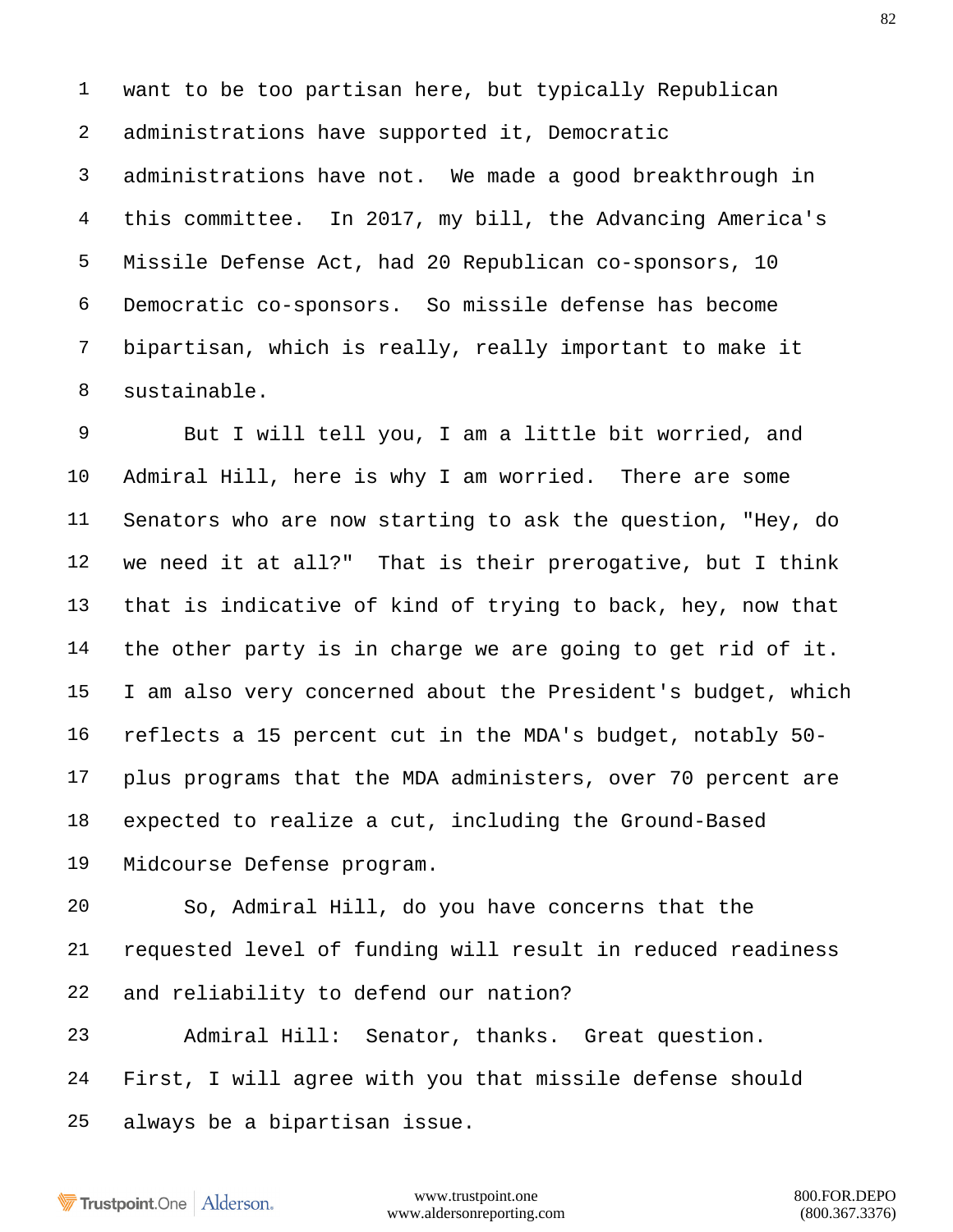Senator Sullivan: Yep, and we have made good strides in that regard.

 Admiral Hill: Yes, sir. For me and my team -- I always call them the stellar team, and we have a noble mission -- our mission is plain and simple: protect the American people, protect our forward deployed forces and our allies and friends. So straight on that.

8 Senator Sullivan: So the budget.

 Admiral Hill: Yes, sir. So over to the budget. You know, like all -- and we talked about this before you arrived, sir, is there is a top-line reduction, and so we had to prioritize. And I think we did it right. So when you see our unfunded priority list, where we had to take our risk was in production. So you will see at the top of that list the need to procure more interceptors, because that is where I had to take risk in order to not see the falloff of availability, reliability of the current GBI fleet. In fact, we make sure that program is rock solid and moving forward with the Service Life Extension Program.

 Senator Sullivan: But you would prefer not to have a 15 percent cut.

 Admiral Hill: I always prefer to be able to have a full balance of science, technology, development, testing, and sustainment support to the services. Absolutely.

Senator Sullivan: Thank you. Mr. Chairman, can I ask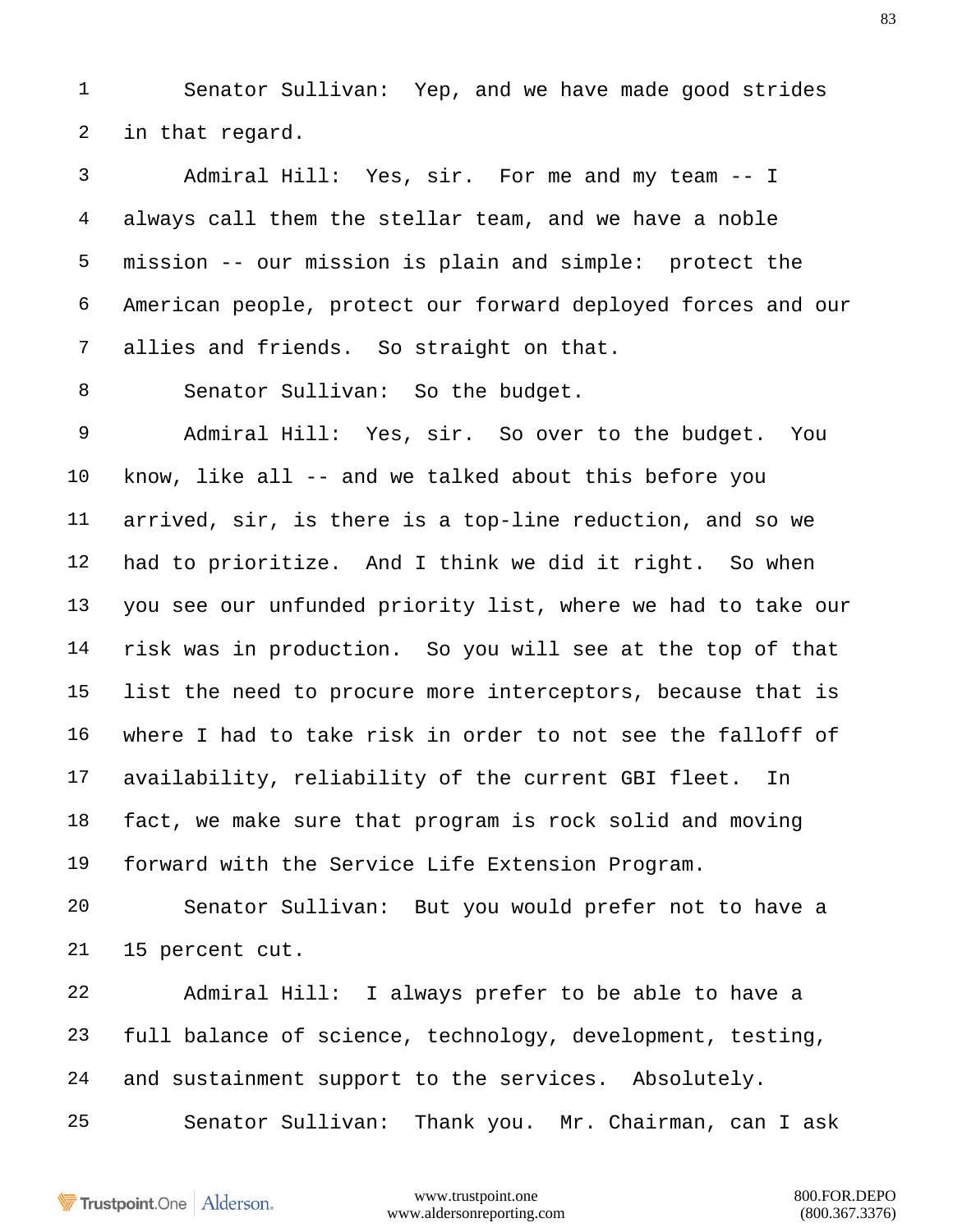one final question -- I know I am running out of time -- and it is one that I am going to depart a little bit from the primary purpose of today's engagement. It will not surprise you. General VanHerck, as the advocate for the Arctic in terms of the military's capability, you may have seen the Secretary of Defense and the DepSec, in their confirmation hearings, said that they were going to fully resource the different Service strategies, Arctic strategies. I remain concerned that those strategies are not being effectively implemented by the Army, Navy, and Air Force.

 How do you see the Services implementing their respective Artic strategies as part of this budget's mission, given your overall role as the Arctic military advocate as the NORTHCOM commander?

 General VanHerck: Senator, I think when I look at the FY 2022 budget, I see an inching along in all of the Service. I am encouraged they all have strategies, and the Department has a strategy, and my strategy heavily relies on the Arctic. But we did not move the ball very far down the field this year in the budget, with regards to resourcing the Arctic.

 Senator Sullivan: Thank you. Thank you, Mr. Chairman. Senator King: Thank you. Senator Tuberville. Senator Tuberville: Thank you. General VanHerck, if the NGI development is delayed, do we have a good backup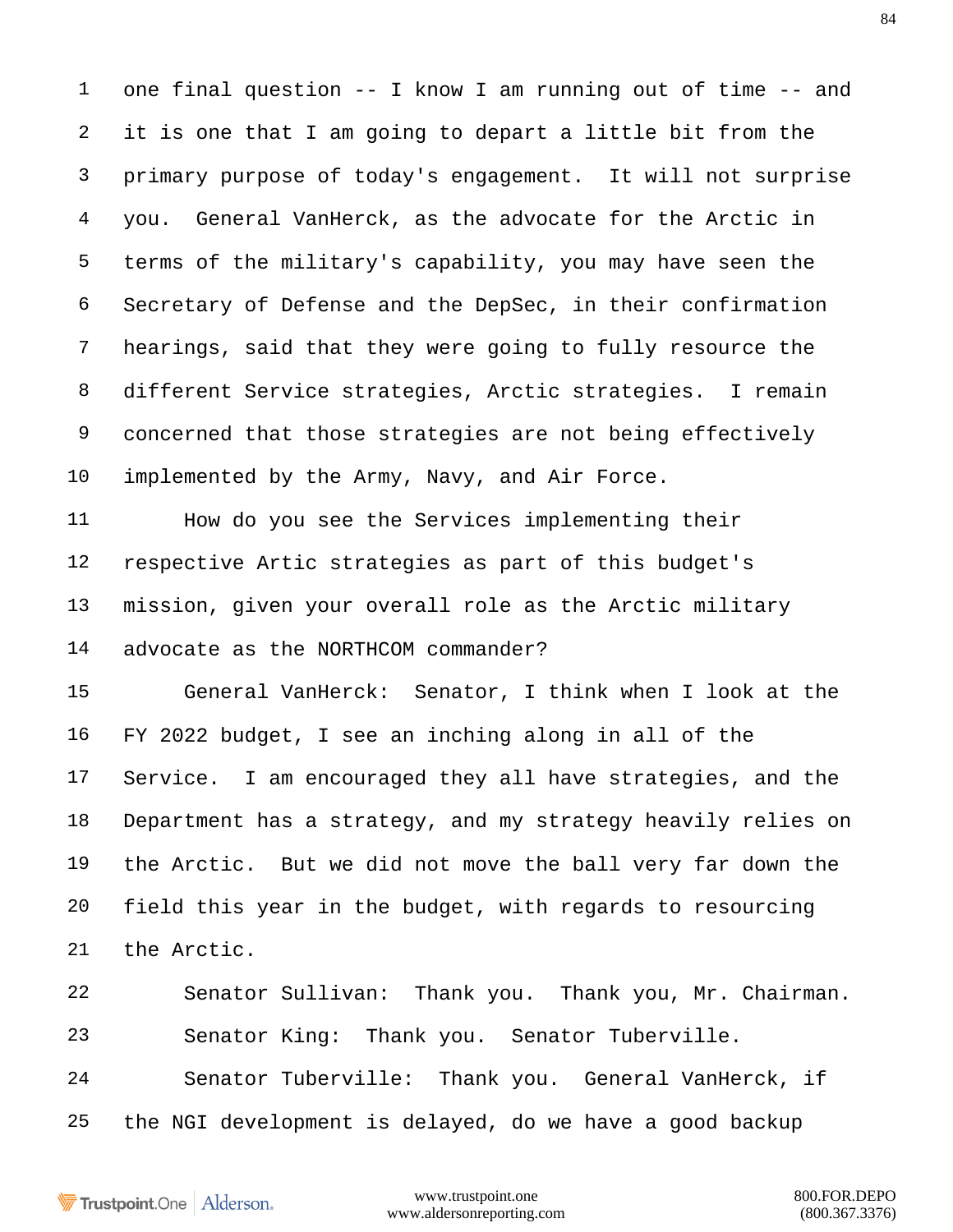plan, or are we going to fall so far behind we cannot catch up?

 General VanHerck: Senator, there is not a backup to NGI. As I said in my statement, I remain concerned about my capability and capacity to defend against a ballistic missile threat from DPRK, or even if Iran developed one, and slipping longer than 2028 would increase my concern and risk to be able to meet the mission I have been given.

 Senator Tuberville: Thank you. General Karbler, have you got anything to follow up on that?

 General Karbler: Just with respect to I provide the soldiers that do the missile defense mission. We train to the threat scenarios. We work very closely with MDA through software development, the testing, et cetera, so as the threat evolves, as the software evolves, our soldiers stay trained and ready for it.

 Senator Tuberville. Thank you. Admiral Hill, for the second or third year in a row our number one unfunded priority is a defensive system for Guam. If our number one commander and our number one command is saying that is his number one priority, I believe the best offense is a good defense, and you need both. In your opinion, would a defense system for Guam save the American people money and free up ships for the Navy?

Admiral Hill: Senator, thank you. You sound like a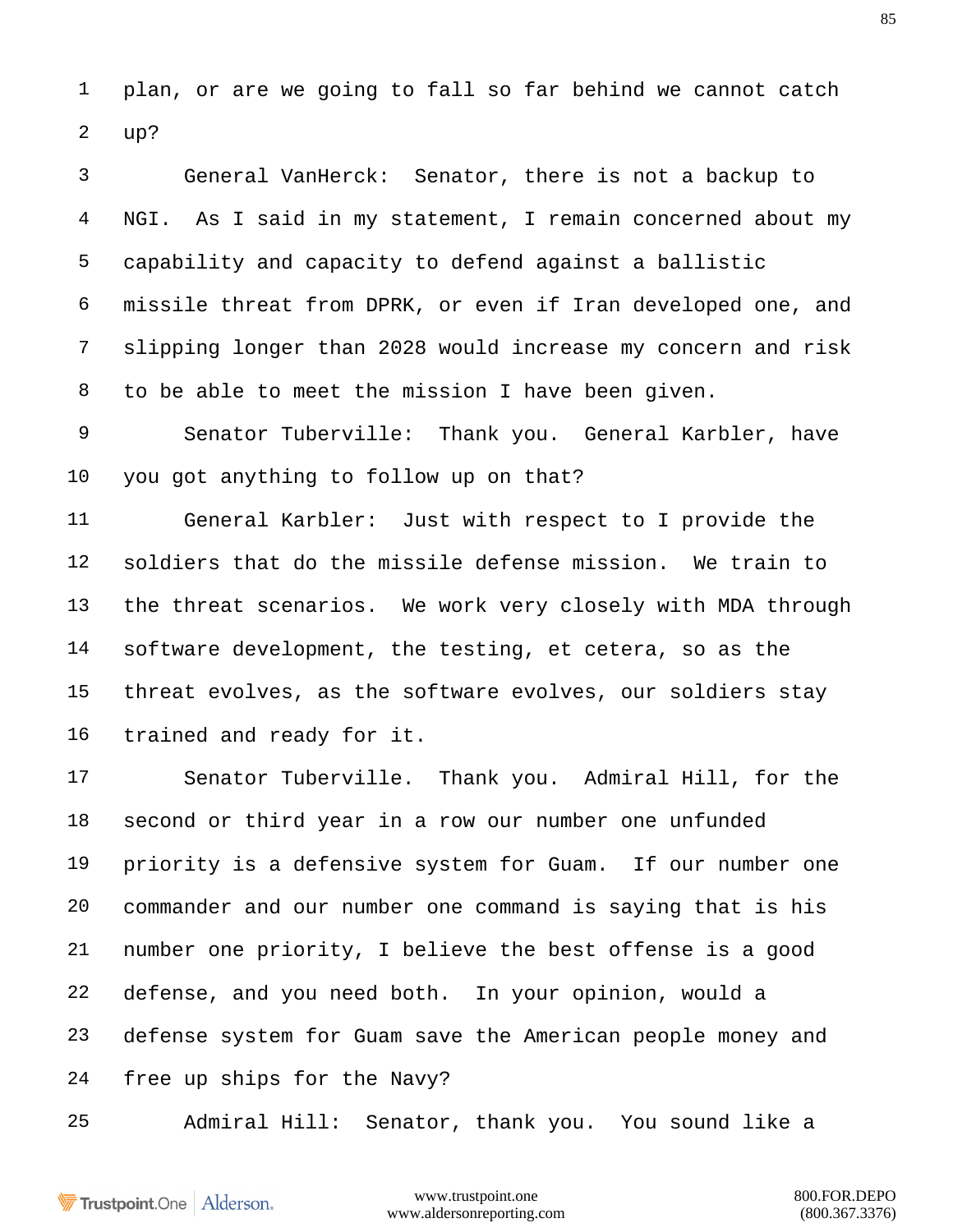coach.

[Laughter.]

 Admiral Hill: Absolutely, right. So when I look at the defense of Guam, and anybody looks at it, you have to have a sensor architecture, you have the fire control network, and you have to have weapons to protect it. If you are going to base there, if you are going to leverage offensive power and to power projection from Guam, you have to protect it.

 So yes, I believe that we do save money. If there was a way for us to free up the ship station so we could give those ships back to the maneuver force of the Navy, that is what we want to go do. So we are looking at regional system. We are in the middle of that study now, and as soon as we have that architecture laid down we will come and see you.

 Senator Tuberville: How many ships does it take, moving in and out, to protect?

 Admiral Hill: So generally, if you are going to have one station, you are going to need four ships. You have got one coming, you have got one going, you have got one in the training cycle, and one under repair.

 Senator Tuberville: Wow. Does NGI involved with the threats we are seeing build from North Korea and other malign actors, will we be prepared?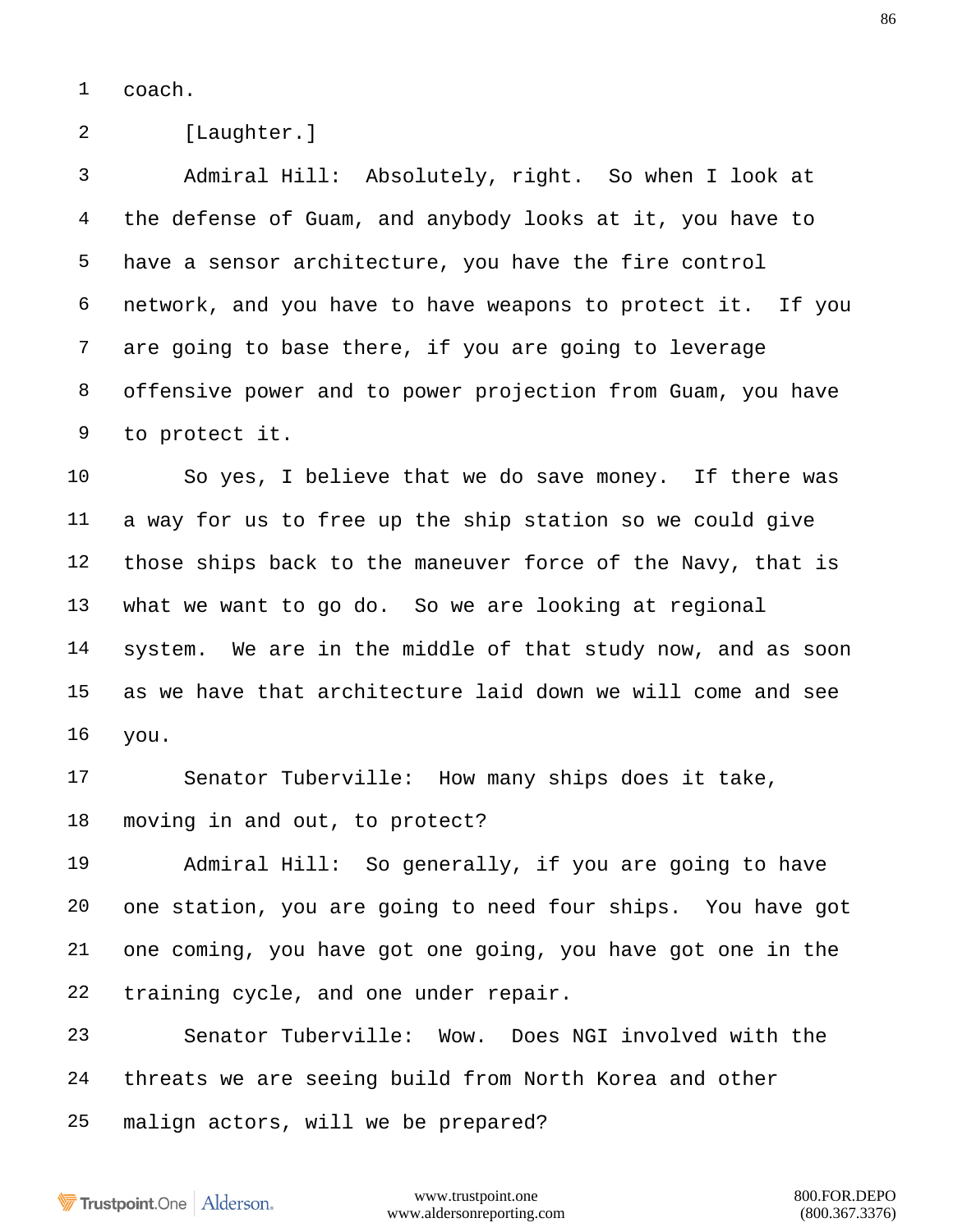Admiral Hill: With NGI I believe we will be prepared, and I think the reason why, if you take a look at what the intelligence sources tell us, the first intelligence, we know that those threats are not going to just be unitary, single-shot devices. They are flying with countermeasures, they are flying with multiple re-entry vehicles, multiple maneuver vehicles. So the NGI answer to that, and having two companies, two great American companies, moving forward and competing against each other to beat the timeline and to reduce the risk in the program, we are going to come forward with a capability that has multiple warheads on it, that can reduce the shot doctrine.

 That is our goal. I want to make the job for General VanHerck and his reliefs downstream much easier, to where they do not have worry about numbers of missiles in the arsenal, that they have the capability they need to take on what is coming at us. And we know, by looking at the threat projections and where they are going, that we have got to take on that higher complexity threat.

Senator Tuberville. Thank you. That is all.

 Senator King: I want to thank you all very much. Thank you for your service and for your dedication to this complex, difficult, and important mission. Thank you for your testimony here today, and I will make the same statement I did to the prior panel. If there are thoughts